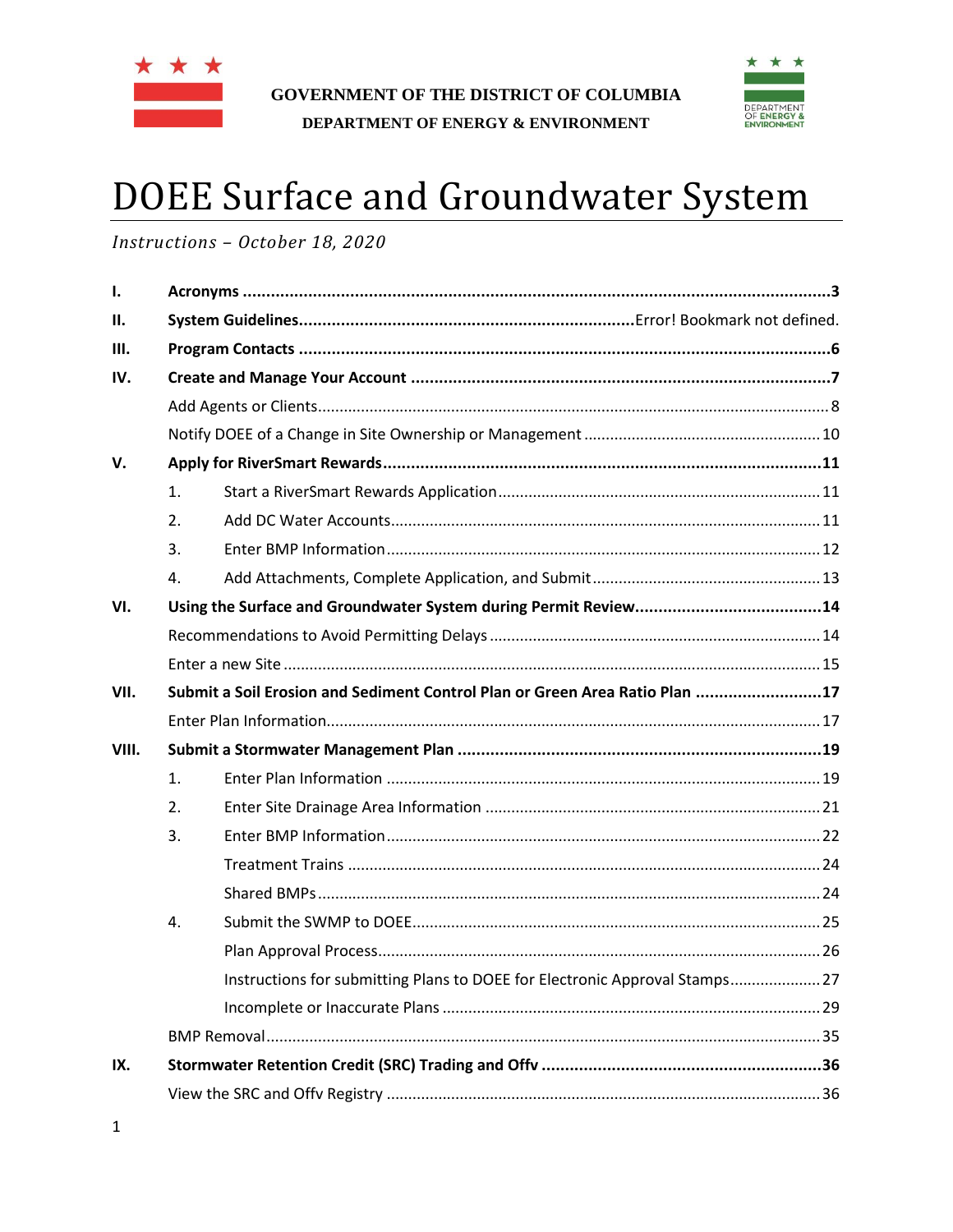



<span id="page-1-0"></span>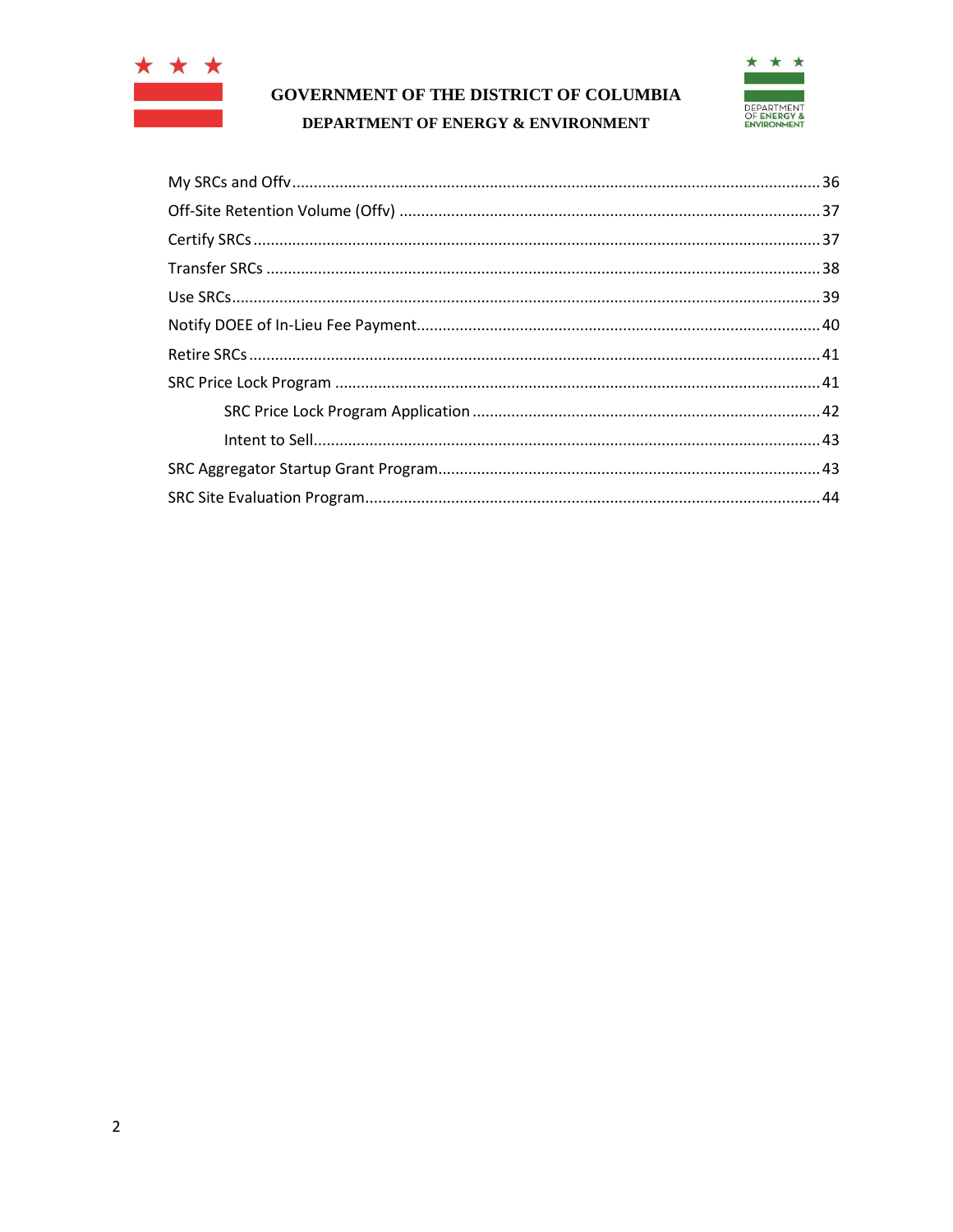



# **I. Introduction**

This guide provides instructions for performing a broad range of tasks in the Department of Energy and Environment's Surface and Groundwater System, including:

- Submitting projects that require Stormwater Management (SWM), Erosion and Sediment Control (ESC) and/or Green Area Ratio (GAR) review.
- Applying for the RiverSmart Rewards Program.
- Certifying or transferring Stormwater Retention Credits (SRCs).
- Meeting an Off-Site Retention Volume (Offv) obligation by using SRCs or paying In-Lieu Fee (ILF).
- Submitting applications, notifications and forms related to the SRC Price Lock, Aggregator Startup Grant, and Site Evaluation programs.

Failure to follow these guidelines may result in unnecessary delays in your permitting process. Please review this guide and prepare your SWM plan before attempting to enter your project in the Surface and Groundwater System. This guide does not include:

- Technical details about how to prepare an SWM plan (which can be found at https://doee.dc.gov/swguidebook)
- If your project does not require Stormwater Management Plan review but requires a Soil Erosion and Sediment Control and/or Green Area Ratio Plan, please refer to *Surface and Groundwater System Instructions for Soil Erosion and Sediment Control Permit Review* available on the Surface and Groundwater System homepage at http://doee.dc.gov/SGS, under the "Instructions" menu. If you're not sure whether your project requires SWM review, you can use the estimation tool on the Surface and Groundwater System homepage.

#### **Login and Password**

Do not share your username or password with others. These credentials can be used to electronically sign and submit documents that carry legal obligations.

#### **Device**

Most uses of the Surface and Groundwater System require a desktop computer or laptop. A streamlined version of the SGS will display, on mobile devices and tablets, but it will not include the full functions of the desktop version. If a mobile device or tablet is used to access the SGS, DOEE recommends configuring the device to display the full version of the SGS rather than the mobile version.

#### **Browser**

The Surface and Groundwater System functions best on Google Chrome. Use of Internet Explorer is discouraged, as many Surface and Groundwater System functions will not work properly on Internet Explorer.

#### **Uploading Documents**

Depending on your internet speed, you may experience difficulty uploading files that are larger than 50 MB. If you are unable to upload a large document, please contact DOEE for assistance.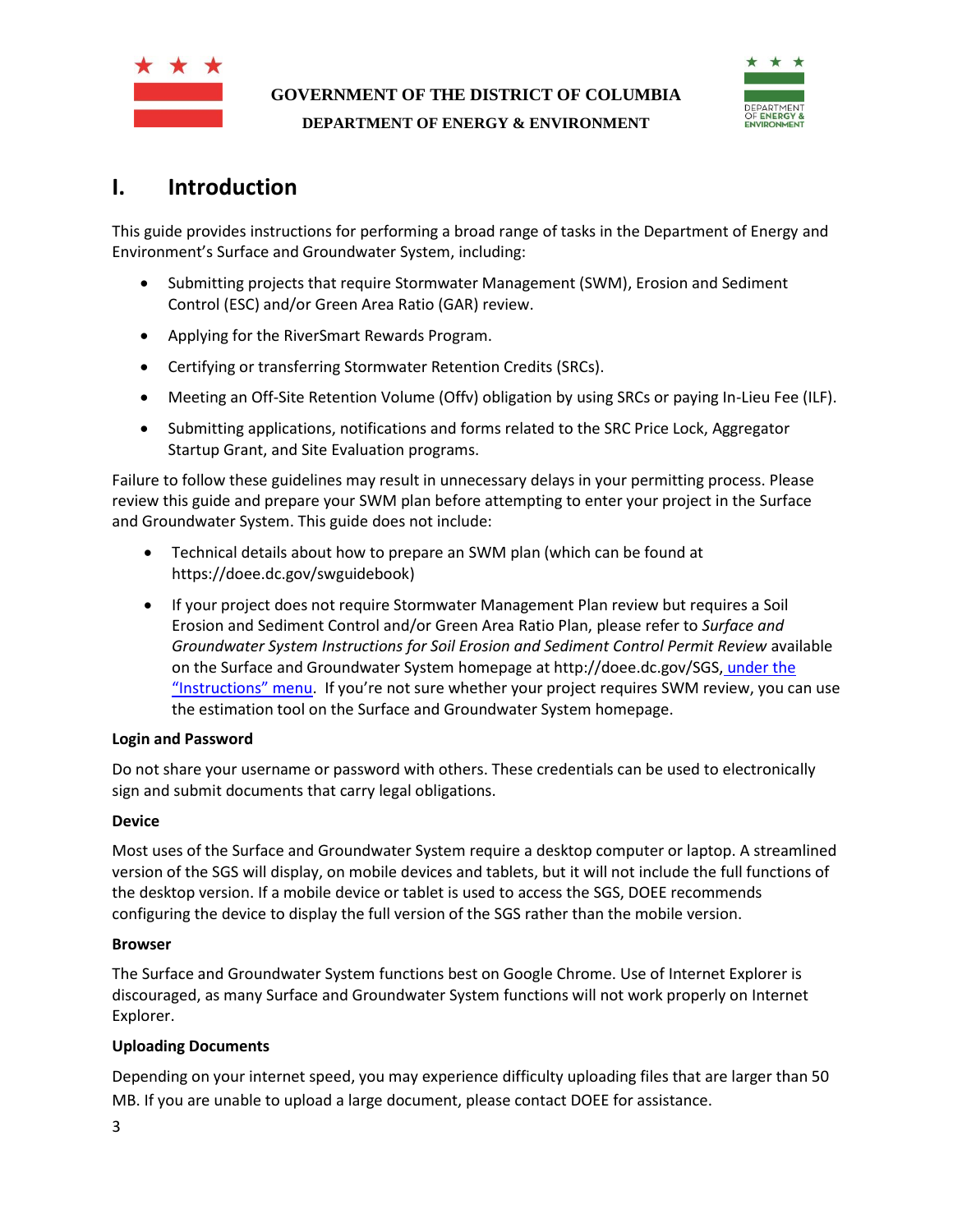



#### **Entering and modifying information**

When using the Surface and Groundwater System, you will be prompted to save every form into which you enter information. In order to make changes to a saved form, click *Edit this record* at the top of the page. Unless otherwise indicated, *Saving* information in the Surface and Groundwater System is different from *Submitting* information to DOEE for review. *Submitting* **information can be completed by clicking a** *Submit* **button.**

#### **Data Accuracy**

Since you are using the Surface and Groundwater System to make an official submittal to the Department of Energy and Environment, you must ensure the information you enter into the Surface and Groundwater System is accurate to the best of your knowledge and ability. Do not enter information you know to be false, such as a "placeholder" data. If you are unsure how to complete a form, please refer to the instructions on the following pages or contact DOEE for assistance.

#### **Signature**

In several locations, the Surface and Groundwater System collects electronic signatures. On these pages, you will be prompted to enter your name and click a *Submit* button. Each Surface and Groundwater System signature is a legal electronic signature. Your actions could carry legal obligations for you including to maintain stormwater Best Management Practices (BMPs).

#### **Assistance**

If, after reviewing this manual, you experience difficult while entering a project into the Surface and Groundwater System please contact Nat Lichten a[t Nathaniel.Lichten@dc.gov](mailto:Nathaniel.Lichten@dc.gov) or (202) 281-3961.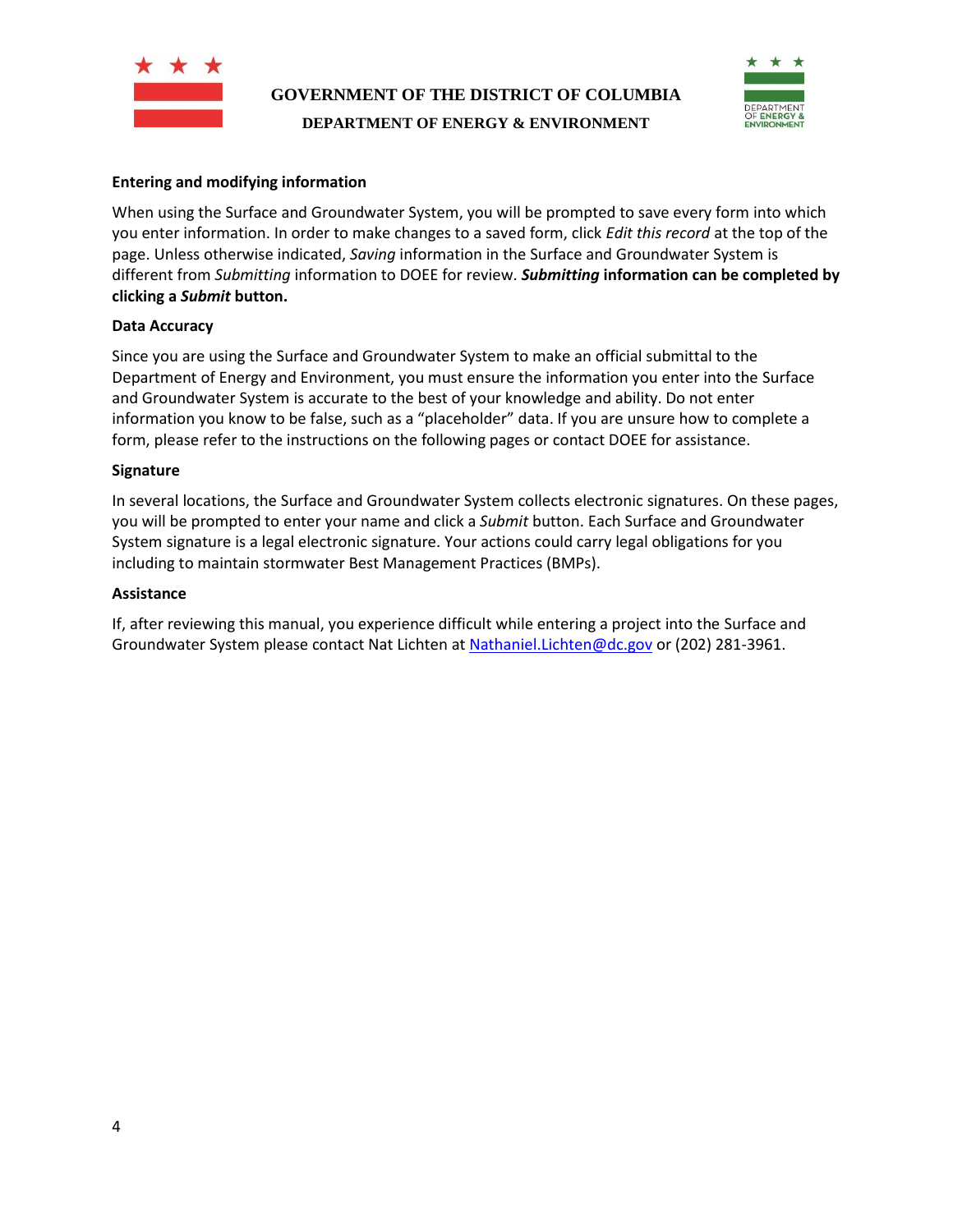



## **II. Acronyms**

A full list of definitions and acronyms is available in Appendix U of the Stormwater Management Guidebook, available a[t doee.dc.gov/swguidebook.](http://doee.dc.gov/swguidebook) You can also access Appendix U from the Surface and Groundwater System under the *Support* menu.

| AWDZ        | Anacostia Waterfront Development Zone     |
|-------------|-------------------------------------------|
| <b>BMP</b>  | Best Management Practice (also called GI) |
| <b>CDA</b>  | <b>Contributing Drainage Area</b>         |
| <b>CSS</b>  | <b>Combined Sewer System</b>              |
| <b>DOEE</b> | Department of Energy and Environment      |
| <b>ESC</b>  | <b>Erosion and Sediment Control</b>       |
| GAR         | Green Area Ratio                          |
| GI          | Green Infrastructure (also called BMPs)   |
| ILF         | In-Lieu Fee                               |
| <b>MEP</b>  | <b>Maximum Extent Practicable</b>         |
| MS4         | Municipal Separate Storm Sewer System     |
| Offy        | Off-Site Retention Volume                 |
| <b>PROW</b> | Public Right of Way                       |
| <b>SDA</b>  | Site Drainage Area                        |
| <b>SRC</b>  | <b>Stormwater Retention Credit</b>        |
| SGS         | Surface and Groundwater System            |
| <b>SWMP</b> | Stormwater Management Plan                |
| SWRv        | <b>Stormwater Retention Volume</b>        |
| WQTv        | <b>Water Quality Treatment Volume</b>     |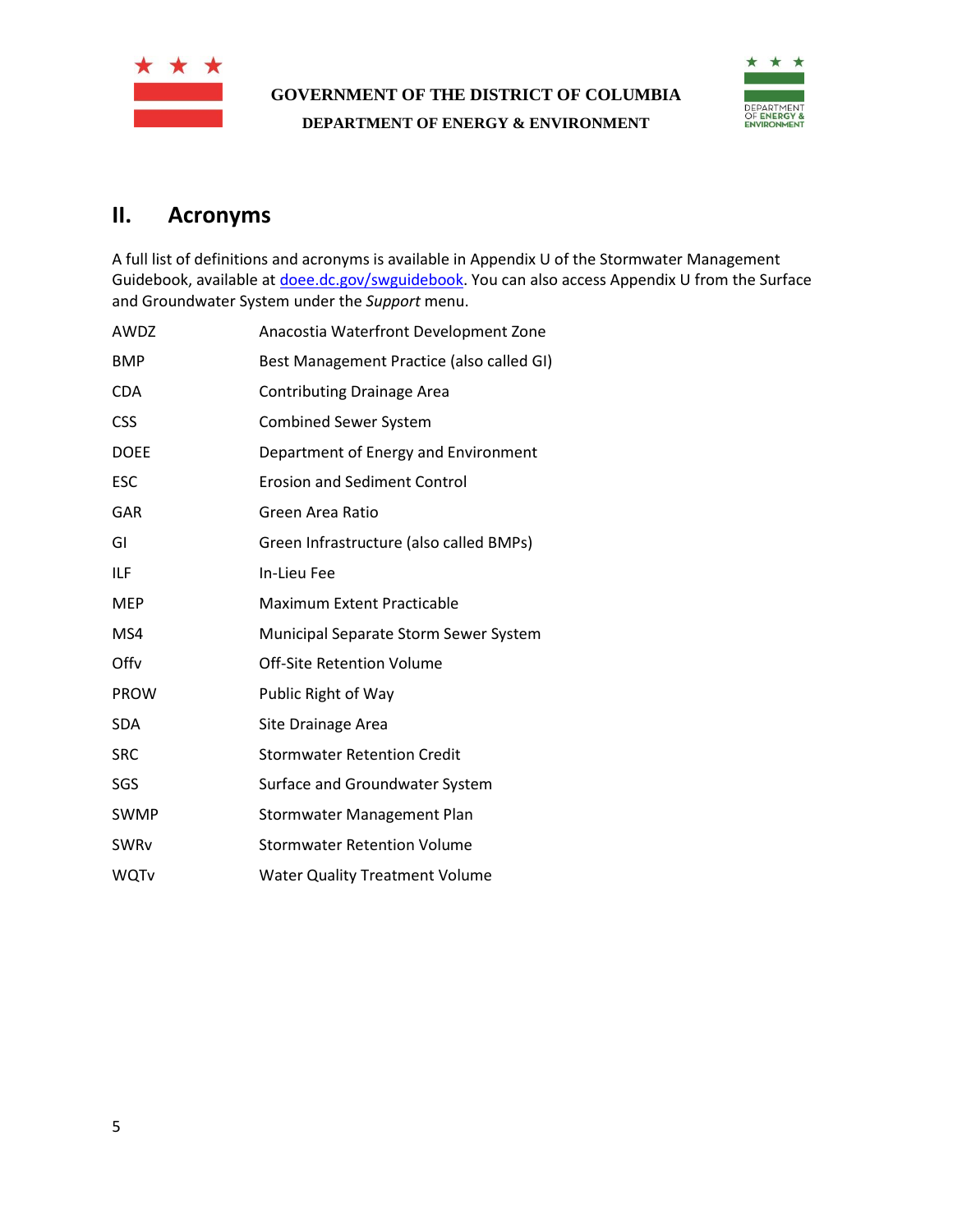



## <span id="page-5-0"></span>**III. Program Contacts**

**Surface and Groundwater System** Nat Lichten Nathaniel.Lichten@dc.gov (202) 281-3961

**Stormwater Regulations** Brian Van Wye [Brian.VanWye@dc.gov](mailto:Brian.VanWye@dc.gov) (202) 741-2121

**Stormwater Management Guidebook** Julienne Bautista [Julienne.Bautista@dc.gov](mailto:Julienne.Bautista@dc.gov) (202) 299-3345

**Stormwater Retention Credit Trading Program** Matthew Espie [Matthew.Espie@dc.gov](mailto:Matthew.Espie@dc.gov) (202) 715-7644

#### **RiverSmart Rewards**

Matt Johnson [Matt.Johnson2@dc.gov](mailto:Matt.Johnson2@dc.gov) (202) 741-0861

**Soil Erosion and Sediment Control** Walter Caldwell [Walter.Caldwell@dc.gov](mailto:Walter.Caldwell@dc.gov) (202) 497-8238

#### **Green Area Ratio**

Margie Noonan [Margaret.Noonan@dc.gov](mailto:Margaret.Noonan@dc.gov) (202) 727-6933

**Stormwater Notification List** Matt Johnson [Matt.Johnson2@dc.gov](mailto:Matt.Johnson2@dc.gov) (202) 741-0861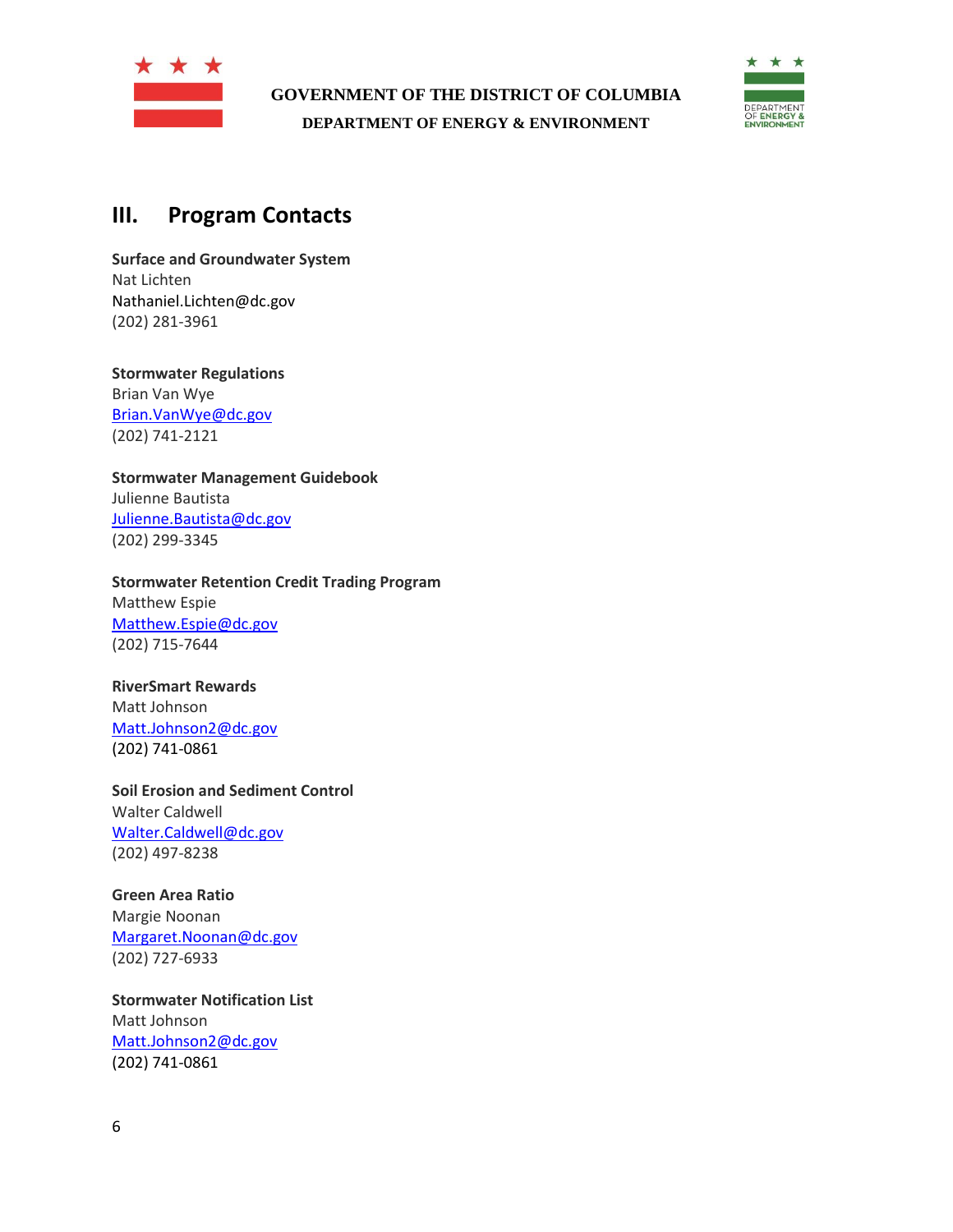



# <span id="page-6-0"></span>**IV. Create and Manage Your Account**

In order to submit projects that require Soil Erosion and Sediment Control (ESC) and/or Green Area Ratio (GAR) review, you must have an account to use the Surface and Groundwater System. All Surface and Groundwater System users must have their own accounts, and can use a single account to submit multiple projects.

## **1. Request a Surface and Groundwater System account**

- 1. The database is available at [doee.dc.gov/SGS.](http://doee.dc.gov/sgs)
- 2. Click the link to register for a new account. Complete the form with your own contact information. Do not enter the contact information for a client or the address of the project you are submitting.
- 3. Complete the form and click *Submit* to request your account.
- 4. Within the next business day, the Department of Energy & Environment (DOEE) will grant you access to the database and notify you via email with log in instructions. This email and many other notifications will be sent to you from [notify@quickbase.com.](mailto:notify@quickbase.com) The subject line for this email will be *QuickBase invite to the "Surface and Groundwater System" app.* Please confirm that it did not get moved to your spam/junk folder by mistake.
- 5. After you receive an email from DOEE with login instructions, follow the instructions in the email to create your password. Your username will always be your email address. Periodically, your password will expire. You can request a new password from the login screen.
- **6.** To access the Surface and Groundwater System, go to the login page [\(http://doee.dc.gov/sgs\)](http://doee.dc.gov/swdb) and log in with your email address and password.

## **2. Manage your Password**

**Do not share your username and password with others.** These credentials allow you to submit plans to DOEE for review, to sign forms electronically, to authorize someone to act on your behalf, and to take other actions. Your actions in the database could carry permanent legal obligations to maintain stormwater Best Management Practices (BMPs).

If you need to reset your password, go to the login page [\(http://doee.dc.gov/sgs\)](http://doee.dc.gov/swdb) and click on "I forgot my password."

## **3. Update your Contact Info**

When you request an account, the contact information you enter is saved in the database. This information will be used to pre-fill forms and applications you submit within the database and will be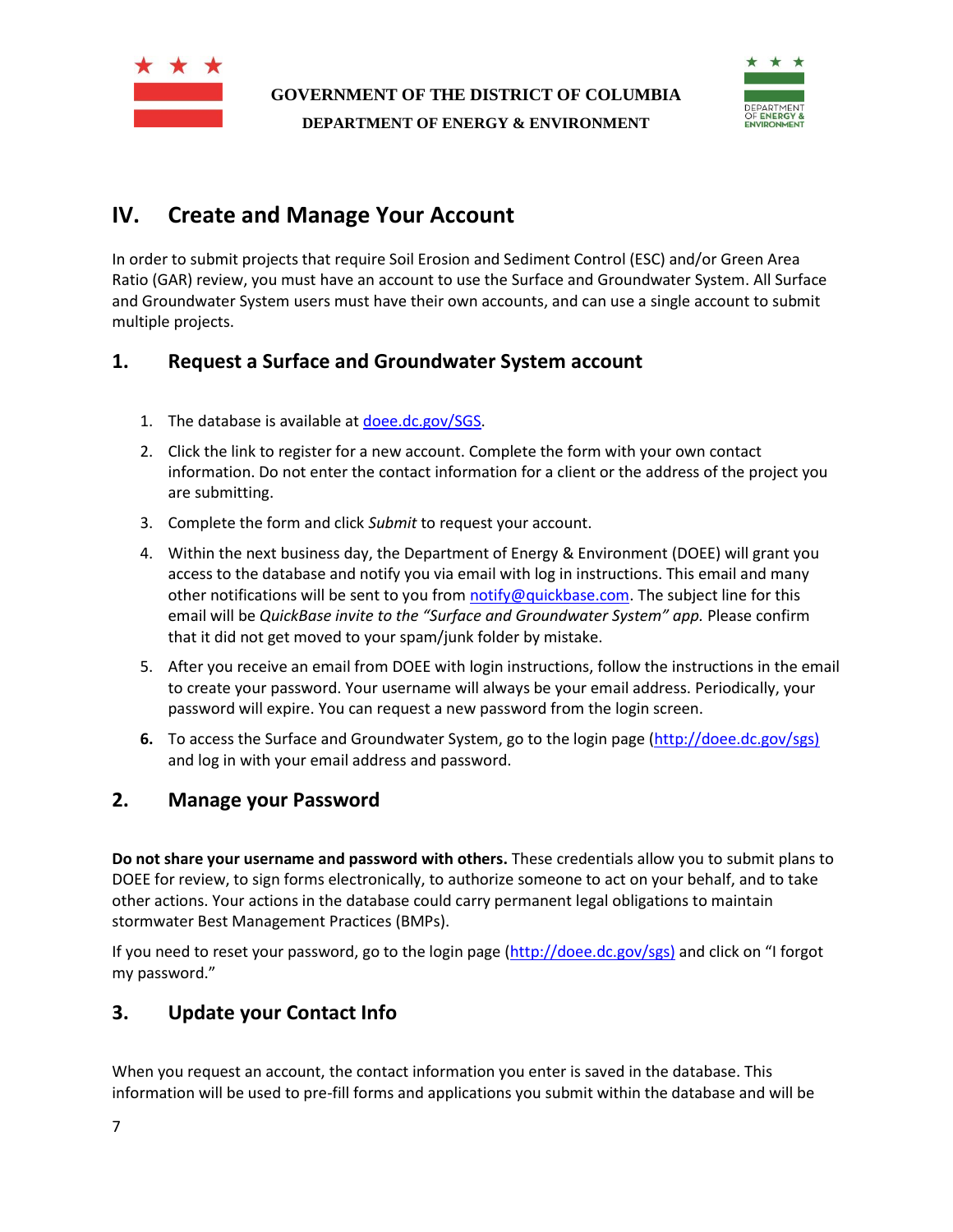

# **GOVERNMENT OF THE DISTRICT OF COLUMBIA**



**DEPARTMENT OF ENERGY & ENVIRONMENT**

used by DOEE as your primary contact information. If you need to update your contact information, log in to the Surface and Groundwater System, go to the *Support* menu, and click *Edit Account Information.*  This will not change your username or password.

## **4. Device and Browser Requirements**

The Surface and Groundwater System functions best on Google Chrome. Many Surface and Groundwater System functions will not work properly on Internet Explorer or Microsoft Edge.

It is best to use the Surface and Groundwater System on a desktop computer or laptop. A streamlined version of the Surface and Groundwater System may display on mobile devices and tablets, but it will not include the full functions of the desktop version. If a mobile device or tablet is used to access the Surface and Groundwater System, DOEE recommends configuring the device to display the full version of the database rather than the mobile version.

## <span id="page-7-0"></span>**Add Agents or Clients**

In this section, the term *Agent* refers to someone who has been approved to act on behalf of someone else. The term *Principal* refers to the person who has granted authority to the *Agent.* Typically, the *Principal* is the site owner or manager and the *Agent* is the project engineer. In another scenario, the *Principal* may be the owner of an SRC and the *Agent* may be someone they have authorized to complete SRC-related applications.

The *Principal* can approve the *Agent* to take several actions in the Surface and Groundwater System. This may include permission to submit permit applications or access SRC and RiverSmart Rewards applications. If you are submitting Stormwater Management Plan information for a client (the *Principal)*, the client must have a Surface and Groundwater System account and must confirm you as an *Agent.* 

#### **To request permission to be an** *Agent*:

When submitting a permit application that involves review of a Stormwater Management Plan, you must request to be an agent for the site owner/manager. DOEE recommends that you enter the Site Information, as described in Section [VII:](#page-16-0) Submit a Soil [Erosion and Sediment Control Plan or Green Area](#page-16-0)  [Ratio Plan](#page-16-0) prior to taking these steps.

- 1. From the home screen, click *Agents* and click *I am an agent for someone*.
- 2. Fill out the contact information for the *Principal*.
- 3. If you have an organization account, you may select the organization account as the *Agent* instead of your individual account.
- 4. You may select a specific site from a dropdown menu. If you have already added a site into the database that is owned or managed by this *Principal*, you should select the site from the dropdown menu.
- 5. Click *Save.* The *Principal* will receive an email notification requesting confirmation of the agent relationship.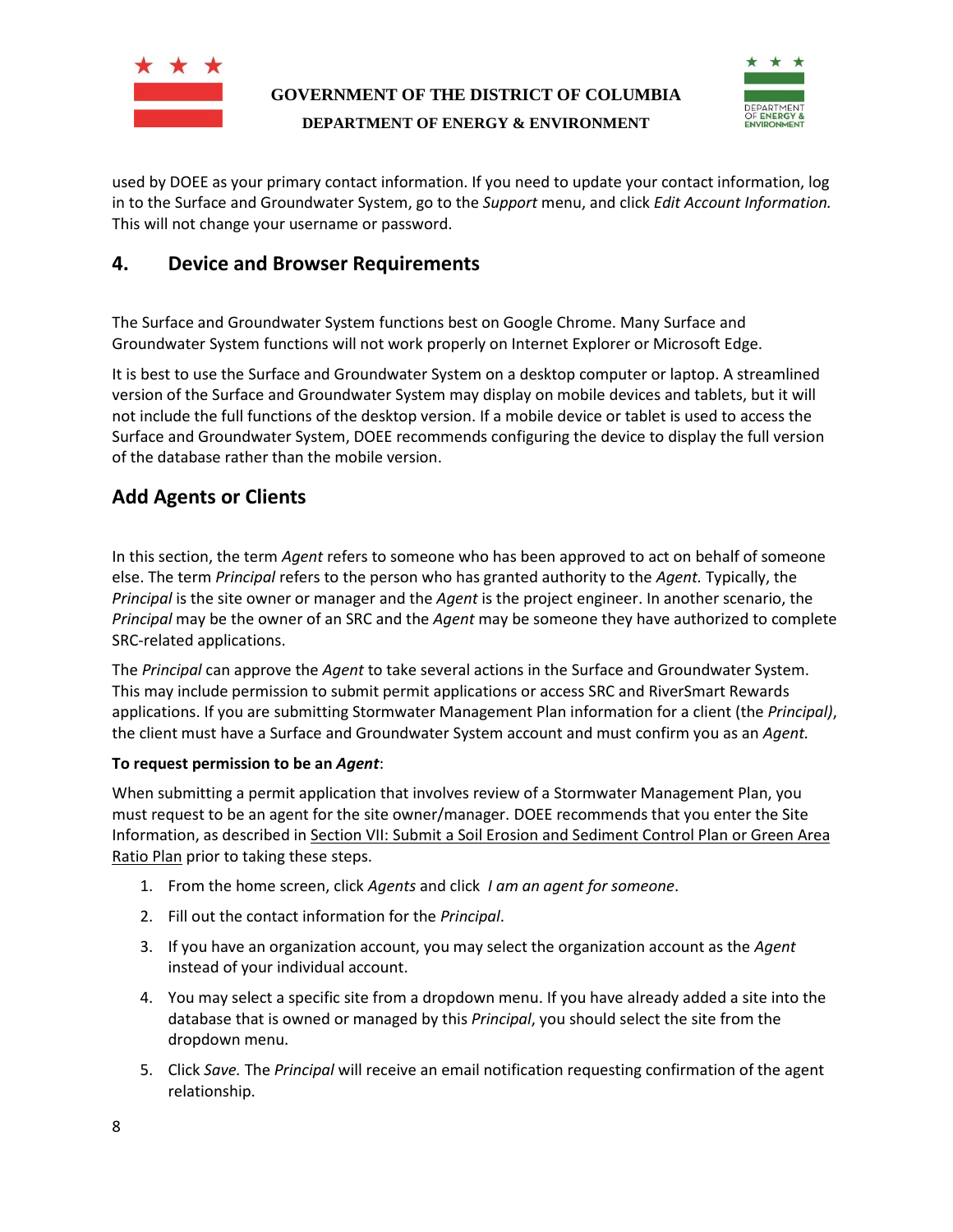



#### **To add an** *Agent:***.**

When you want to add someone as an *Agent* who can submit information for your sites:

- 1. From the home screen, click *Agents* and *Add an Agent*.
- 2. Fill out the contact information for the *Agent*.
- 3. If you have an organization account, you may select the organization as the account that has an *Agent* instead of your individual account.
- 4. You may grant the *Agent* permission to:
	- Modify information for all of your sites, plans, Site Drainage Areas, and BMPs
	- Modify information for a specific site, including plans, Site Drainage Areas, and BMPs
		- i. if a site has multiple plans, you may also grant the agent permission to access a single plan at that site
	- Enter information on applications to use SRCs or on ILF notifications
	- Enter information on applications to certify, transfer, or retire SRCs
- 5. Click *Save.* The *Agent* will receive an email notification requesting confirmation of the agent relationship.

#### **To confirm a request**:

- 1. If you do not already have a Surface and Groundwater System, create an account at [http://](http://doee.dc.gov/swdb) [http://doee.dc.gov/sgs.](http://doee.dc.gov/swdb)
- 2. From the home screen, click *Agents.*
- 3. Click *Confirm* on the record for the *Agent* or *Principal.*.
- 4. If you have an organization account, you may select the organization as the account involved in the agent relationship instead of your individual account.
- 5. If you are confirming that someone is your *Agent*, you will be asked to determine the level of access the *Agent* has to your information. You may grant the *Agent* permission to:
	- Modify information for all of your sites, plans, Site Drainage Areas, and BMPs
	- Modify information for a specific site, including plans, Site Drainage Areas, and BMPs
		- i. if a site has multiple plans, you may also grant the agent permission to access a single plan at that site
	- Enter information on applications to use SRCs or on ILF notifications
	- Enter information on applications to certify, transfer, or retire SRCs
- 6. If you are confirming that someone is your agent, you may be asked to confirm that you are the site owner or manager. If you confirm, your name (or your organization's name) will automatically be listed as the site owner or manager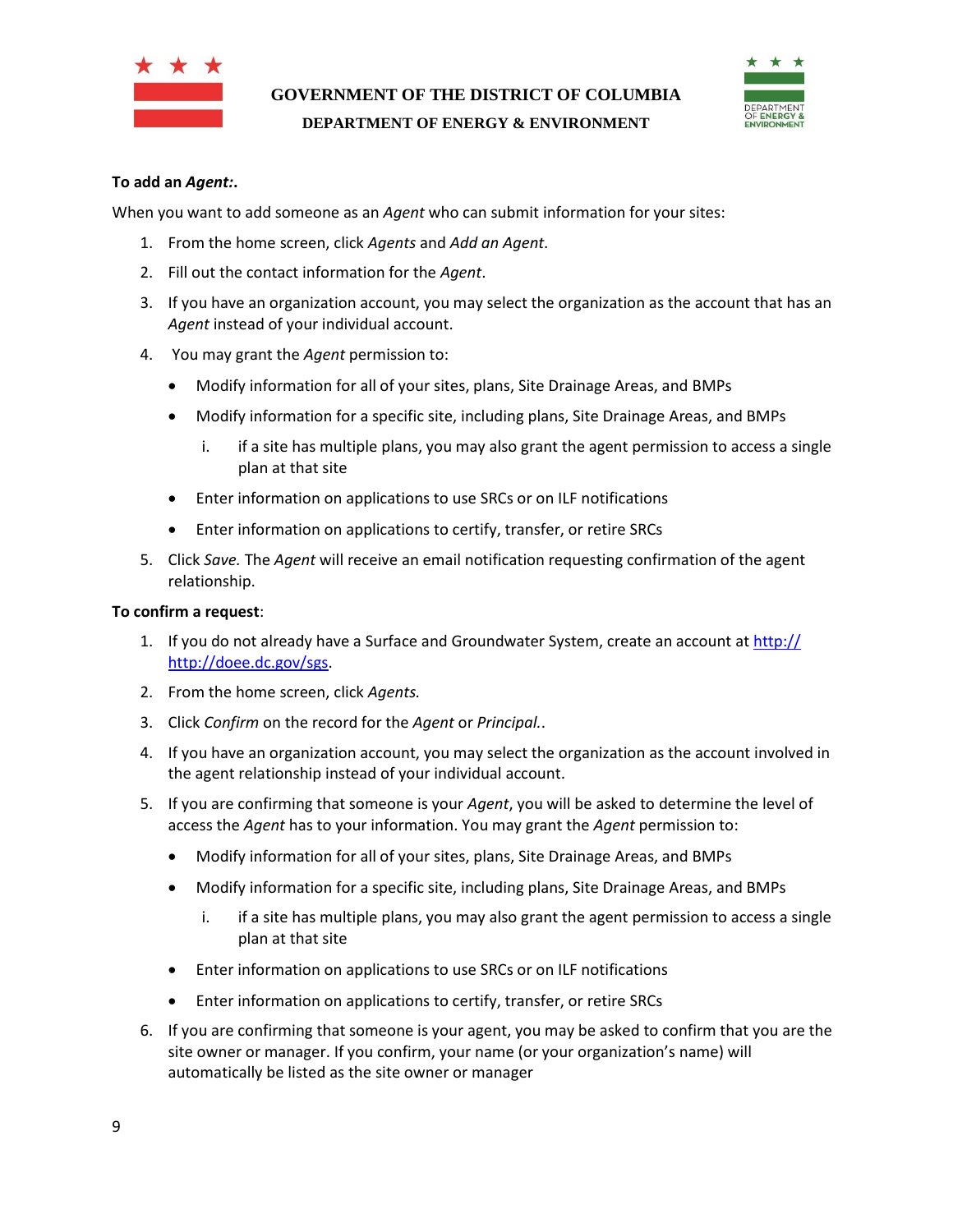



## <span id="page-9-0"></span>**Notify DOEE of a Change in Site Ownership or Management**

If you own or manage a site, and there is a change in site ownership or management, you must notify DOEE of this change.

- 1. From the database home screen, click *Sites and Plans.*
- 2. Click *Notify DOEE of a Change in Site Ownership or Management.*
- 3. A report will display all of the sites you own or manage. On the record for the site, click *Notify DOEE of a change in site ownership or management.*
- 4. Enter information for the new site owner and the date of settlement. Save the form to submit it to DOEE. DOEE will record the transfer of site ownership and you will no longer be listed as the site owner or manager.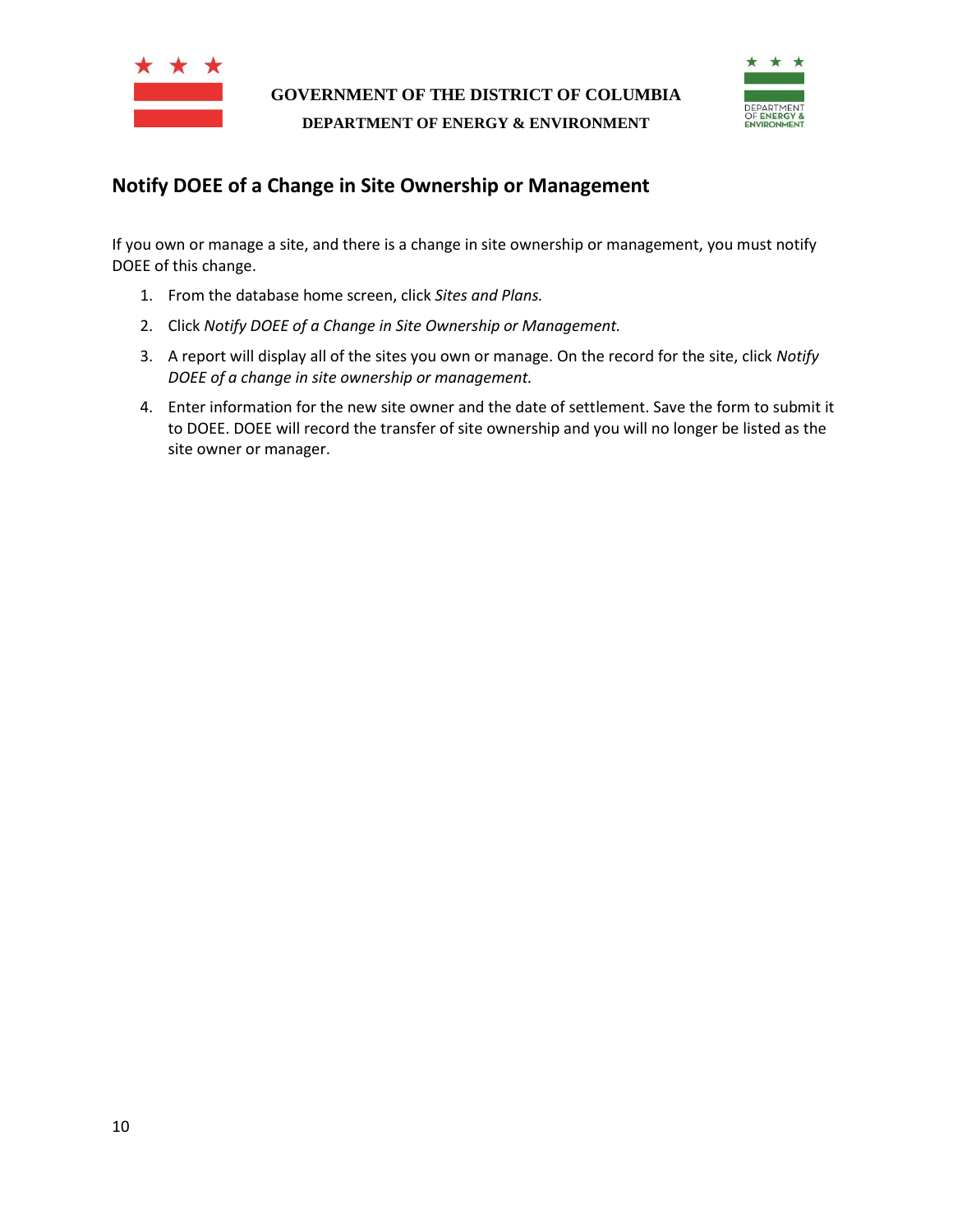



# <span id="page-10-0"></span>**V. Apply for RiverSmart Rewards**

You can apply for RiverSmart Rewards to receive discounts on your DC Water bill with the Surface and Groundwater System. Discounts are calculated based on the installation of green infrastructure practices that retain stormwater. These are also called stormwater retention Best Management Practices, or BMPs. If your BMPs were installed through DOEE's RiverSmart Homes program, you may have signed up to be automatically enrolled in RiverSmart Rewards. This has been offered as an option to RiverSmart Homes participants who have signed up since summer 2015. If you are not sure whether you are signed up to be automatically enrolled in RiverSmart Rewards, contact DOEE at [riversmart.rewards@dc.gov](mailto:riversmart.rewards@dc.gov) or (202) 535-2679.

## <span id="page-10-1"></span>**1. Start a RiverSmart Rewards Application**

- 1. Click *My RiverSmart Rewards* and then click *New RiverSmart Rewards Application*.
- 2. Click *Apply for RiverSmart Rewards* for an address that is listed, or click *New Site*. Enter the address and the *Site Owner/Manager.* If you are acting on the behalf of the site owner or manager, refer to *Section [IV: Create and Manage Your Account](#page-6-0)*.
- 3. Identify whether you are submitting a Simple Application or a Standard Application:
	- **Simple Application***:* BMPs manage 2,000 square feet of impervious surface or less.
	- **Standard Application***:* BMPs manage more than 2,000 square feet of impervious surface.
- 4. Identify yourself as the applicant and select whether you are the owner, tenant, or agent.
- 5. Click *Save.*

## <span id="page-10-2"></span>**2. Add DC Water Accounts**

- 1. Click *Add DC Water Accounts*. Select the DC Water account from the list and click *Select Account*. If the account does not appear in the list, click *New DC Water Account.* A new form will open for you to enter the DC Water account information. Then, click *Return to application.*
- 2. Enter all DC Water Accounts that will receive a discount with this application. For condominium associations or homeowner associations where individual units are billed by DC Water separately, there may be many DC Water accounts.
- 3. Click *I'm done adding DC Water Accounts* to continue to the next section.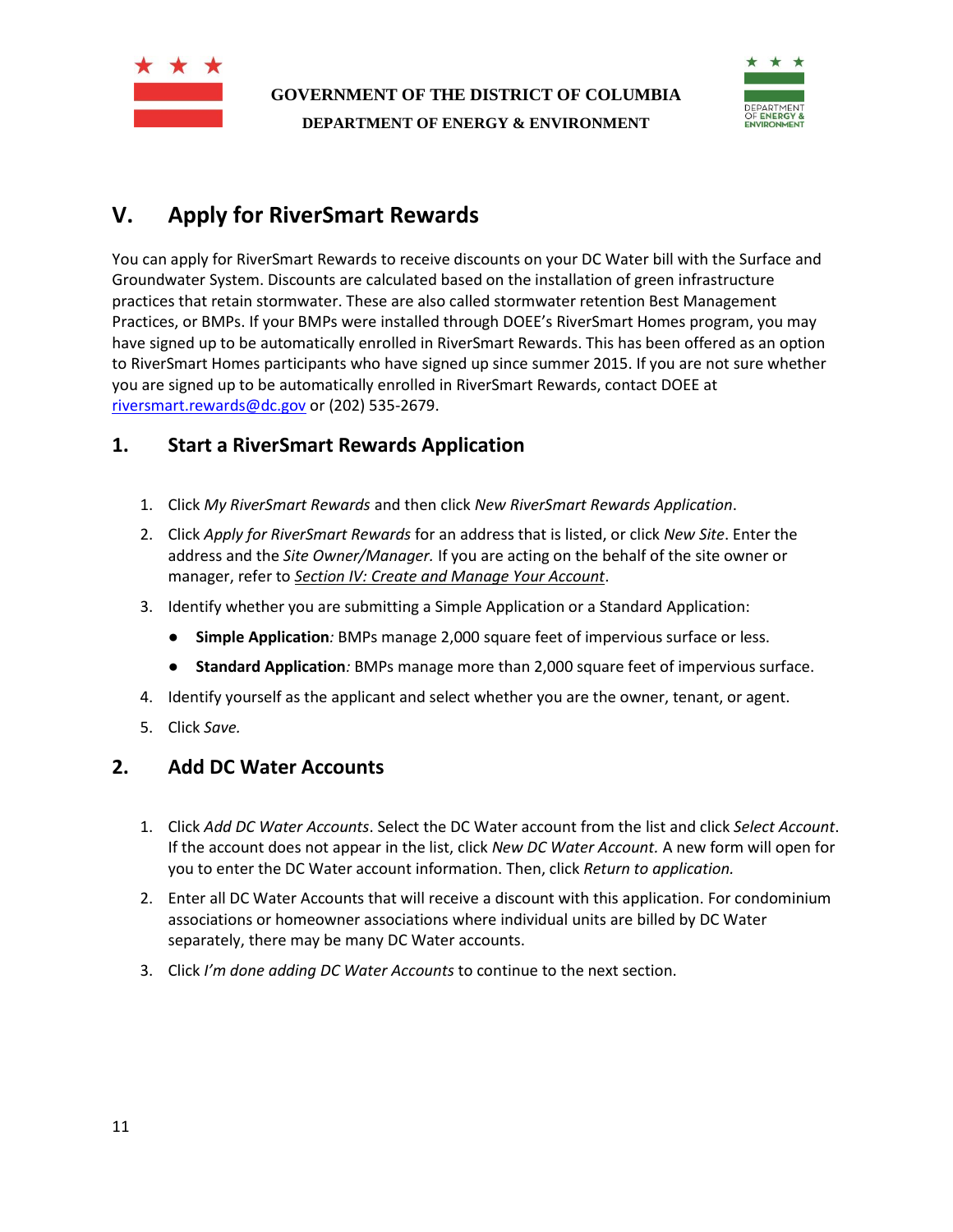



## <span id="page-11-0"></span>**3. Enter BMP Information**

Enter information for each BMP (also called green infrastructure). If your RiverSmart Rewards application is for BMPs that are part of a SWMP or were installed through RiverSmart Homes, skip this section.

- 1. From the application, click *New BMP* to add BMPs*.*
- 2. Enter the BMP installation date.
- 3. Identify the BMP group and BMP type. For assistance in determining the BMP group or type, you may contact DOEE at [riversmart.rewards@dc.gov](mailto:riversmart.rewards@dc.gov) or (202) 535-2679 or consult the [Stormwater](http://doee.dc.gov/swguidebook)  [Management Guidebook.](http://doee.dc.gov/swguidebook)
	- **Green Roof**
	- **Rainwater Harvesting**: Includes rain barrels, cisterns, and similar practices
	- **Impervious Surface Disconnection:** Includes downspouts that drain into a landscaped or pervious area. If the application includes an impervious surface disconnection, please attach site diagram to the application.
	- **Permeable Pavement**
	- **Bioretention:** Includes rain gardens
	- **Infiltration**
	- **Open Channel Systems**
	- **Ponds**
	- **Wetlands**
	- **Proprietary Practices**
	- **Tree Planting:** Trees must be planted after May 1, 2009 to qualify. Enter the tree species as the *BMP Name.* Enter each tree species as a separate BMP, but multiple trees of the same species can be entered as a single BMP. DOEE will verify that each tree species has an average mature spread of at least 35 feet.
- 4. Enter the contributing drainage area (CDA) for the BMP. This is the area that drains to the BMP.
- 5. For Standard Applications, complete the *BMP Retention and Treatment Achieved* section. Use the BMP spreadsheet found at *doee.dc.gov/riversmartrewards* to determine BMP storage volumes, or contact DOEE a[t riversmart.rewards@dc.gov](mailto:riversmart.rewards@dc.gov) or (202) 715-7644 for assistance.
- 6. Click *I'm done adding BMPs* to continue to the next section.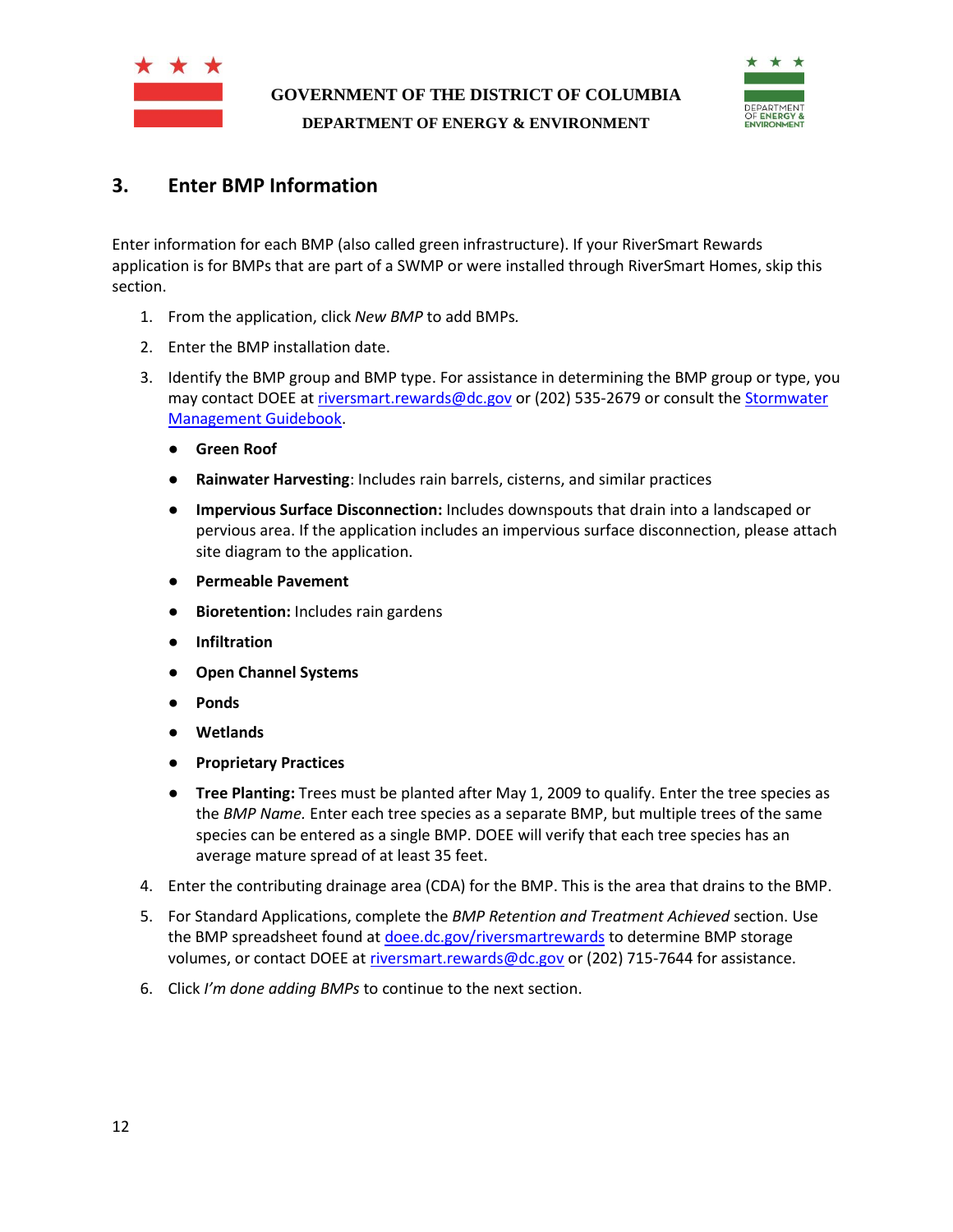



## <span id="page-12-0"></span>**4. Add Attachments, Complete Application, and Submit**

- 1. Attach any necessary documents to the application, including photos of each BMP. Photos or documents may also be sent to [riversmart.rewards@dc.gov.](mailto:riversmart.rewards@dc.gov)
- 2. Click *Review, Sign, and Submit*
- 3. Review the application information and click *Sign and Submit Application.* Type your name, enter the date, and click *Submit Application.*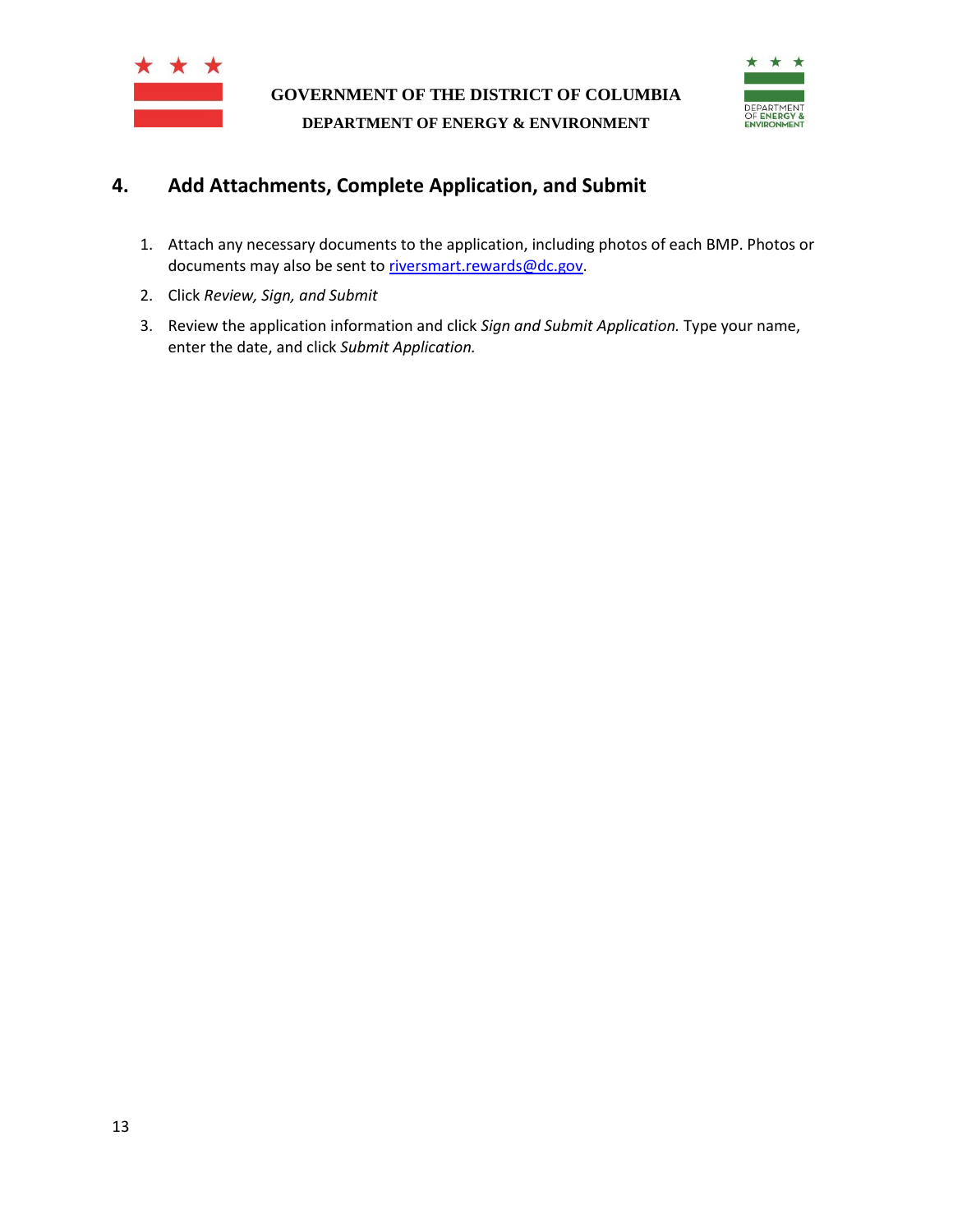



# <span id="page-13-0"></span>**VI. Using the Surface and Groundwater System during Permit Review**

During the permitting process, you must submit compliance information in the Surface and Groundwater System to support DOEE review for:

- Stormwater Management Plans (SWMPs)
- Soil Erosion and Sediment Control (ESC) Plans
- Green Area Ratio (GAR) Plans
- Floodplain Management (FPM) Plans

## <span id="page-13-1"></span>**Recommendations to Avoid Permitting Delays**

#### 1. **Submit one plan per project**

Only submit one plan in the Surface and Groundwater System for the project. This may represent the SWMP, ESC plan, GAR plan, and FPM plan all under a single plan number. Do not submit plan information separately in the Surface and Groundwater System as this will delay DOEE's review process

If a project is occurring over multiple distinct phases with different construction timetables, you may submit a separate plan for each phase.

#### 2. **Applications must be made by the project engineer or designer**

Due to the detailed information that must be entered for each project, DOEE requires that the SGS entry is made by the project engineer or designer If the entry is made by someone unfamiliar with either DOEE's review process or the project design, this will cause substantial delays due to inaccurate entries. Especially for SWMPs, the information that must be entered is highly technical. SWMPs include detailed information about green infrastructure practices that reduce stormwater runoff.

#### 3. **Coordinate with the Site Owner/Manager (SWMPs only)**

For SWMPs, DOEE requires that the site owner/manager have a Surface and Groundwater System account. The individual (such as the project engineer) who submits information on the site owner's behalf must request to be an *Agent* for the site owner/manager. Refer to Section [IV: Create and Manage](#page-6-0)  [Your Account](#page-6-0) for more information about *Agents.* 

#### 4. **Pay filing fees promptly**

DOEE will not review SWMPs that have not paid filing fees (typically, non-SWMPs may pay all fees at the end of DOEE's review). If you do not pay filing fees, review of your plan will be placed "On hold" and you will be notified via email.

#### **5. Upload all relevant documents**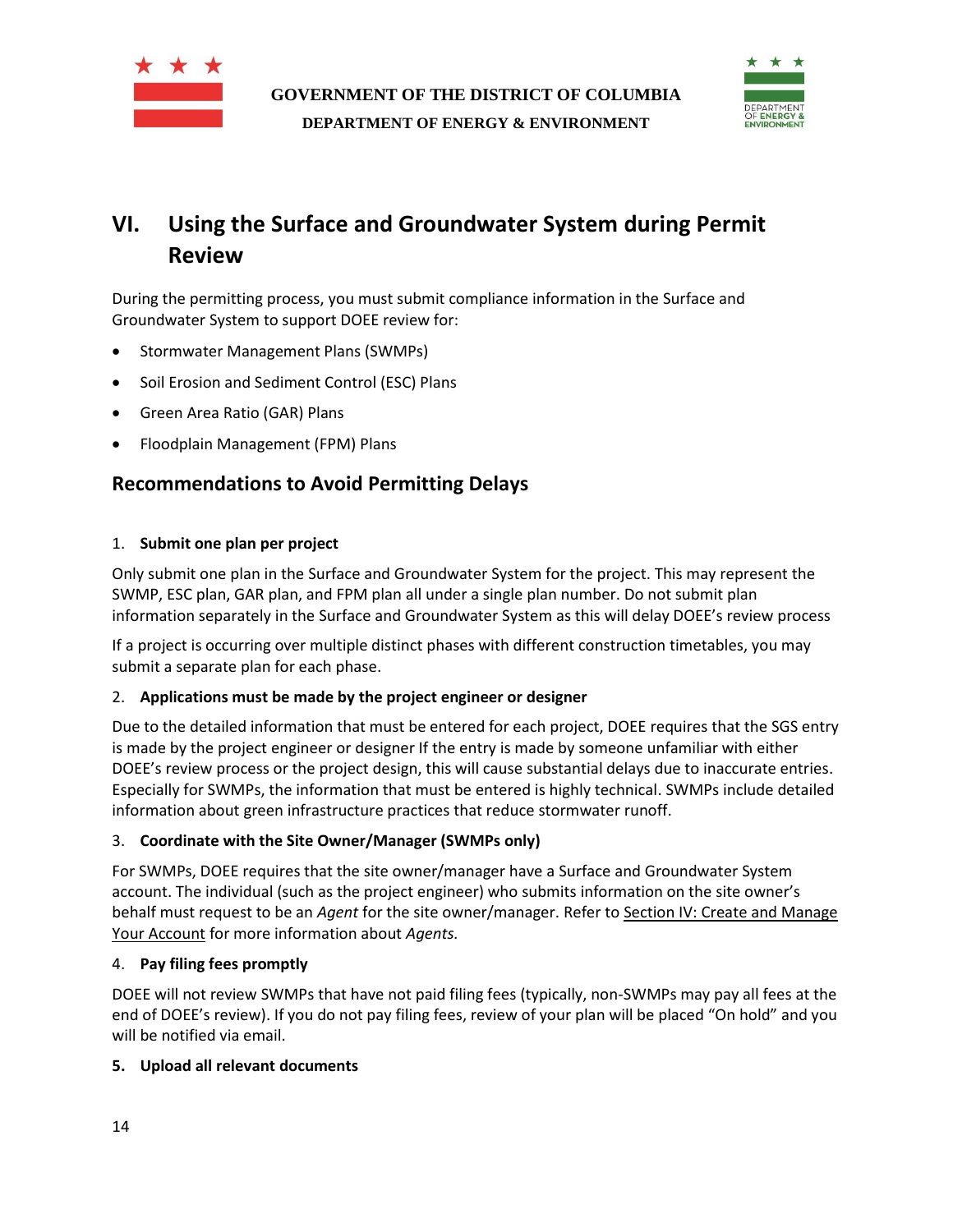



Many documents are useful for DOEE's review, such as reports, meeting minutes, certifications, etc. You may attach these to the plan information in order to keep them easily available to DOEE's reviewer.

#### **6. Do not enter "placeholder" or false information**

If you are completing a form in the database and do not know the information requested, leave the answer blank. Do not enter "placeholder" information like "TBD."

Entry of false information will cause confusion during the permitting process and result in delays as DOEE attempts to determine the correct information. The District's stormwater management regulations also prohibit you from negligently, recklessly, or knowingly making a false statement in a communication with DOEE.

#### <span id="page-14-0"></span>**Enter a new Site**

The first step to submit a project to DOEE for review is to enter information about where the site is located. If there is more than one project occurring at a site, you only need to enter the site information once, as it can be used for all projects as necessary.

- 1. Click Sites and Plans and then click *New Site.*
- 2. A form will appear to collect preliminary project information (this may also be referred to as the "plan estimation form"). This helps to determine what information you will need to provide later. Complete the form and click *Save.* After saving the form, review the estimated requirements for your project. Depending on the information you enter, you will need to refer to different sections of these instructions after you complete your Site information:**.**
	- **If your project requires a Stormwater Management Plan (SWMP):** Complete the below steps and then proceed to Section [VIII: Submit a Stormwater Management Plan](#page-18-0)
	- **If your project does not require a SWMP:** Complete the below steps and then proceed to Section [VII:](#page-16-0) Submit a Soil [Erosion and Sediment Control Plan or Green Area Ratio Plan](#page-16-0)
- 3. If DOEE already has records for this address in the Surface and Groundwater System, click *Request Access to this Site* to open the existing records and begin entering the project*.* If the owner or manager of the site already has a Surface and Groundwater System account, you will need to wait for their approval to access their site. Then, proceed to Section [VIII](#page-18-0) or Section [VII](#page-16-0) of the instructions, as indicated in step 2 of this section, skipping the remaining steps in this section.
- 4. If DOEE does not already have records for this address in the Surface and Groundwater System, click *Begin entering this project.*
- 5. If entering a new site follow the steps displayed on the form in the Surface and Groundwater System. Then, proceed to either Section [VII](#page-16-0) or Section [VIII](#page-18-0) of the instructions as indicated in step 2 of this section.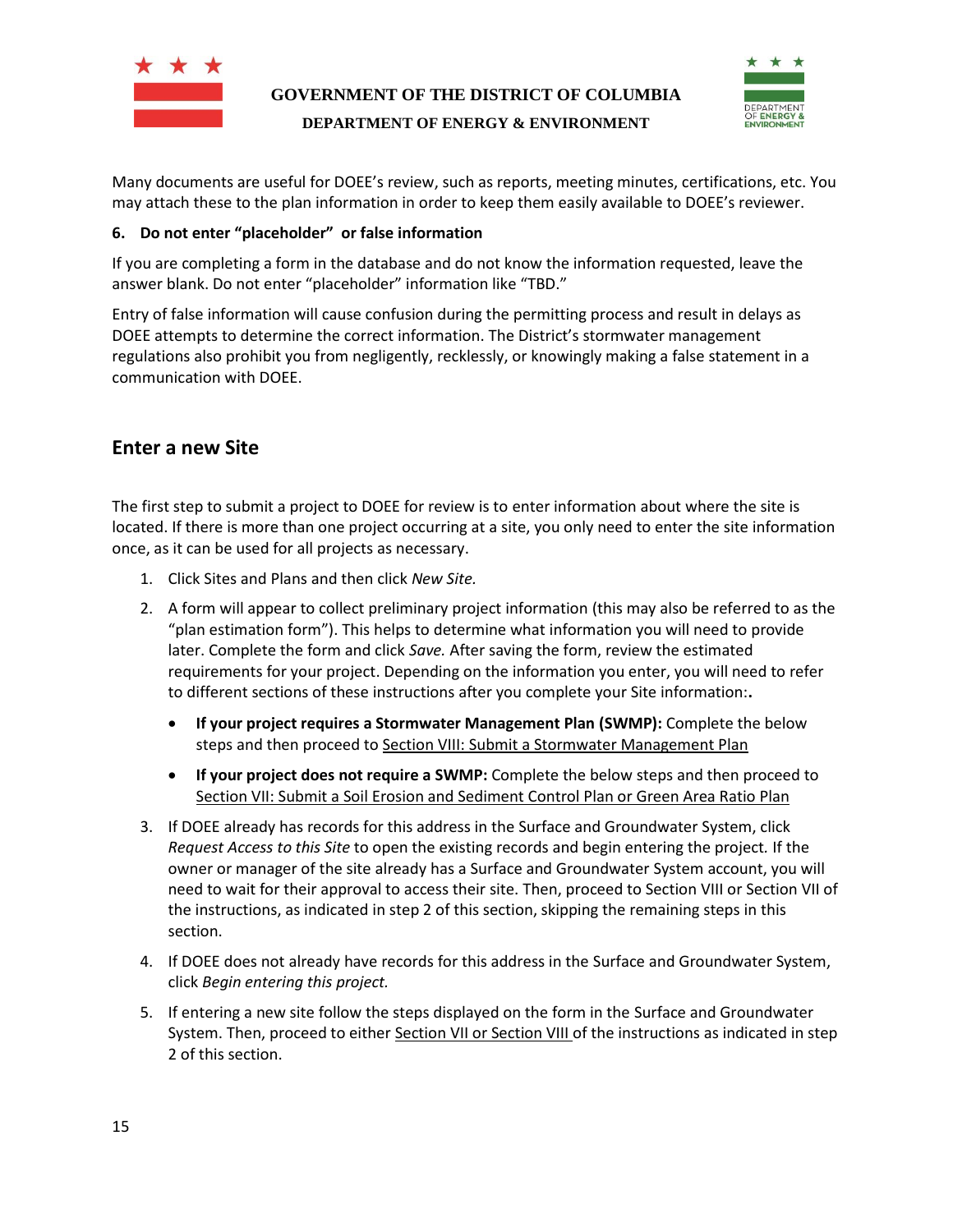



• For sites with SWMPs, you must select the *Site owner/manager*. The site owner is responsible for complying with the terms of plans approved by DOEE including maintenance of land cover, BMPs, and any off-site retention volume (Offv). The site owner listed in the database should be the person who owns the site or an agent of the site owner who will be responsible for long-term management of the site. Typically, the project engineer for a project would not be a long-term agent of the site and should not be listed here. If the site owner or manager is a client of yours, please set up an agent relationship in order to submit a plan for this site on your client's behalf. Refer to **Section [IV:](#page-6-0) Create and Manage Your** [Account](#page-6-0) for instructions to act on the behalf of others.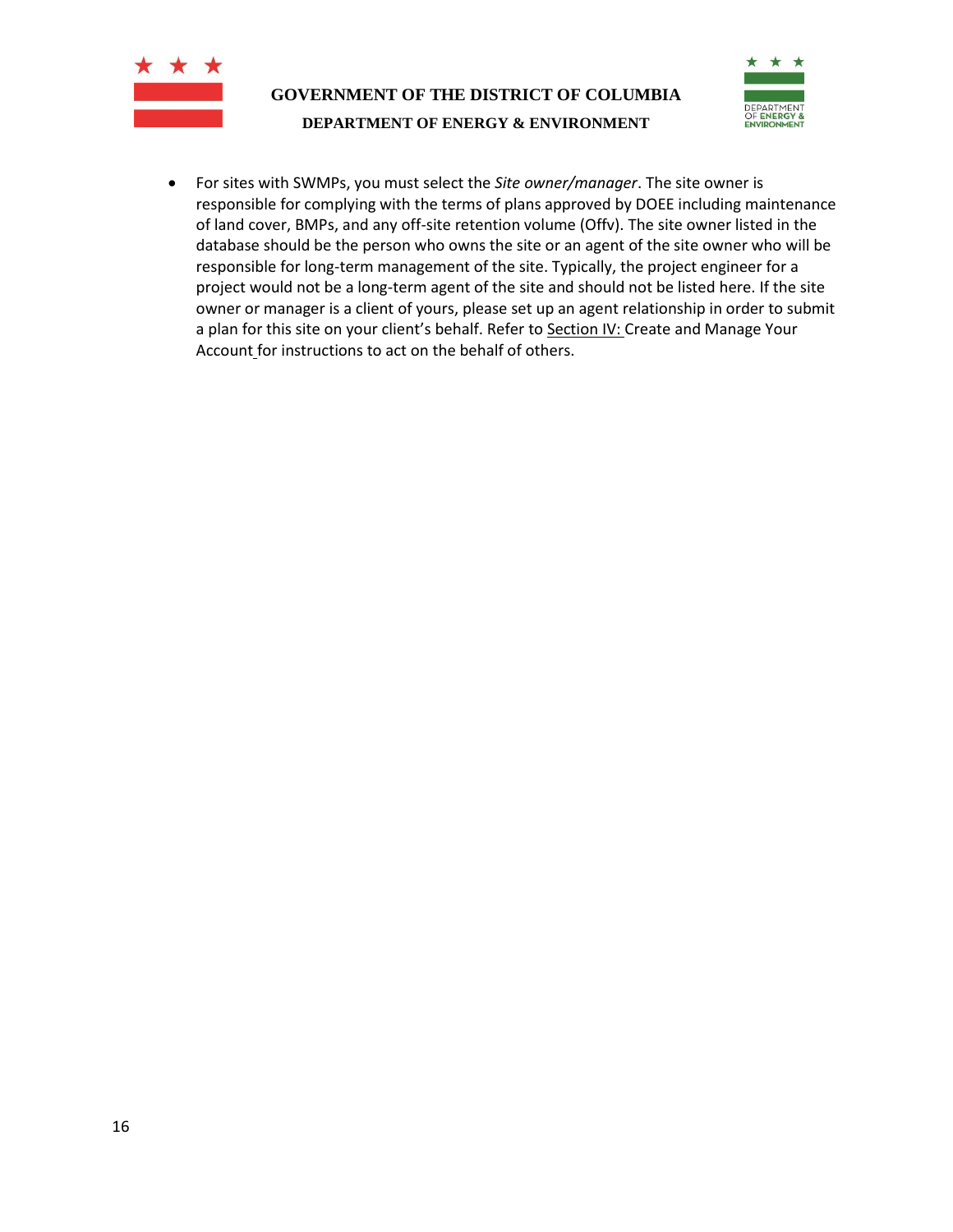



# <span id="page-16-0"></span>**VII. Submit a Soil Erosion and Sediment Control Plan or Green Area Ratio Plan**

These instructions apply to plans that are submitted only for Soil Erosion and Sediment Control (ESC) and/or Green Area Ratio (GAR) requirements. If the plan has a stormwater management requirement, please refer to Section [VIII: Submit a Stormwater Management Plan,](#page-18-0) which also includes all steps necessary for ESC and GAR plans, and do not continue to follow this section. You must have already entered site information in order to enter plan information. To open a site, go to the *Sites and Plans*  section of the database and open the site record in the list of *My Sites.* 

## <span id="page-16-1"></span>**Enter Plan Information**

- 1. From the site record, click *Enter a new plan for this site*.
- 2. Select the plan type(s). The plan may be a Stormwater Management Plan (SWMP), ESC plan, and/or GAR plan. If the plan is a SWMP, please refer only to Section VIII: Submit a Stormwater [Management Plan,](#page-18-0) which also includes all steps necessary for ESC and GAR plans, and do not continue to follow this section. If the site is in a zone where the GAR is required, the plan will automatically be entered as a GAR plan, unless you indicate that there is an exemption or that the GAR does not apply to the site. If you are requesting an exemption, you must attach an Application for Exemption Status or an Application for Transition Exemption Status. These forms are available a[t doee.dc.gov/gar](http://doee.dc.gov/gar) and can be attached in the *Plan Documents* section of the form (see step 9).
- 3. Identify if there are trees with a circumference greater than 55 inches. Identify if these trees will be removed.
- 4. Update *Site and Location* information if necessary.
- 5. Enter the post- and pre-project land cover for the project area. The *Total area* must be equal for pre-project and post-project land cover.
	- **Natural:** Undisturbed area such as forest, meadow, or pasture.
	- **Compacted:** Includes landscaped planting beds, lawns, and managed turf.
	- **Impervious:** Roof, patio, deck, parking, sidewalk, driveway, etc.
	- **BMP:** The surface area of stormwater Best Management Practices (BMPs), also called Green Infrastructure.
- 6. Complete the *Project Description* section.
- 7. Click *Save*.
- 8. After saving, click *Edit construction information* and complete the form. This information may be modified even during DOEE's review. If information is not yet available to complete this form, leave those sections blank (for example, do not enter *TBD* in any of these sections).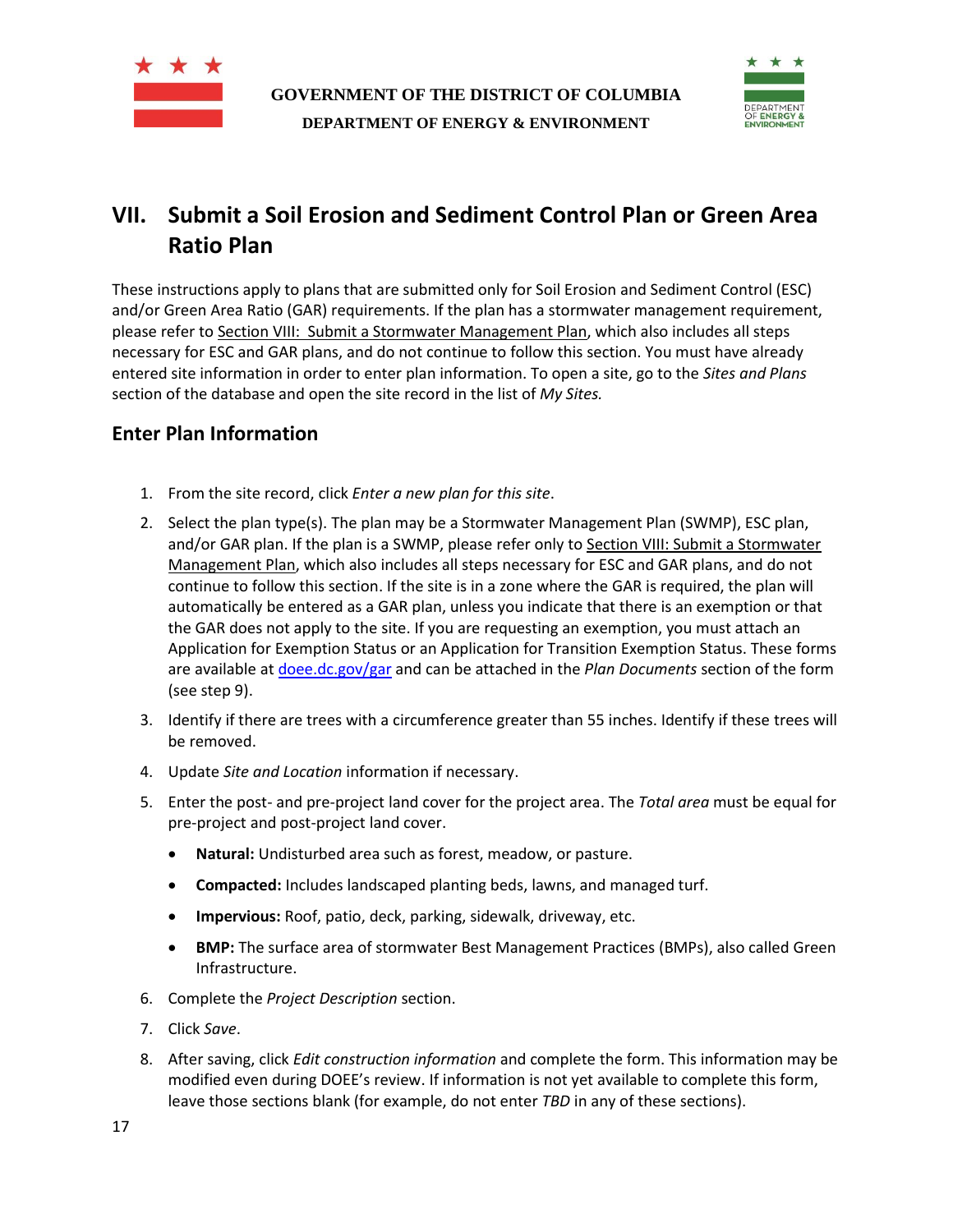



- 9. Upload any relevant documents in the *Plan Documents* section. If you are submitting an Application for Exemption Status for the GAR requirement, attach it here.
- 10. Click *Submit.* The database will run an error check. If an error is triggered, you will be unable to submit the plan to DOEE. If there are no errors triggered, a submittal page will open.
- 11. Click *Submit* to submit the plan information to DOEE. You must complete your submission process by visiting the Department of Consumer and Regulatory Affairs (DCRA) Permit Center, where DOEE will provide invoices for filing fees. Please scan and upload the receipt(s) for fee payment to the Surface and Groundwater System in the *Plan Documents* section. DOEE will begin its review when submittal of all materials is complete. When DOEE begins its review, your access to the plan information will be read-only.
- 12. When the plan is approved, you must contact DOEE to schedule a pre-construction meeting at least 72 hours before beginning construction. The applicant must notify DOEE by phone at (202) 535-2977 at least 72 hours prior to construction of each on-site BMP to request on-site inspection and one week after completion of the project for final construction inspection. No change to the approved plan may be made without DOEE approval.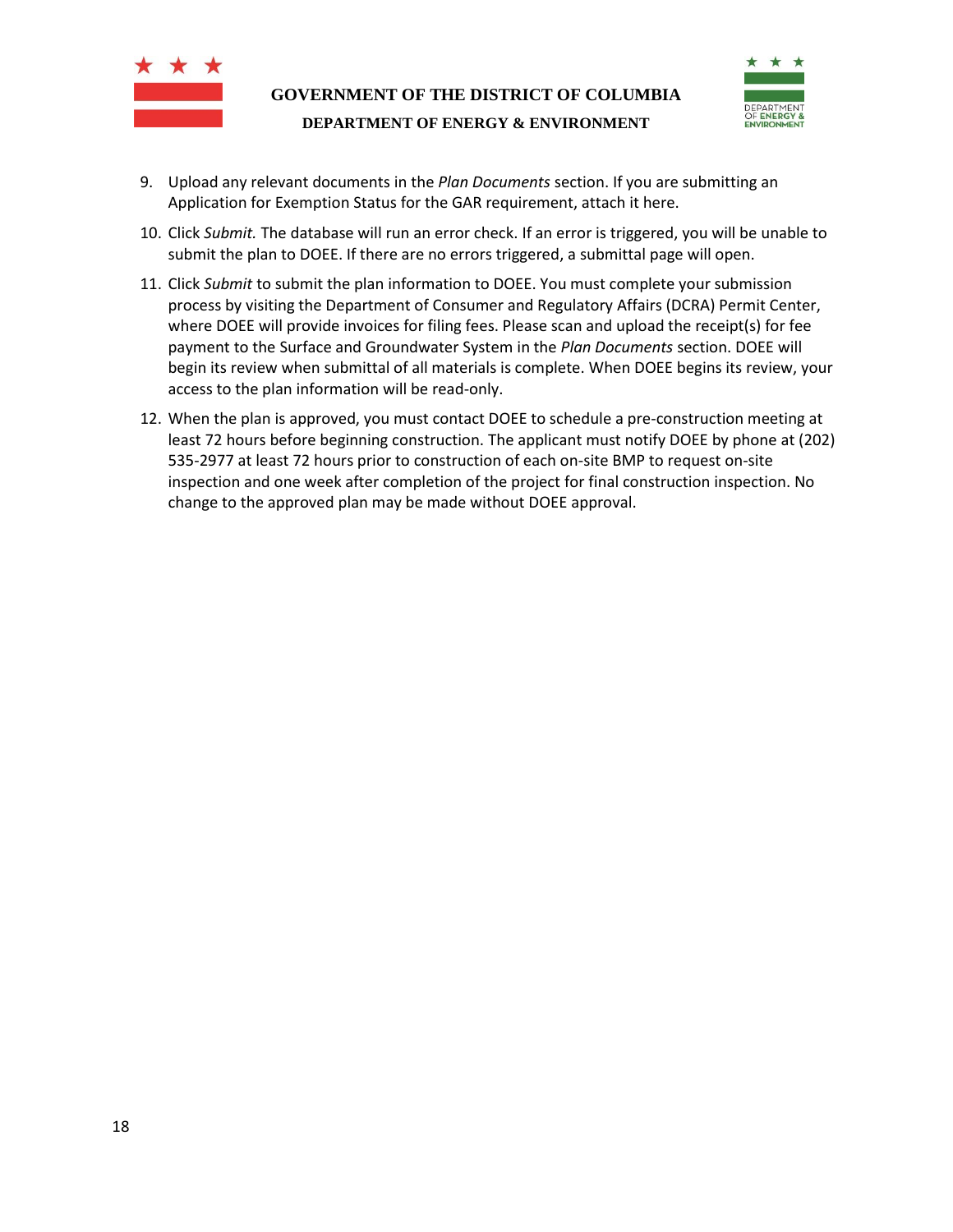



## <span id="page-18-0"></span>**VIII. Submit a Stormwater Management Plan**

These instructions apply to plans that are submitted to meet stormwater management requirements or are submitted for certification of Stormwater Retention Credits (SRCs). These instructions also include all required information for sites that are also submitting Soil Erosion and Sediment Control (ESC) and Green Area Ratio (GAR) plans. You must have already entered site information in order to enter plan information. To open a site, go to the *Sites and Plans* section of the database and open the site record in the list of *My Sites.*

## <span id="page-18-1"></span>**1. Enter Plan Information**

- 1. Open the site record and click *Enter a new plan for this site.*
- 2. It is possible, but uncommon, that the project may be vested under a transition period in the District's stormwater management regulations. If this is the case, you may the *Transition period vesting date* by selecting the time period when the project was first submitted for review. If you are requesting to be vested under a transition period, you must attach an Application for Vesting Status, which is available a[t doee.dc.gov/swguidebook.](http://ddoe.dc.gov/swguidebook) This can be attached in the *Plan Documents* section (see step 15). Guidance on transition periods is available at [doee.dc.gov/swregs.](http://ddoe.dc.gov/swregs) If you are not vested under a transition period, do not change the *Transition period vesting date.*
- 3. Select the plan type(s). The plan may be a Stormwater Management Plan (SWMP), Soil Erosion and Sediment control (ESC) plan, and/or a Green Area Ratio (GAR) plan. If there is no ESC plan, you will need to describe the exemption from ESC requirements. If the site is in a zone where the GAR is required, the plan will automatically be entered as a GAR plan, unless you indicate that there is an exemption or that the GAR does not apply to the site. If you are requesting an exemption, you must attach an *Application for Exemption Status* or an *Application for Transition Exemption Status*. These forms are available at [doee.dc.gov/gar](http://ddoe.dc.gov/gar) and can be attached in the *Plan Documents* section of the form (see step 15).
- 4. If the project consists of a reconstruction of a roadway (or a similar type of project), click *Roadway Reconstruction or Similar Project* (if the project is parcel-based with disturbance in the adjacent right of way, do not click the checkbox). Then, select the current design phase. When the project is in the 30%, 65%, or 90% design phase, enter the land cover for the regulated activity. The *Total area* must be equal post-project and pre-project.
	- **Natural:** Undisturbed area such as forest, meadow, or pasture. This does not include BMP surface area.
	- **Compacted:** Includes landscaped planting beds, lawns, and managed turf. This does not include BMP surface area.
	- **Impervious:** Roof, patio, deck, parking, sidewalk, driveway, etc. This does not include BMP surface area.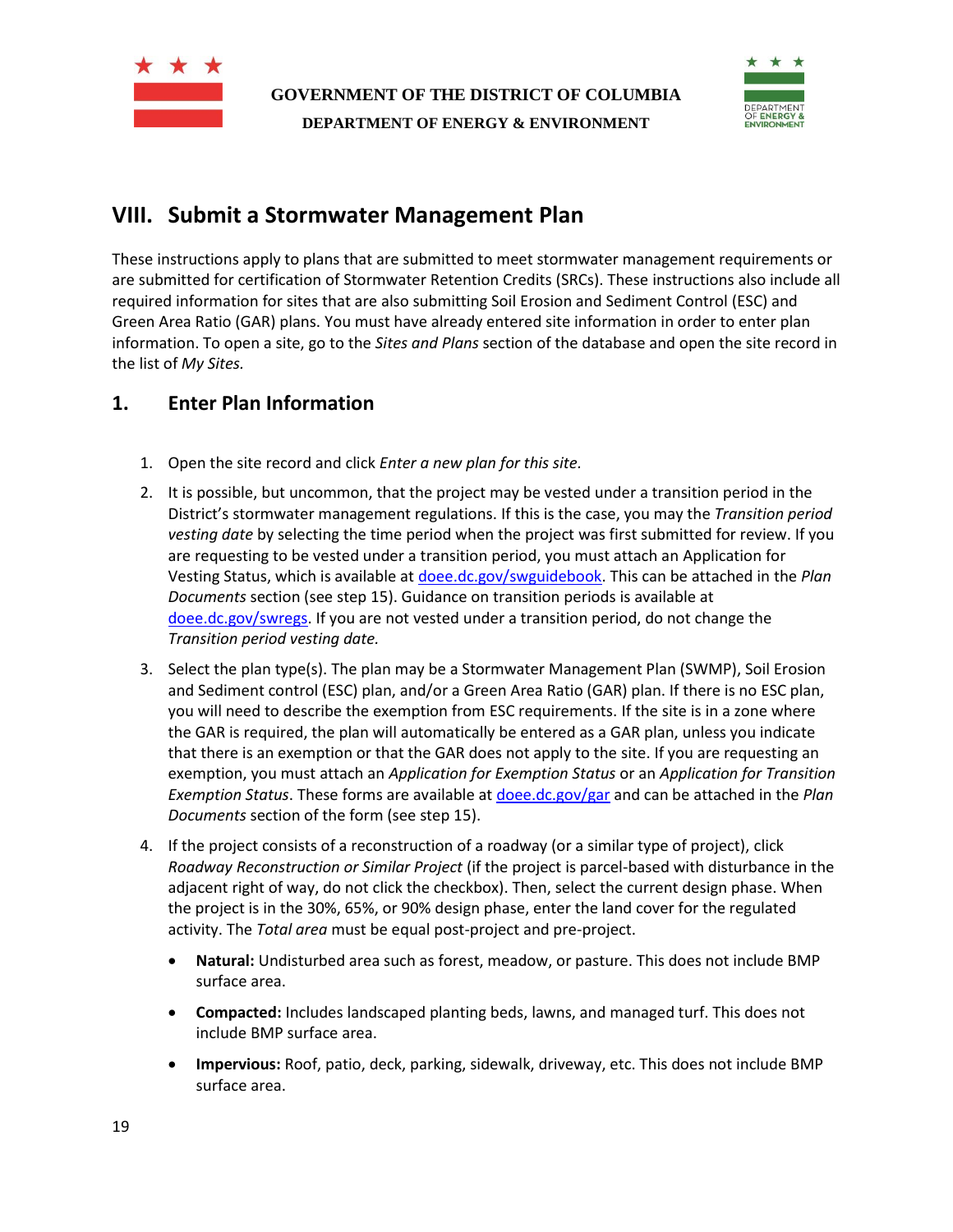



- **BMP:** The surface area of stormwater Best Management Practices.
- 5. Select the type of activity the site is undergoing:
	- **Major Land Disturbing Activity**: Activity that disturbs, or is part of a common plan of development that disturbs, five thousand square feet (5,000 ft<sup>2</sup>) or greater of land area, except that multiple distinct areas that each disturb less than 5,000 ft<sup>2</sup> of land and that are in separate, non-adjacent sites do not constitute a major land-disturbing activity
	- **Major Substantial Improvement Activity***:* Substantial improvement activity and associated land-disturbing activity, including such activities that are part of a common plan of development, for which the combined footprint of improved building and land-disturbing activity is five thousand square feet (5,000 ft<sup>2</sup>) or greater. A major substantial improvement activity may include a substantial improvement activity that is not associated with land disturbance
	- **Unregulated***:* Activity that is not a Major Land Disturbing Activity or Major Substantial Improvement Activity. This includes SWMPs that are submitted solely for SRC certification.
	- **More than one type of activity***:* The type of activity is not consistent for the entire plan. You will be asked to identify the type of activity each Site Drainage Area (SDA) is undergoing.
- 6. Identify if the site is an Anacostia Waterfront Development Zone (AWDZ) site. This is only applicable to major regulated projects triggering the 2013 Stormwater Rule. If the site is within the boundaries of the AWDZ but is not an AWDZ site, you must attach an AWDZ claim form, available a[t doee.dc.gov/swregs.](http://ddoe.dc.gov/swregs) This can be attached in the *Plan Documents* section (see step 15).
- 7. Identify if the site is exempt from detention requirements for the 2-year storm. Projects are exempt from 2-year post-development peak discharge requirements when three conditions can be established:
	- 1) Site discharges flow directly to, or through the separate sewer system, into the main stem of the tidal Potomac or Anacostia Rivers, the Washington Channel, or the Chesapeake and Ohio Canal
	- 2) Site discharges do not flow into or through a tributary to those waterbodies that runs above ground or that DOEE expects to be daylighted to run above ground
	- 3) Site discharges will not cause erosion of land or transport of sediment
- 8. Identify if there are trees with a circumference greater than 55 inches. Identify if these trees will be removed.
- 9. Update *Site and Location* information if necessary (for example, if only a portion of the site drains to the specified *Major Drainage Area,* you may change the selection to *More than one Major Drainage Area).*
- 10. Complete the *Project Description* section. Some information in this section, like the *Total cost of construction* may be left blank for the purposes of saving the form, but must be entered prior to submitting the plan for review.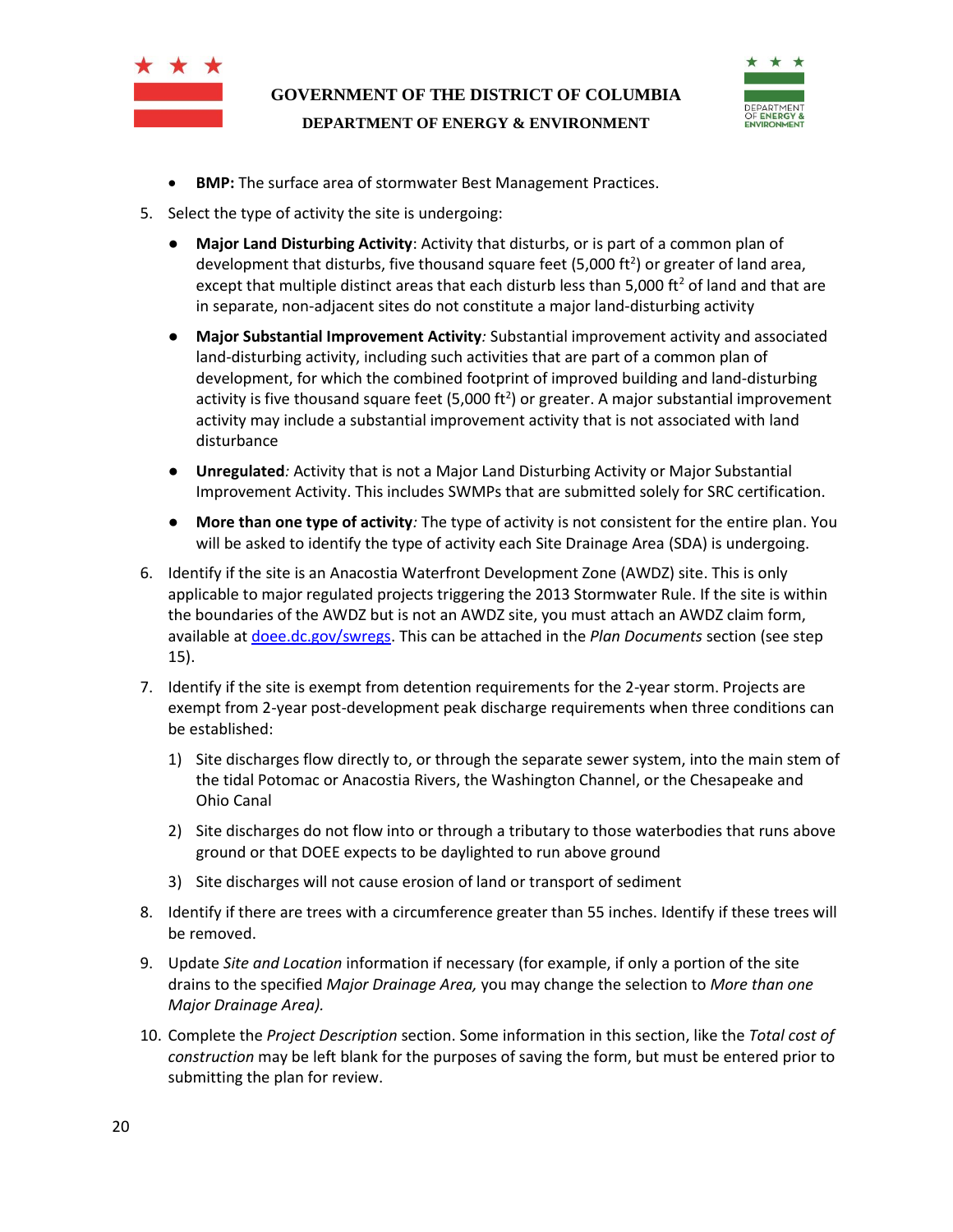



- 11. Click *Save*.
- 12. If BMPs are being removed, click *Notify DOEE of removal of BMPs from pre-existing plans* in the *Project Description* section*.* For all previous SWMPs that are being superseded, all BMPs are considered "removed" even if they will be present in the new plan. The BMP must be added as part of the new plan.
- 13. Click *Edit construction information* and complete the form. This information may be modified even during DOEE's review. If information is not yet available to complete this form, leave those sections blank (for example, do not enter *TBD* in any of these sections).
- 14. Upload any relevant documents in the *Plan Documents* section, such as a copy of infiltration test results, meeting minutes, etc.
- 15. The next step will vary depending on the type of project:
	- 1) If the plan is a parcel-based project, proceed to add Site Drainage Areas and BMPs.
	- 2) If the project is a roadway reconstruction (or similar) project, your next step will be determined based on the review stage:
		- i. If the project is in the 30%, 65%, or 90% design phase, do not add Site Drainage Areas or BMPs, and proceed to Ste[p 4: Submit the SWMP to DOEE.](#page-24-0)
		- ii. If the project is in the Final design phase, you may either proceed to add Site Drainage Areas and BMPs as instructed below, or you may import data to the Surface and Groundwater System from DOEE's Excel spreadsheet template. To download the template and upload the drainage area and BMP information, click *Enter Drainage Area and BMP Information* in either the *Land Cover and Site Drainage Areas* or *BMPs* section of the form. Follow the instructions in the template to upload the project information and then proceed to Step [4: Submit the SWMP to DOEE.](#page-24-0)

## <span id="page-20-0"></span>**2. Enter Site Drainage Area Information**

- 1. Open the plan record and click *Add Site Drainage Area.* The database will generate an ID number for the Site Drainage Area (SDA) based on the SWMP number and the SDA number in the format SWMP-SDA (1111-1, 1111-2, etc.). SDAs may also be added by opening an existing SDA and clicking *Add another Site Drainage Area to this Plan.*
- 2. If the SDA is in the public right-of-way (PROW), check *Public Right-of-Way.* If the maximum extent practicable (MEP) process has been used, you can also check *MEP Process Used.*
- 3. In the *Site Drainage Area Information* section, you may be asked to select choices from dropdown menus, depending on entries you made for the SWMP as a whole. Complete this section if applicable.
- 4. Enter the land cover of the SDA*.* Refer to the Stormwater Management Guidebook [\(http://doee.dc.gov/swguidebook\)](http://doee.dc.gov/swguidebook) for information about how Site Drainage Areas are determined. The *Total area* column must be equal for post-project and pre-project land cover. The land cover information will be used to calculate regulatory obligations and will be summed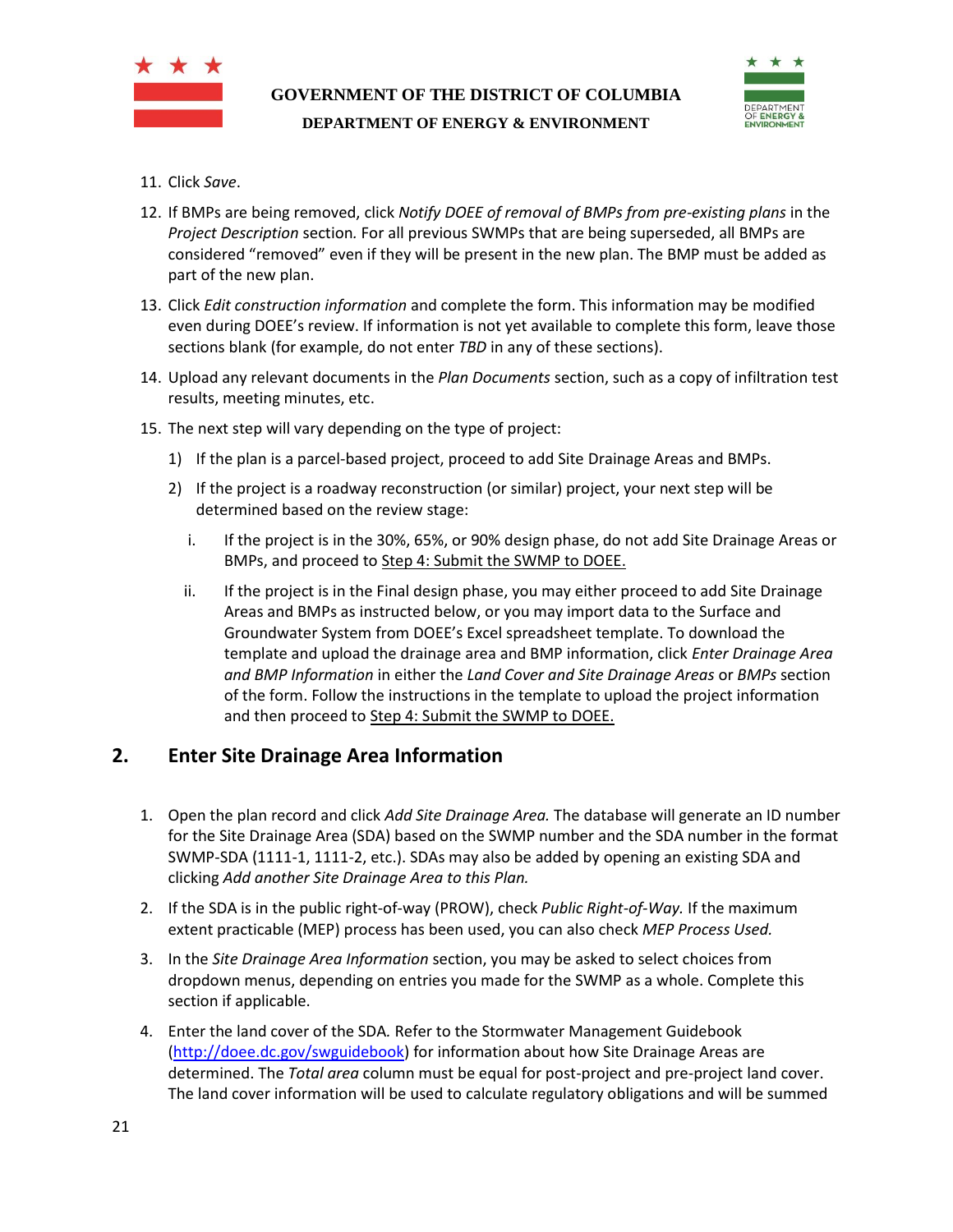



for the SWMP as a whole. For major regulated activities, only enter the area within the limits of disturbance. For unregulated SWMPs, enter all areas that are included within the BMP contributing drainage areas.

- **Natural:** Undisturbed area such as forest, meadow, or pasture. This does not include BMP surface area.
- **Compacted:** Includes landscaped planting beds, lawns, and managed turf. This does not include BMP surface area.
- **Impervious:** Roof, patio, deck, parking, sidewalk, driveway, etc. This does not include BMP surface area.
- **BMP:** The surface area of stormwater Best Management Practices.
- **Vehicular Access Area (VAA):** For SDAs that are not in the combined sewer system, you must identify the portion of land cover that is vehicular access area, such as driveways or parking lots. This is a subset of impervious land cover and all vehicular access areas must also be entered as impervious or BMP land cover. For example, a 10,000 square foot parking lot would be entered as 10,000 square feet of impervious area and 10,000 square feet of VAA.
- 5. Click *Save.* For major regulated activities*,* the page will show the retention and treatment obligations that apply. The *Drainage Area Compliance* section displays compliance status for the SDA (for SDAs outside the CSS, each SDA has minimum performance requirements). For unregulated projects, the *Net SRCs for Unregulated Site Drainage Areas* section will show the SRC eligibility for the SDA.
- 6. If there are more SDAs that are part of this plan, click *Add another Site Drainage Area to this Plan* at the top of the form. You can also begin entering BMP information and then add additional SDAs later.
- 7. The *BMPs* section allows you to add BMPs to the SWMP that are part of the SDA. To add BMPs, click *Add a BMP.* Once the BMPs are added, the *BMPs* section also shows the total retention and treatment achieved by the BMPs.
- 8. If you are using a Shared BMP that was submitted as part of a separate SWMP, and there is area that will drain directly to the Shared BMP without first draining to a BMP that is proposed as part of your SWMP, click *Add CDA to a Shared BMP.*

## <span id="page-21-0"></span>**3. Enter BMP Information**

Note: Each BMP (except trees) must be entered into the Surface and Groundwater System as a separate record. For example, if you have 5 sections of green roof on a building, you must enter 5 separate green roof records into the Surface and Groundwater System.

1. Open the SDA record and click *Add a BMP*. The database will generate an ID number for the BMP based on the SWMP number, SDA number, and BMP number in the format SWMP-SDA-BMP (1111-1-1, 1111-1-2, 1111-1-3, 1111-2-1, 1111-2-2, etc.).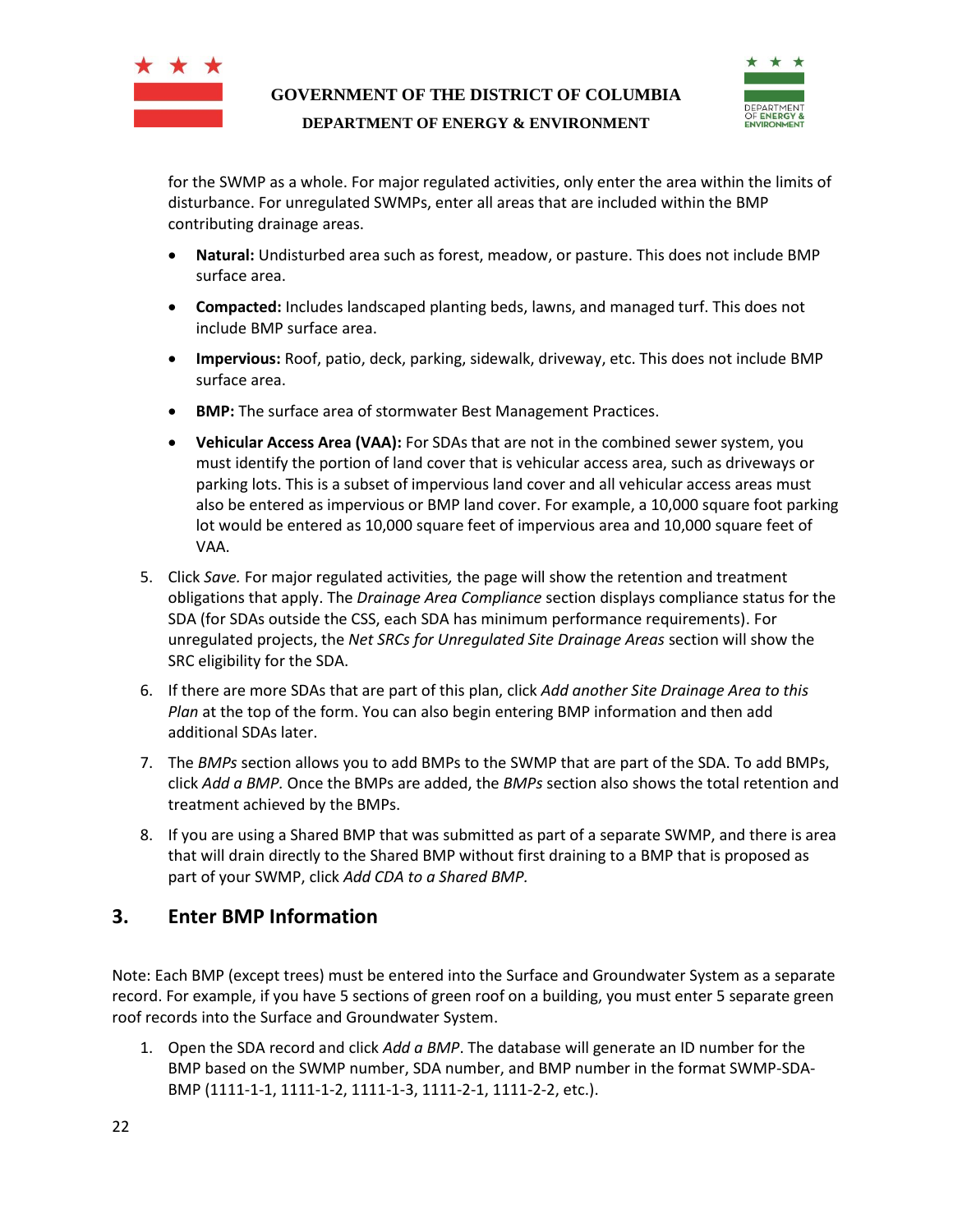



- a. If the SDA is part of an unregulated activity and SRCs will be generated from a land cover change, open the SDA form and click *Add land cover change BMP.*
- b. If you are using a Shared BMP that was submitted as part of a separate SWMP, and there is area that will drain directly to the Shared BMP without first draining to a BMP that is proposed as part of your SWMP, open the SDA form click *Add CDA to a Shared BMP.*
- 2. Select the BMP Group. These options refer to the BMP groups in the Stormwater Management Guidebook.
- 3. Select the specific type of BMP and BMP sub-type. Some BMP Groups may only have one option.
- 4. You may enter a *BMP Name* which does not affect DOEE's review, but is available to you if you would like to provide a tracking name other than the assigned BMP ID Number.
- 5. For unregulated SWMPs, indicate if DOEE provided funding for the BMP.
- 6. Enter the contributing drainage area (CDA) for this BMP. This is the area that drains to the BMP. The *Total area* column must be equal for post-project and pre-project land cover. The preproject CDA is the land cover in the area that will drain to the practice after construction. To determine the pre-project CDA, superimpose the boundaries of the CDA over the pre-project land cover. Depending on the BMP type, the surface area of the BMP may be included in the CDA.
- 7. For major regulated activities (excluding PROW areas), stormwater from an off-site CDA may not meet on-site performance requirements. If the CDA includes off-site areas (such as neighboring lots or the adjacent PROW), you may retain this stormwater in order to generate SRCs. If the CDA is partially off-site, check the box *CDA includes off-site areas.* Enter the total CDA in the *Post project* line and enter the on-site portion of the CDA in the *On-site CDA* line. For example, if 200 square feet of a 1,000 square foot CDA are from a neighboring property, you would enter 1,000 square feet in the *Post project* line and 800 square feet in the *On-site CDA* line. The Surface and Groundwater System will calculate the total volume retained and treated by the BMP, the portion that meets on-site performance requirements, and the portion that would only be eligible for SRC certification.
- 8. Complete the *BMP Retention and Treatment Achieved* section with the storage volume, surface area, or other necessary information to calculate the performance of the BMP. Refer to the Stormwater Management Guidebook for more information. For enhanced permeable pavement or bioretention with underdrains, check the box *Enhanced practice with an underdrain* and enter the portion of the total storage volume that is beneath the underdrain as the *Infiltration sum storage volume.* For example, a 100 cubic foot permeable pavement practice with a 60 cubic foot reservoir layer and a 40 cubic foot infiltration sump would be entered as 100 cubic feet for the *BMP storage volume* and 40 cubic feet for the *Infiltration sump storage volume.*
- 9. Enter the *X and Y coordinates* for the BMP. To identify the X and Y coordinates, click the link *Find BMP X/Y.* Drag the pin on the map to the location of the BMP (use the centroid of the BMP as its point location). For trees, you may enter many trees as a single record and select a coordinate in the general location where the group of trees will be planted or preserved. You also have the option to enter X and Y coordinates directly onto the BMPs form instead of using the map and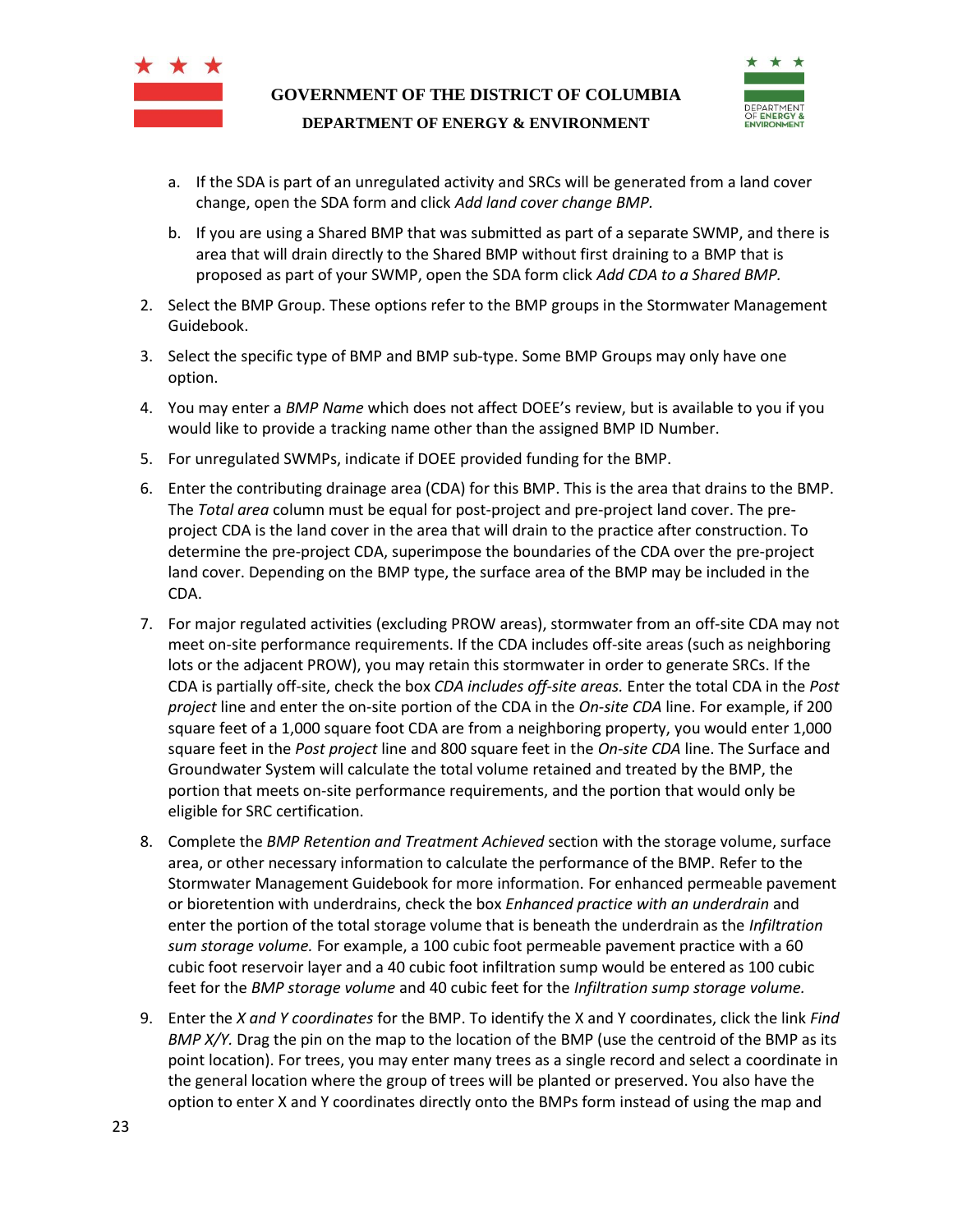



pin. The X and Y coordinates must be entered in MD State Plane (Meters). You can convert latitude and longitude to X and Y Coordinates at [www.earthpoint.us/stateplane.aspx.](http://www.earthpoint.us/stateplane.aspx) Select *Zone 1900*, input the latitude and longitude, and select the coordinates from the State Plane X Y (Meters) line.

- 10. If there are more BMPs in the same SDA, click *Create another BMP in the same Site Drainage Area,* or if they are part of a treatment train, refer t[o Treatment Trains](#page-23-0) in this section.
- 11. If there are more SDAs to add to the plan, refer to Section [2: Enter Site Drainage Area](#page-20-0)  [Information.](#page-20-0)

#### <span id="page-23-0"></span>**Treatment Trains**

BMPs may form treatment trains. In a treatment train, the stormwater that drains to a BMP is conveyed to a secondary, downstream BMP. In a treatment train, you may not double-count any CDA or storage capacity. Do not enter the same area as part of two separate CDAs.

For BMPs that are part of a treatment train, you can select a downstream BMP from a dropdown menu. Each BMP must be created in the database before it can be selected. In most instances, a BMP may only have one downstream BMP. If your BMP has more than one downstream BMP, contact DOEE for additional instructions.

- 1. Open the form for the BMP and click *Add downstream BMP* to enter information for the downstream BMP. Complete this form and click *Save.*
- 2. It may be necessary to "Refresh" the treatment train information periodically. This may happen if some of the information for one of the BMPs in a treatment train changes. The calculations on the back end of the database may need to be updated to reflect this change. You will be prompted to refresh this information if necessary. If a BMP's information does not appear correct, it may simply need to be refreshed.
- 3. If the BMP design has changed, and a treatment train is no longer applicable, open the BMP record and click *There is no longer a downstream BMP.*

#### <span id="page-23-1"></span>**Shared BMPs**

In some cases, DOEE may approve the use of a Shared BMP between two or more SWMPs. A Shared BMP may meet on-site requirements for each SWMP that conveys stormwater to the BMP. When a Shared BMP is used, each project has a maintenance requirement for the BMP and its CDA. To set up a Shared BMP in the Surface and Groundwater System, follow these steps.

#### Request permission to use a Shared BMP

The project that will access the shared BMP should:

- 1. From the home screen, click *BMPs* and then click *Shared BMPs*
- 2. Click *Request to use another site's BMPs*
- 3. Complete the form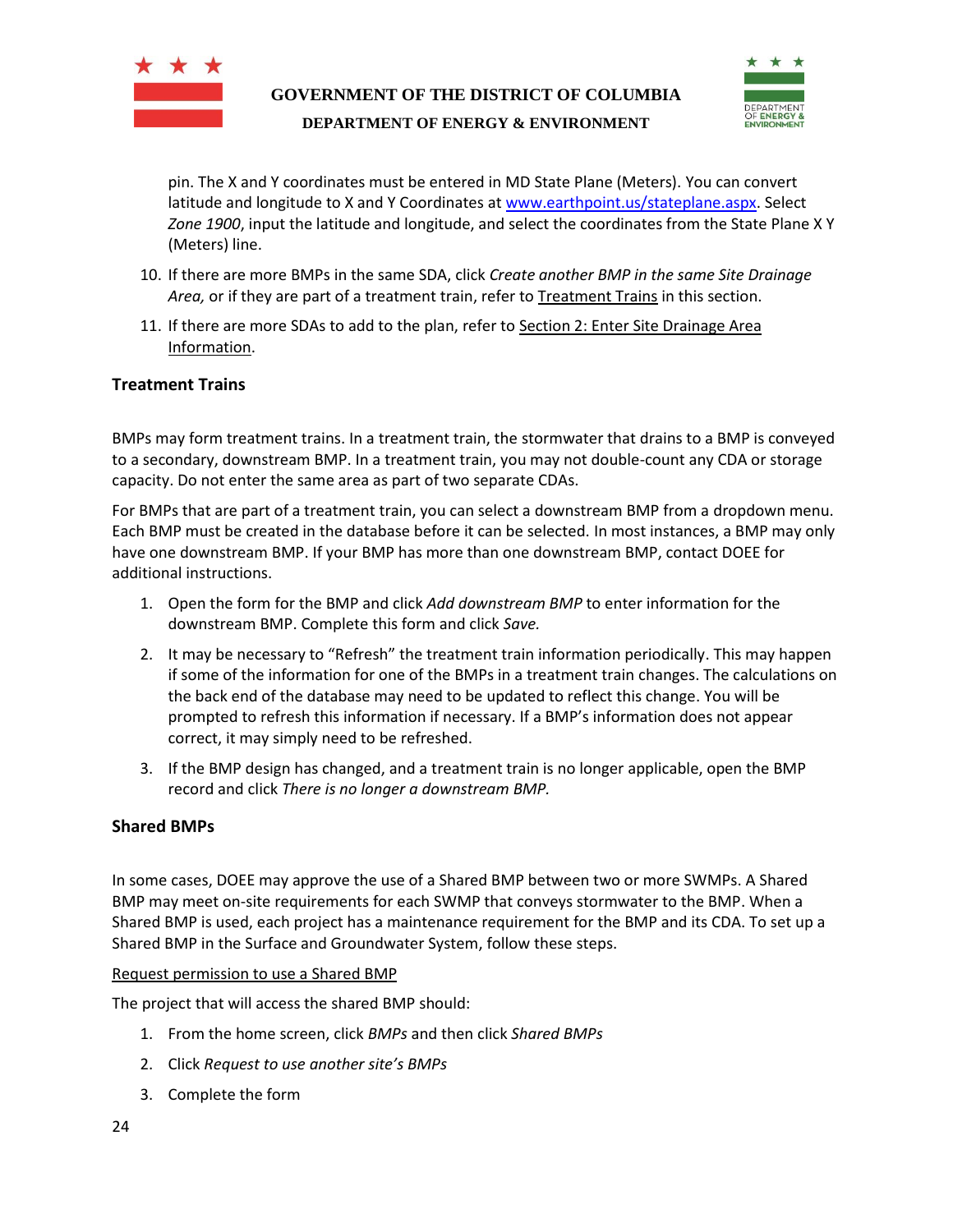



Then, the owner/manager for the site on which the BMP is located must confirm the request:

- 1. From the home screen, click *BMPs* and then click *Shared BMPs*
- 2. Click *Confirm or modify shared BMPs*. Select the plan number for the site with BMPs.
- 3. Click *Save*.
- 4. On the list of BMPs, click *Change Shared Status* for each BMP that should be shared. This will allow the other project to access this BMP's information. If desired, click *Change Shared Status* to make the BMP un-sharable again.

#### A Shared BMP in a Treatment Train

- 1. Open the form for the BMP. In the treatment train section, enter the SDA number where the shared BMP is located (if you don't have this number, you can refer to the plan information for the other plan, available to you under Site and Plans).
- 2. Select the shared *BMP ID Number*
- 3. Enter the retention and/or treatment volume achieved by the shared BMP that will meet the requirements for your plan (this should be proportional to the amount of runoff received by the CDA from this project. For example, if 30% of the runoff is from this project, you could claim 30% of the retention and treatment volume achieved).

#### Area Drains Directly to a Shared BMP

- *1.* From the Site Drainage Area form where the BMP will be located, click *Add CDA to a Shared BMP*
- 2. Enter the contributing drainage area from your site that will go to a shared BMP at another site.
- 3. Click *Save*
- 4. In the treatment train section, enter the SDA number where the shared BMP is located (if you don't have this number, you can refer to the plan information for the other plan, available to you under Site and Plans).
- 5. Select the shared *BMP ID Number*
- 6. Enter the retention and/or treatment volume achieved by the shared BMP that will meet the requirements for your plan (this should be proportional to the amount of runoff received by the CDA from this project. For example, if 30% of the runoff is from this project, you could claim 30% of the retention and treatment volume achieved).

#### <span id="page-24-0"></span>**4. Submit the SWMP to DOEE**

1. On the plan information form, click *Identify Errors* to determine if all requirements have been met. Note: while most errors must be addressed in order to submit the plan, some errors need only be addressed prior to approval by DOEE. If an error is triggered, you must fix it.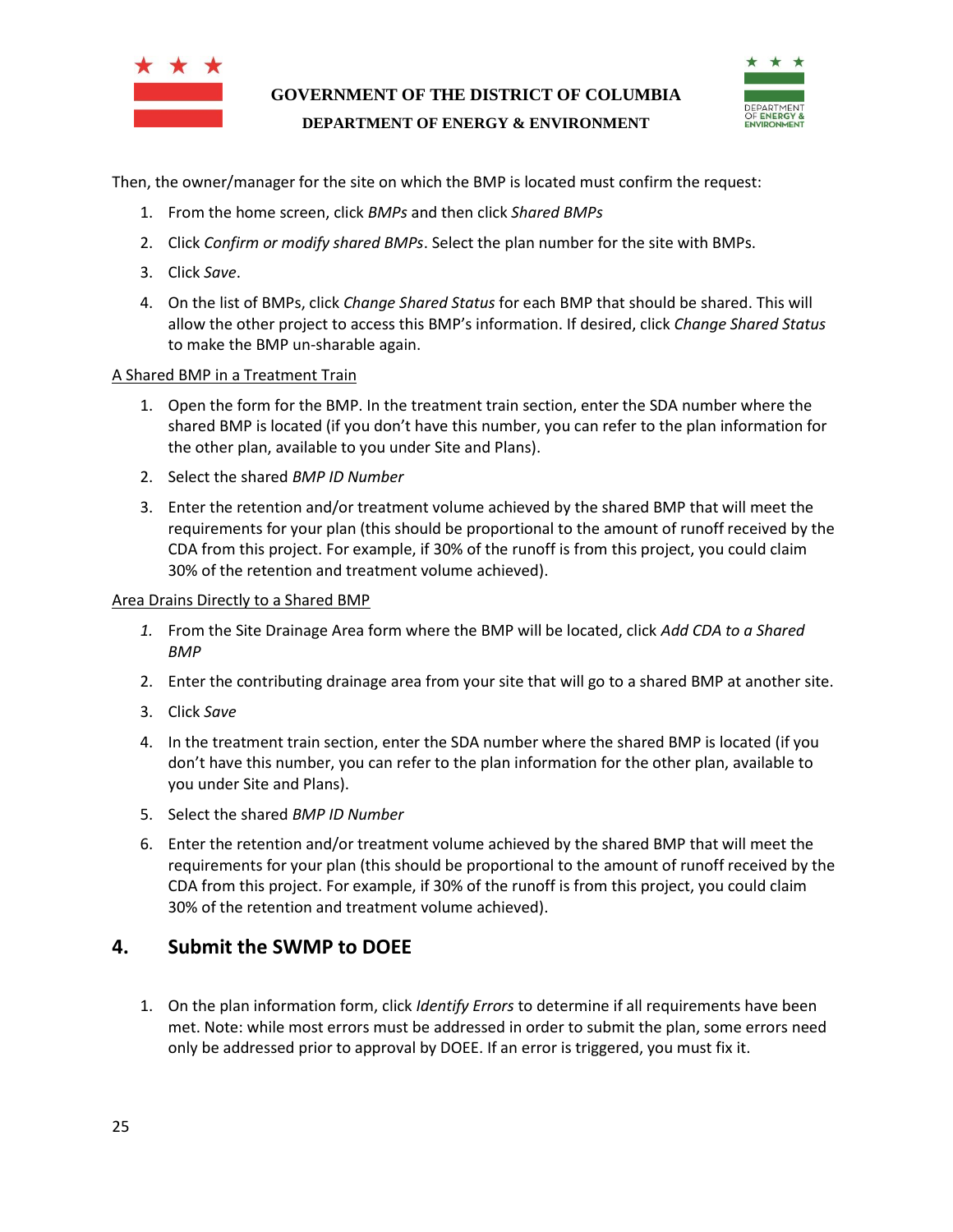



- 2. On the plan information form, click *Required Plan Compliance Sheet*. **Every page of this report must be included on the plan set, including timestamps, page numbers, and signature information.**
- 3. **Attach a PDF copy of the SWMP in the** *Plan Documents* **section.**
- 4. Click *Submit.* The Surface and Groundwater System will not allow you to submit a plan with errors. **Once you complete the online submission of plan compliance information, you must complete your submission process by visiting the DCRA Permit Center, where DOEE will provide invoices for filing fees**. Please scan and upload the receipt(s) for fee payment to the Surface and Groundwater System in the *Plan Documents.* DOEE will begin its review when submittal of all materials is complete.
- 5. Once DOEE begins its review, you will no longer be able to make any changes to the SWMP unless a DOEE reviewer returns it to you for changes. You will still be able to update construction information, such as the building permit number and contact information, until DOEE begins its inspection process. If you need to make changes to your plan, contact your reviewer and request for the plan to be returned.
- 6. Make all necessary changes and re-submit the plan online in the Surface and Groundwater System. DOEE's reviewer may provide additional review comments.

#### <span id="page-25-0"></span>**Plan Approval Process**

- 1. When the reviewer indicates the plan is ready for approval, prepare the final version of the plan, incorporating all changes requested by the reviewer.
- 2. The person responsible for maintenance must sign the *Maintenance Responsibility Stamp* (available in the *BMPs* section of the plan information form). If plan information changes after the stamp is signed, the person responsible for maintenance must re-sign it. The signed *Maintenance Responsibility Stamp* should be incorporated on the plan via the *Required Plan Compliance Sheet.*
- 3. If the project has an Offv, the person responsible for achieving Offv must sign the *Offv Stamp*  (available in the *Summary, Offv and SRCs* section of the plan information form). The signed *Offv Stamp* should be incorporated on the plan via the *Required Plan Compliance Sheet.*
- 4. On the plan information form, click *Identify Errors* to determine if all requirements have been met. If an error is triggered, you must fix it.
- 5. On the plan information form, click *Required Plan Compliance Sheet*. **Every page of this report must be included on the plan set, including timestamps, page numbers, and signature information.**
- 6. **Attach a PDF copy of the SWMP in the** *Plan Documents* **section per the below instructions.**
- 7. Click *Submit.*
- 8. When the plan is approved, you must contact DOEE to schedule a preconstruction meeting at least 72 hours before beginning construction. The applicant must notify DOEE by phone at (202)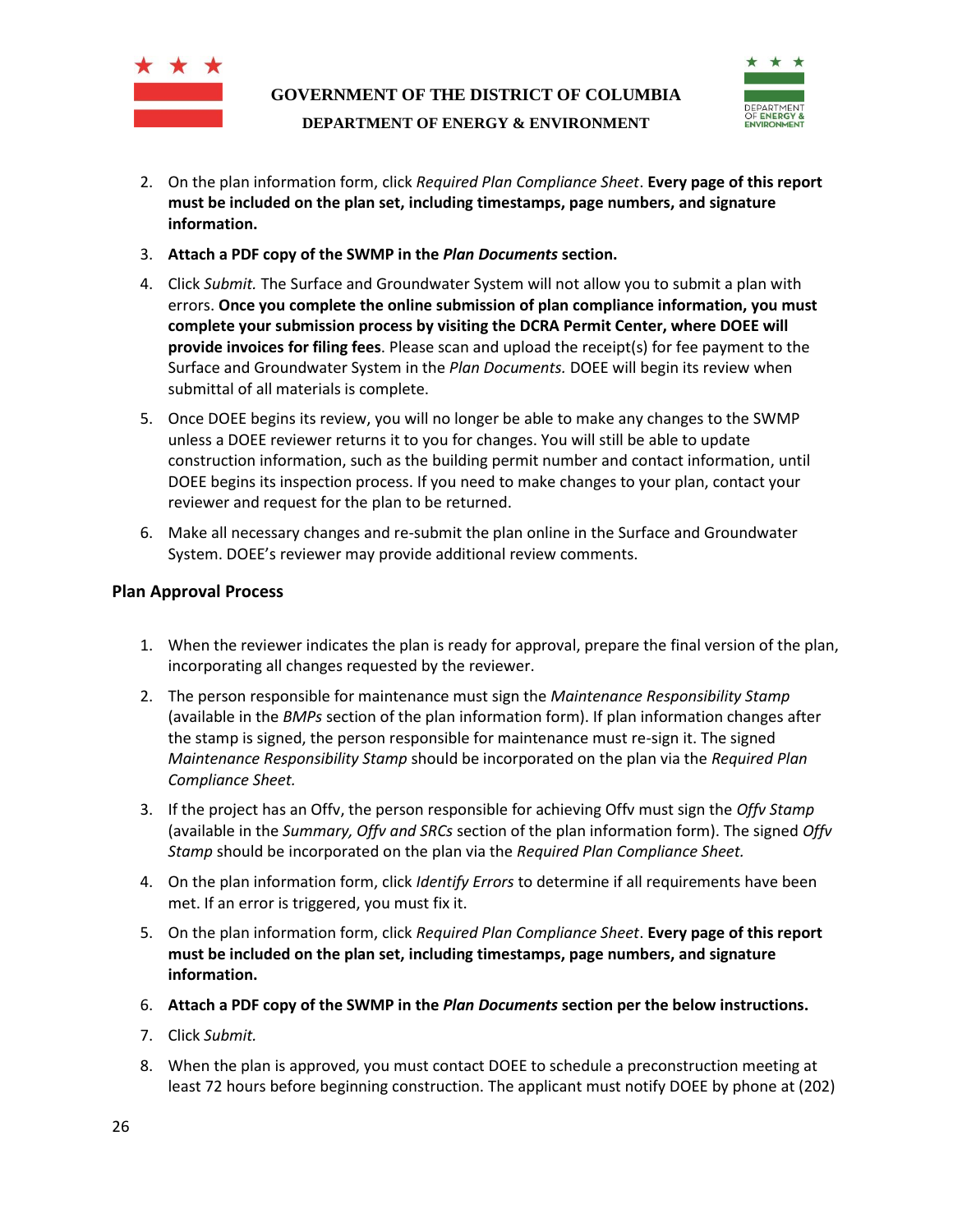



535-2977 at least 72 hours prior to construction of each on-site BMP to request on-site inspection and one week after completion of the project for final construction inspection. No change to the approved plan may be made without Departmental approval.

#### <span id="page-26-0"></span>**Instructions for submitting Plans to DOEE for Electronic Approval Stamps**

The Department of Energy and Environment (DOEE) approve plans electronically in its Surface and Groundwater System [\(http://doee.dc.gov/sgs\)](http://doee.dc.gov/sgs), rather than in hard copy. This applies to:

- Stormwater Management (SWM)
- Green Area Ratio (GAR)
- Floodplain Management (FPM) plans
- Soil Erosion and Sediment Control Plans (ESC) that are submitting as part of one of the above plan sets. Relatively small projects that only require DOEE review for ESC are approved in hard copy or in ProjectDox as applicable.

The plan must adhere to the following guidelines:

- On the first page of the plan, you must leave a blank space in which DOEE will apply stamps. Regardless of the size of the page, the blank space must be 7 inches wide by 9.5 inches high. It must be located 1 inch below the top of the page and 1 inch from the left. Refer to the diagram on the next page for an example. When measuring, include any existing margin rather than creating an additional 1-inch margin.
- For each submittal, you must attach a complete plan set that includes all pages that are applicable to the reviews DOEE has conducted for the project. Do not include any stamps that may have been previously applied by DOEE. For example, DOEE may approve a project for ESC, but may not have approved the project for SWM yet. When you submit the plan for SWM approval, you must include the pages that DOEE already approved for ESC. These pages must not include the prior ESC approval stamp. DOEE will stamp the plan to reflect the SWM approval as well as the prior ESC approval.
- You must attach the file to the Surface and Groundwater System as a single PDF document. Do not use a zip file and please be sure that the pages are oriented correctly.
- When uploading the plan, select *Plan Set* in the *Type of Document* dropdown menu.

Additional instructions for as-built plans: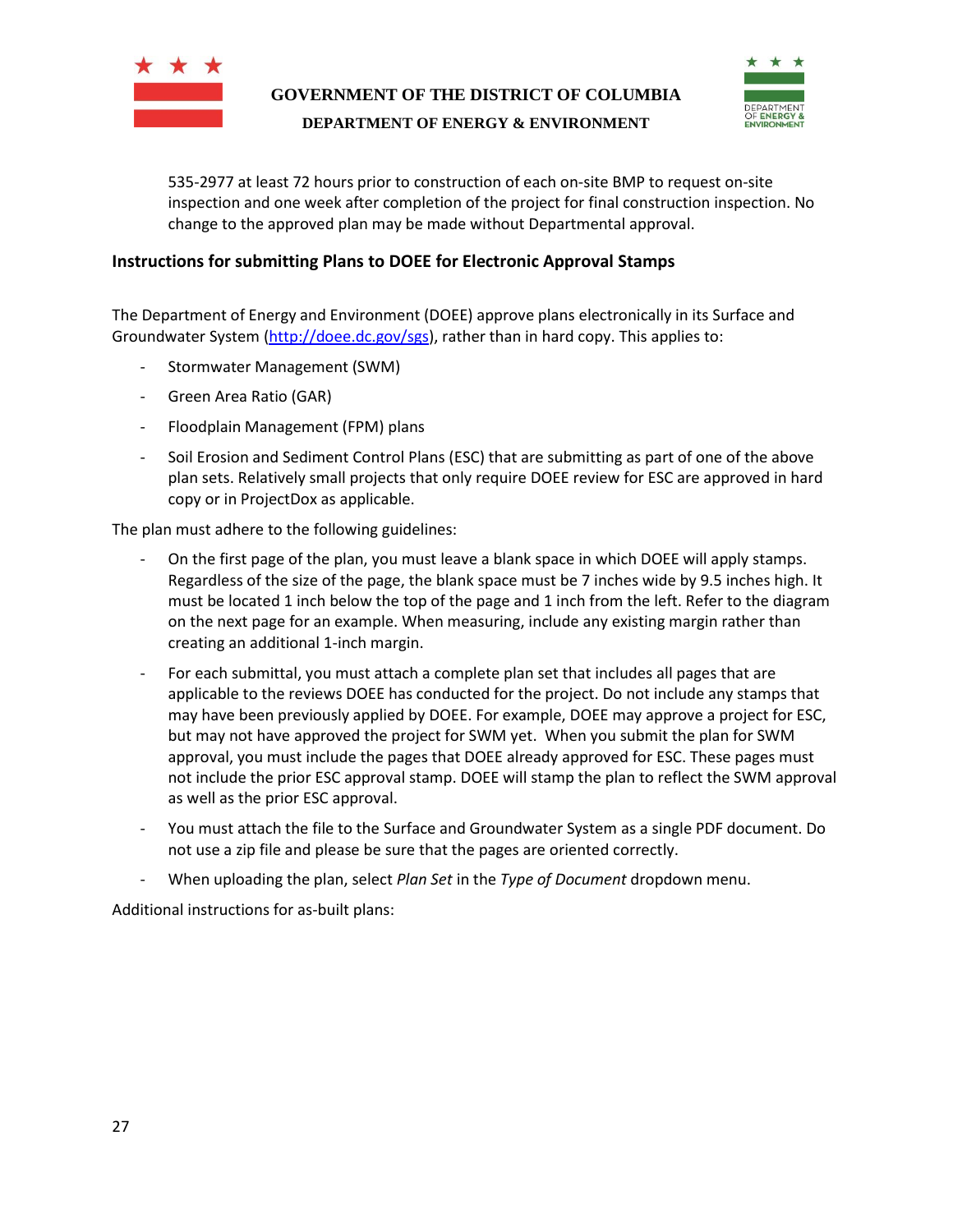



- Attach a copy of the plan that does not include any of the approval stamps DOEE has already applied. If the existing plan does not have a blank space as instructed, you may append a new first page.
- When submitting an as-built plan, check the box on the upload form that indicates you are submitting an as-built.
- After uploading the file, there are no additional submittal actions necessary for DOEE to receive and review the as-built.

To upload the plan, go to the *Sites and Plans* section of the Surface and Groundwater System and open the plan from the list of *All Plans.* Scroll to the *Plan Documents* section of the form. After DOEE stamps the plan and you pay final review fees, you may download an approved copy of the plan from the SGS, which you may print or save for your records. You may not alter the approved plan in any way. If you must make revisions after a stamp has been applied, submit a new PDF to DOEE that does not include any of the previously applied stamps.

Contact Nat Lichten at [nathaniel.lichten@dc.gov](mailto:matthew.espie@dc.gov) or (202) 281-3961 for more information about DOEE's electronic approval stamps.

The following diagram shows the location of the required blank space on the first page of the plan. Every plan, regardless of page size, must leave this space blank. It is measured 1 inch from the left side of the page and 1 inch from the top of the page (this 1 inch measurement includes any page margins in your PDF document).

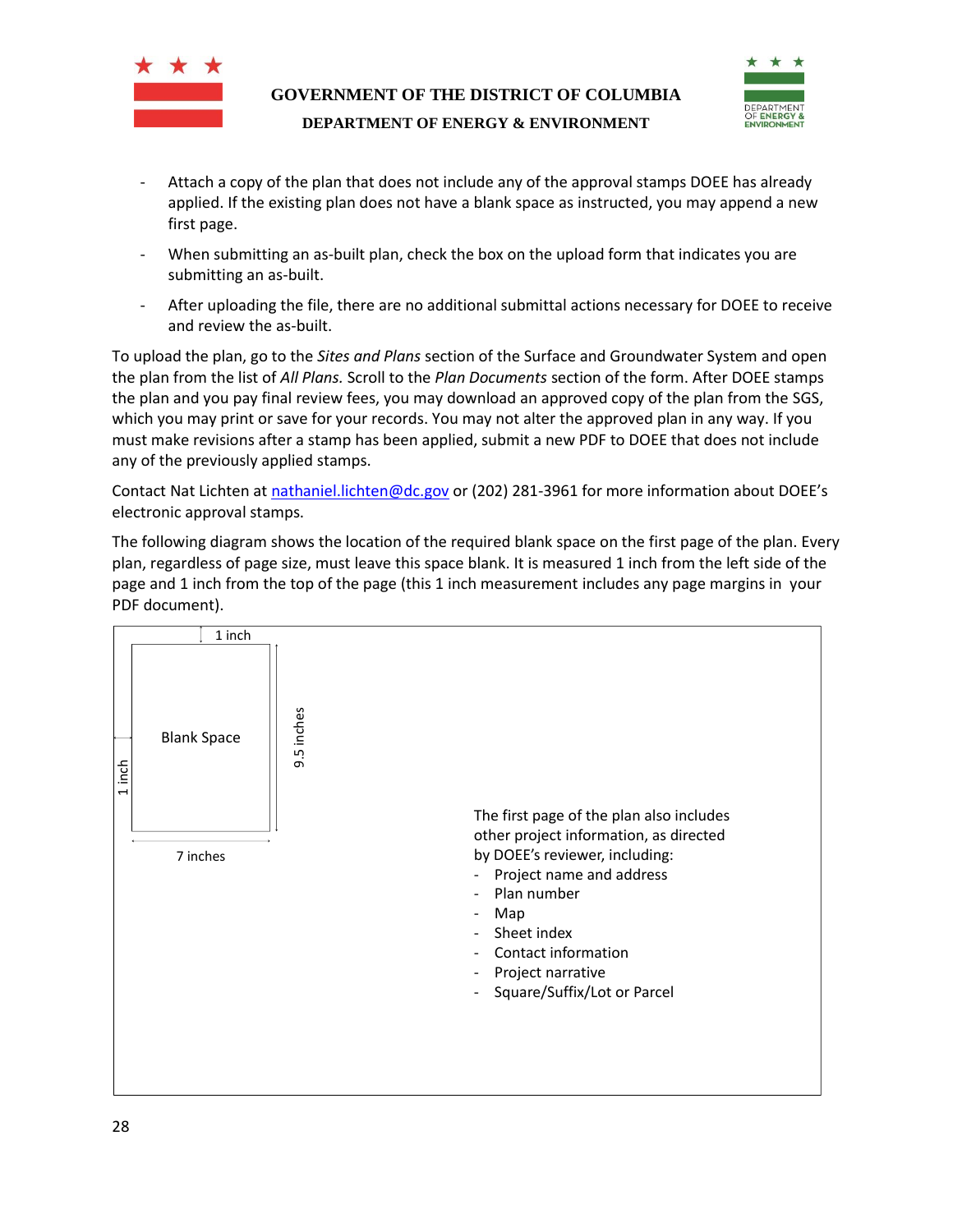



#### <span id="page-28-0"></span>**Incomplete or Inaccurate Plans**

If the SWMP is missing information or does not meet minimum requirements, you will not be able to submit the project for review, or DOEE may be prevented from approving your project. When an error message is triggered, you will be redirected to an error page when you attempt to click *Submit.* You can also reach this page by clicking *Identify Errors.*

Below is a description of errors that may be triggered in the Surface and Groundwater System. Each message will be displayed in the database when applicable, but you may refer to the below list in order to anticipate the error messages your project may trigger.

| <b>Error</b>             | <b>Instructions</b>                                                           |
|--------------------------|-------------------------------------------------------------------------------|
| There is no site owner   | You must identify the site owner/manager. This person should be the legal     |
| or manager listed        | owner or long-term manager for the property and this person must have a       |
|                          | Surface and Groundwater System account. The project engineer is typically     |
|                          | not the site owner/manager. If you are submitting this project for a client,  |
|                          | you must set up an agent relationship with the site owner/manager. Please     |
|                          | refer to the Surface and Groundwater System instructions for more             |
|                          | information.                                                                  |
| There is no SWMP         | All SWMPs must have a SWMP number. Click "fix the error" to generate a        |
| number                   | SWMP number.                                                                  |
| The plan is missing Site | All SWMPs must have Site Drainage Areas (SDAs). Add each SDA and any          |
| <b>Drainage Areas</b>    | BMPs located within each SDA.                                                 |
| The plan does not meet   | Plans must achieve 50 percent of the stormwater retention volume (SWRv)       |
| minimum retention        | on-site, unless they are submitted during Transition Period 1 (by January 15, |
| requirements             | 2014), Transition Period 2A (January 16, 2014 - January 15, 2015 for Major    |
|                          | Land Disturbing Activities), or Transition Period 2B (January 16, 2014 - July |
|                          | 14, 2015 for Major Substantial Improvement Activities).                       |
|                          |                                                                               |
|                          |                                                                               |
|                          |                                                                               |
|                          | Plans may also request relief from extraordinarily difficult site conditions, |
|                          | though this must be approved by DDOE. Sites that meet the SWRv to the         |
|                          | Maximum Extent Practicable (MEP) in the Public Right of Way (PROW) may        |
|                          | not have to meet a portion of the SWRv.                                       |
| One or more site         | SDAs that do not drain to the combined sewer system (CSS) have minimum        |
| drainage areas do not    | retention and/or treatment requirements. Each SDA must achieve retention      |
| meet minimum             | or treatment of 50% of the SWRv and 50% of the SWRv from the entire           |
| requirements             | vehicular access area (VAA) for each SDA. At least one SDA does not meet      |
|                          | this requirement.                                                             |
| One or more BMPs are     | All BMPs must have X and Y coordinates (MD State Plane, North American        |
| missing X and Y          | Datum (NAD) 1983 in meters). Click "Fix the error" to enter BMP X and Y       |
| coordinates              | coordinates.                                                                  |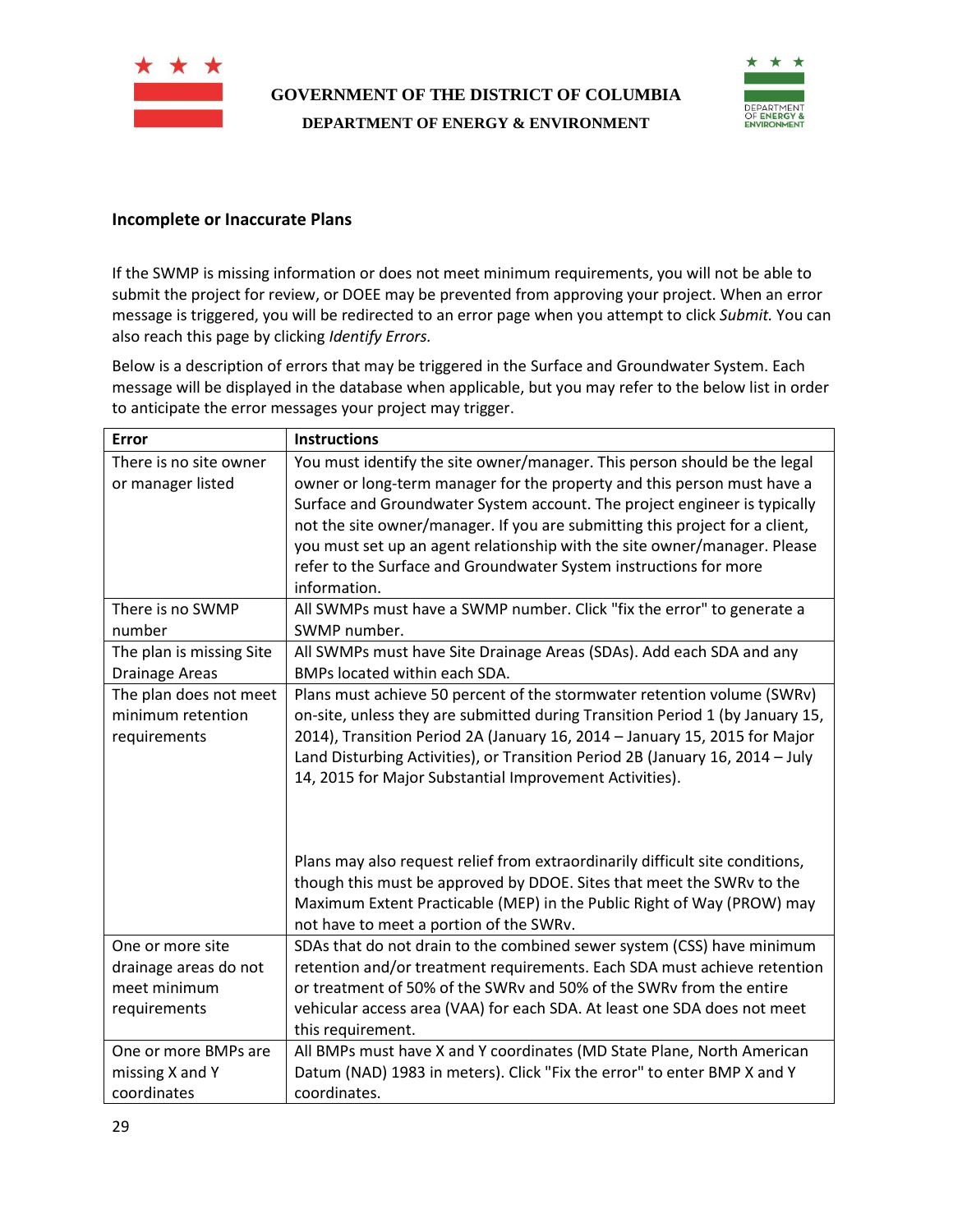



| Error                                                                                                     | <b>Instructions</b>                                                                                                                                                                                                                                                                                                                                                                               |
|-----------------------------------------------------------------------------------------------------------|---------------------------------------------------------------------------------------------------------------------------------------------------------------------------------------------------------------------------------------------------------------------------------------------------------------------------------------------------------------------------------------------------|
| One or more BMPs in a<br>treatment train need to<br>be "refreshed" to<br>ensure accurate<br>retention and | Some information in a treatment train is copied from one BMP to another.<br>It may sometimes be necessary to "refresh" some BMPs to ensure that<br>information is accurate. click "Fix the error" to display a list of BMPs that<br>need to be refreshed.                                                                                                                                         |
| treatment volumes                                                                                         |                                                                                                                                                                                                                                                                                                                                                                                                   |
| <b>Transition period</b><br>vesting date is<br>incorrect                                                  | The Transition period vesting date is used to determine which transition<br>period(s) and requirements apply to the SWMP. When the SWMP is<br>created, the date will default based on the expected date of first submittal.                                                                                                                                                                       |
|                                                                                                           | If the plan is vested under a different transition period, attach an<br>Application for Vesting Status. Otherwise, update the Transition period<br>vesting date. Guidance on transition periods is available at<br>ddoe.dc.gov/swregs.                                                                                                                                                            |
| <b>BMP ID numbers are</b><br>duplicated or skipped                                                        | BMPs are assigned a BMP ID number with the format SWMP number-SDA<br>number-BMP number. The BMP ID numbers are automatically assigned<br>when the BMP is created. Deleting a BMP may produce a gap in BMP ID<br>numbers.<br>Click "Fix the Error" to identify the Site Drainage Areas that have duplicate                                                                                         |
|                                                                                                           | or skipped ID numbers and then update the BMP ID numbers.                                                                                                                                                                                                                                                                                                                                         |
| Site Drainage Area ID<br>numbers are repeated<br>or skipped                                               | Site Drainage Areas are assigned an ID number with the format SWMP<br>number-SDA number. This is also used as a component of BMP ID numbers.<br>The SDA number is automatically assigned when the SDA is created but it<br>may be modified. Deleting a SDA may produce a gap in SDA ID Numbers. If<br>there is a duplicate SDA ID Number or a gap in the SDA ID Numbers, you<br>must update them. |
| There is no                                                                                               | Click "Fix the error" to enter construction information.                                                                                                                                                                                                                                                                                                                                          |
| construction                                                                                              |                                                                                                                                                                                                                                                                                                                                                                                                   |
| information                                                                                               |                                                                                                                                                                                                                                                                                                                                                                                                   |
| Plan requires GAR                                                                                         | The plan includes an exemption from the GAR. Attach an GAR Application                                                                                                                                                                                                                                                                                                                            |
| Application for<br><b>Exemption Status or</b><br>Application for                                          | for exemption status or application for transition exemption status. Forms<br>are available at doee.dc.gov/gar.                                                                                                                                                                                                                                                                                   |
| <b>Transition Exemption</b><br><b>Status</b>                                                              |                                                                                                                                                                                                                                                                                                                                                                                                   |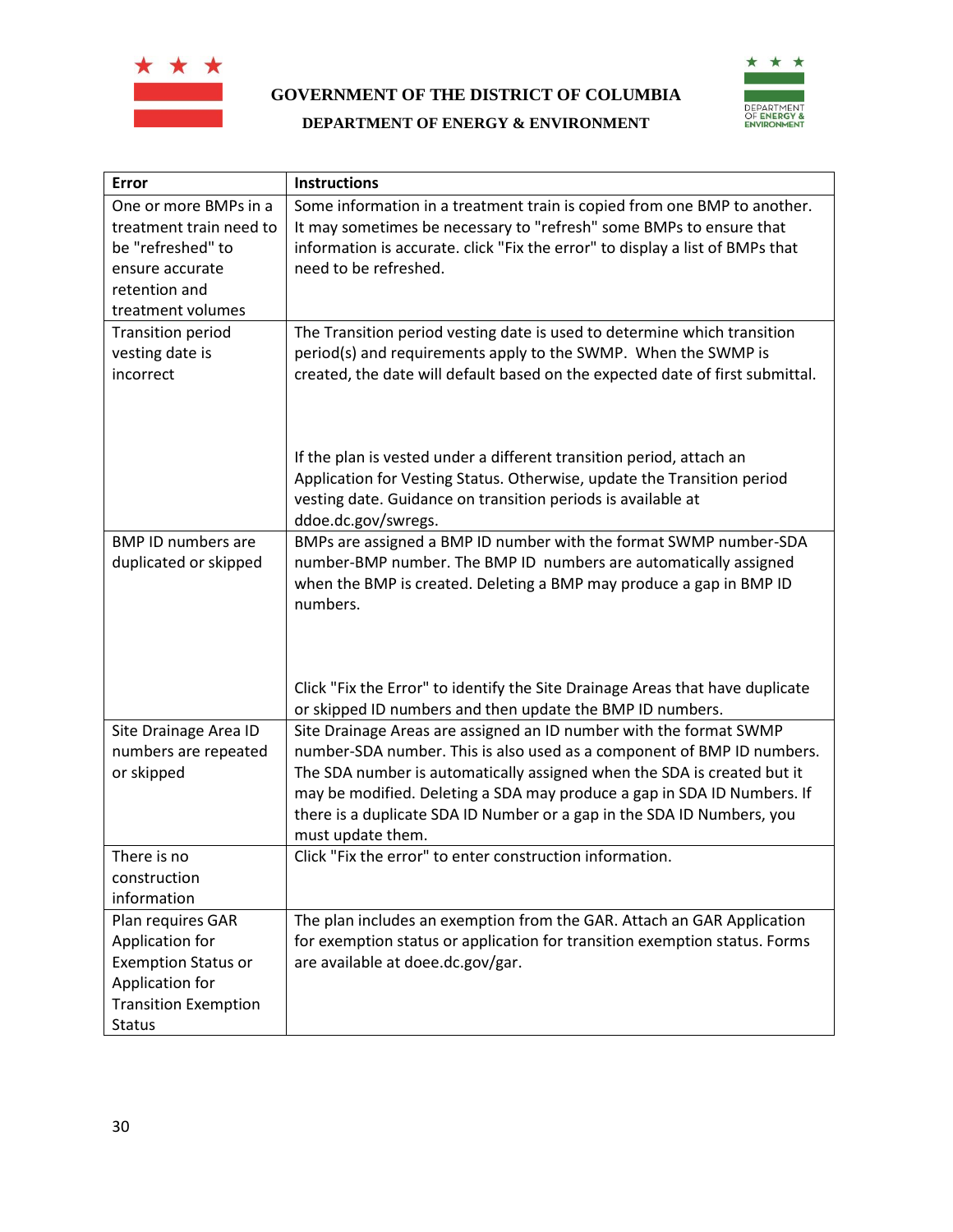



| <b>Error</b>                     | <b>Instructions</b>                                                                                                                                     |
|----------------------------------|---------------------------------------------------------------------------------------------------------------------------------------------------------|
| <b>BMP X and Y</b>               | The X and Y coordinates must be entered in MD State Plane (Meters). Errors                                                                              |
| coordinates are                  | may include reversing X and Y coordinates, entering latitude and longitude,                                                                             |
| inaccurate                       | or entering coordinates that are outside the District.                                                                                                  |
|                                  | Latitude and longitude may be converted to MD State Plane using<br>http://www.earthpoint.us/StatePlane.aspx                                             |
|                                  | Example X coordinate: 399448.73                                                                                                                         |
|                                  | Example Y coordinate: 137581.05                                                                                                                         |
| There is no building             | While you do not need to enter the building permit number into the Surface                                                                              |
| permit number                    | and Groundwater System in order to submit the plan for initial review, you                                                                              |
|                                  | must still file the building permit application in order for DOEE to being                                                                              |
|                                  | review. Then, you may enter the building permit number into the Surface                                                                                 |
|                                  | and Groundwater System prior to plan approval. Click "Fix the error" to                                                                                 |
|                                  | enter the building permit number.                                                                                                                       |
| Plan Requires AWDZ<br>Claim Form | The site is located within the boundaries of the AWDZ, but is not an AWDZ<br>site. Attach an AWDZ Claim Form, available at doee.dc.gov/guidebook.       |
| Select whether to list           | In the "Summary, Offv, and SRCs" section of the plans form, please indicate                                                                             |
| expected SRC eligibility         | if SRC eligibility and contact information should be listed in the SRC Registry.                                                                        |
| in the SRC Registry              |                                                                                                                                                         |
| Plan is missing the              | In the "Plan Type and Exemptions" section of the plan form, please indicate                                                                             |
| water quality                    | the water quality treatment requirement.                                                                                                                |
| treatment volume                 |                                                                                                                                                         |
| The plan information is          | Click "Fix the Error" to enter the total cost of construction.                                                                                          |
| missing the total cost           |                                                                                                                                                         |
| of construction                  |                                                                                                                                                         |
| Land cover is                    | You have entered less than 5,000 square feet of Major Land Disturbing                                                                                   |
| incorrectly entered as           | activity.                                                                                                                                               |
| <b>Major Land Disturbing</b>     |                                                                                                                                                         |
| activity                         |                                                                                                                                                         |
|                                  |                                                                                                                                                         |
|                                  | For projects that trigger Major Substantial Improvement requirements, any<br>land disturbance less than 5,000 square feet should be included as part of |
|                                  | the Major Substantial Improvement activity and not as a Major Land                                                                                      |
|                                  | Disturbing activity.                                                                                                                                    |
| You must select a                | Each plan has a submission type. Click Fix the Error to enter this                                                                                      |
| submission type                  | information.                                                                                                                                            |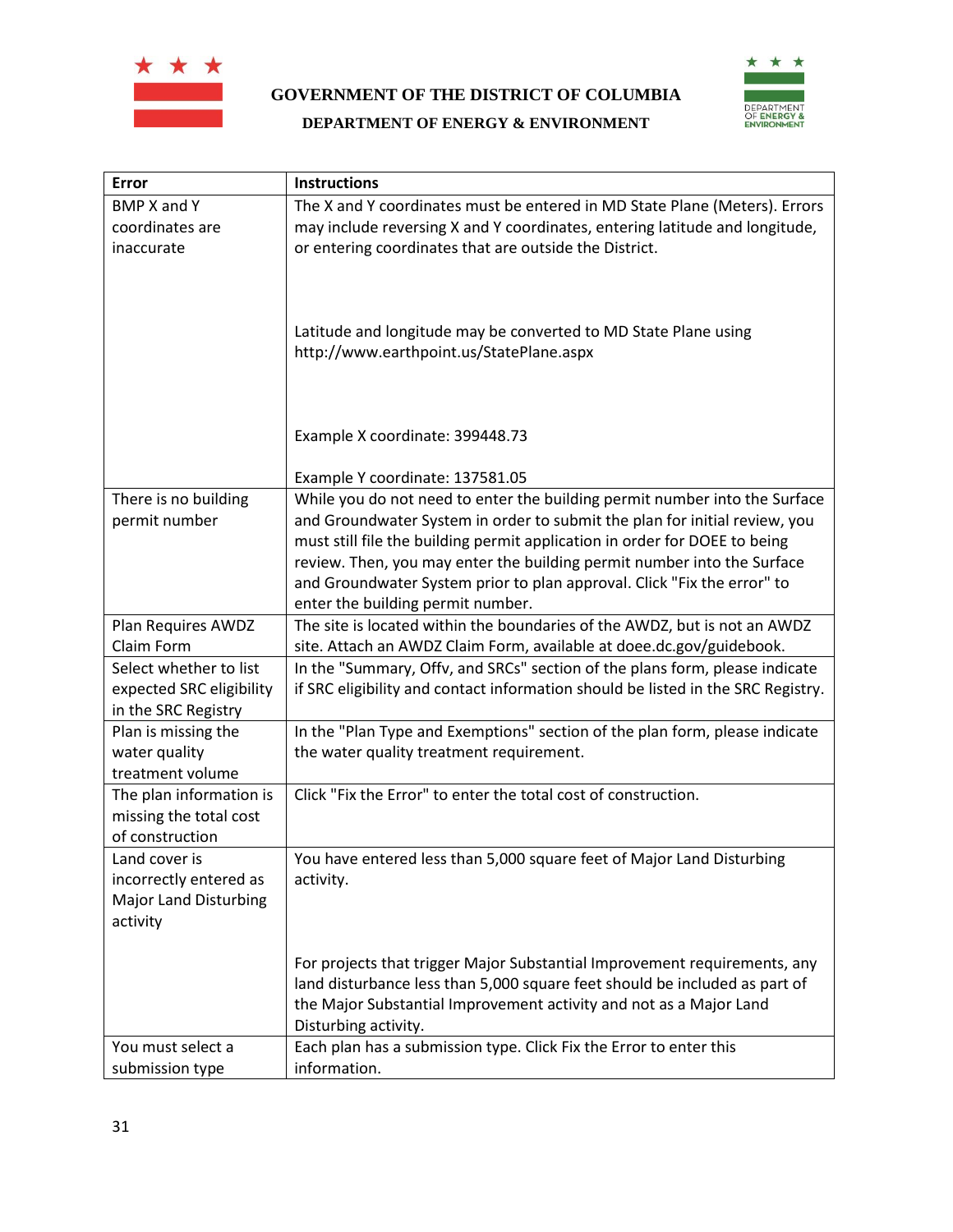



#### **Error Instructions** You must indicate if the plan has an EISF requirement Complete an Environmental Intake Form to determine if the plan has an EISF requirement: http://dcra.dc.gov/service/permits-environmental-review The plan requires a signed Offv Statement Do not complete this step until notified to do so by the plan reviewer. The person responsible for achieving Offv must log in to the Surface and Groundwater System to sign the Offv Statement. Persons responsible for achieving Offv must have their own Surface and Groundwater System accounts. If the person responsible for achieving Offv has already signed the Offv Statement and the Offv for the plan has changed, a new statement is required. The plan is missing a floodproofing certificate Please attach the floodproofing certificate available at https://www.fema.gov/media-library/assets/documents/2748 The plan is missing an elevation certificate Please attach the elevation certificate available at https://www.fema.gov/media-library/assets/documents/160 You must identify if there are elevated structures Click "Fix the Error" to identify if there are elevated structures. You must identify if there are any nonresidential structures which will not be elevated Click "Fix the Error" to identify if there are any non-residential structures which will not be elevated. The person responsible for maintenance must sign the maintenance responsibility stamp Do not complete this step until notified to do so by the plan reviewer. Prior to plan approval, the person responsible for maintenance must log in to the Surface and Groundwater System and sign the maintenance responsibility stamp. This stamp must be incorporated on the plan set via the Required Plan Compliance Sheet. If the compliance data changes, a new maintenance responsibility stamp is required.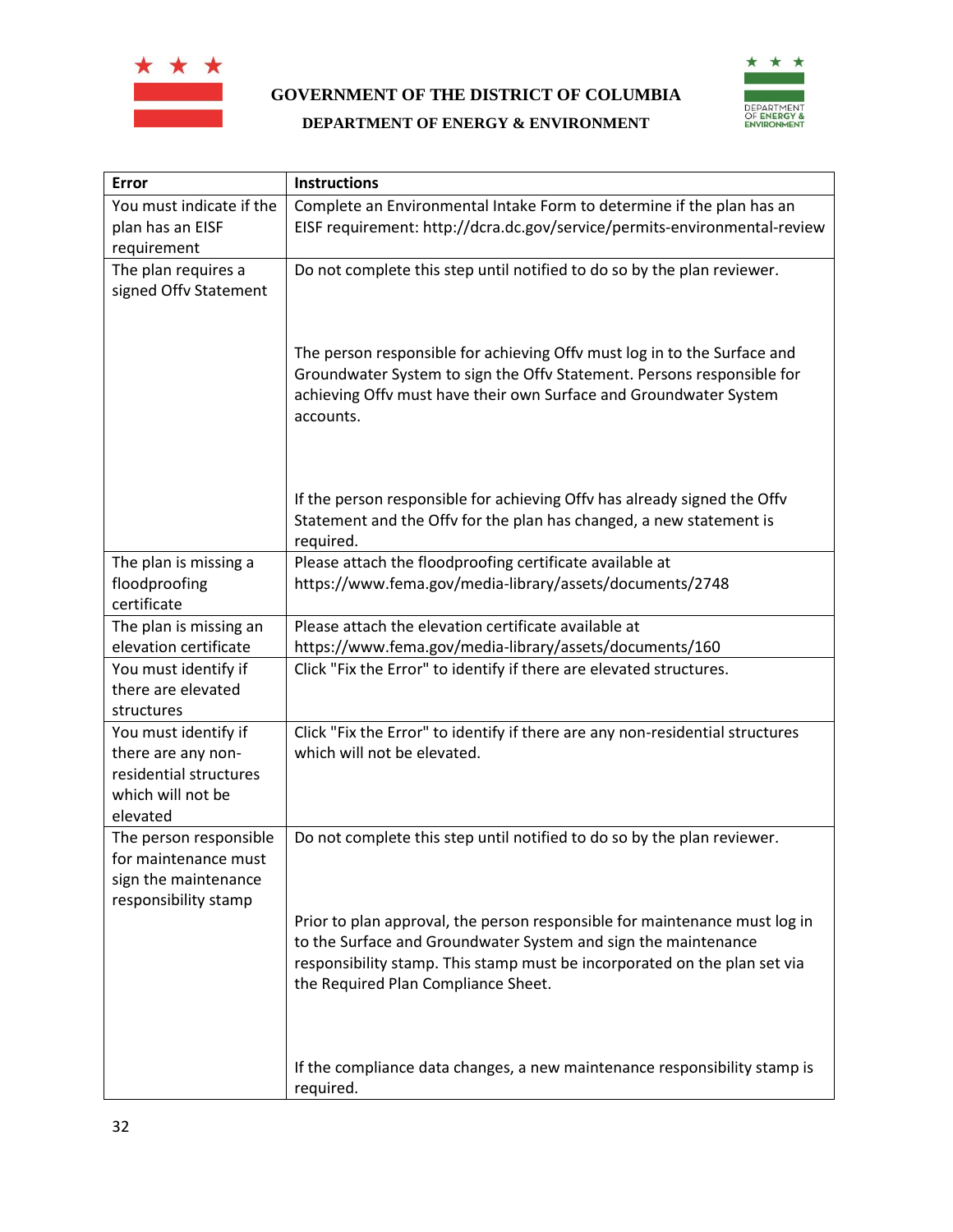



| Error                                                                                                                                    | <b>Instructions</b>                                                                                                                                                                                                                                                                                                                                                                                             |
|------------------------------------------------------------------------------------------------------------------------------------------|-----------------------------------------------------------------------------------------------------------------------------------------------------------------------------------------------------------------------------------------------------------------------------------------------------------------------------------------------------------------------------------------------------------------|
| The site is marked as<br>only requiring soil<br>erosion and sediment<br>control or Green Area<br>Ratio                                   | Click "Fix the Error" to remove this marking from the Site information                                                                                                                                                                                                                                                                                                                                          |
| You must enter<br>landscape expert<br>information for GAR<br>Please enter the<br>estimated date that<br>construction will be<br>complete | Click "Fix the Error" to return to the form for the plan. In the Green Area<br>Ratio (GAR) section, please enter then name and email address for the<br>landscape expert.<br>DOEE requests this information to anticipate future SRC availability and Offv<br>obligations. Please enter an accurate estimate. You are NOT obligated to<br>complete construction by this date.                                   |
| <b>Contributing Drainage</b><br>Area information is<br>inconsistent                                                                      | Please review your BMPs to ensure that the total post project contributing<br>area is the same size as the total pre project contributing drainage area                                                                                                                                                                                                                                                         |
| You must generate a<br>new copy of the<br><b>Required Plan</b><br><b>Compliance Sheet</b>                                                | When you update the SWMP compliance calculations (such as land cover or<br>BMP design information), you must include a new copy of the Required Plan<br>Compliance Sheet on your plan set. Please generate the Required Plan<br>Compliance Sheet by clicking "Fix the error" - you must include every page<br>of the Required Plan Compliance Sheet on your SWMP, including all<br>timestamps and page numbers. |
|                                                                                                                                          | Changes to plan information after you generate the Required Plan<br>Compliance Sheet may require that you generate a new copy.                                                                                                                                                                                                                                                                                  |
| SWMP status is set as<br>Pending                                                                                                         | You have indicated that the Stormwater Management Plan is Pending. This<br>plan cannot be submitted until the SWMP is submitted. Edit the plan<br>information to show that a SWMP is being reviewed.                                                                                                                                                                                                            |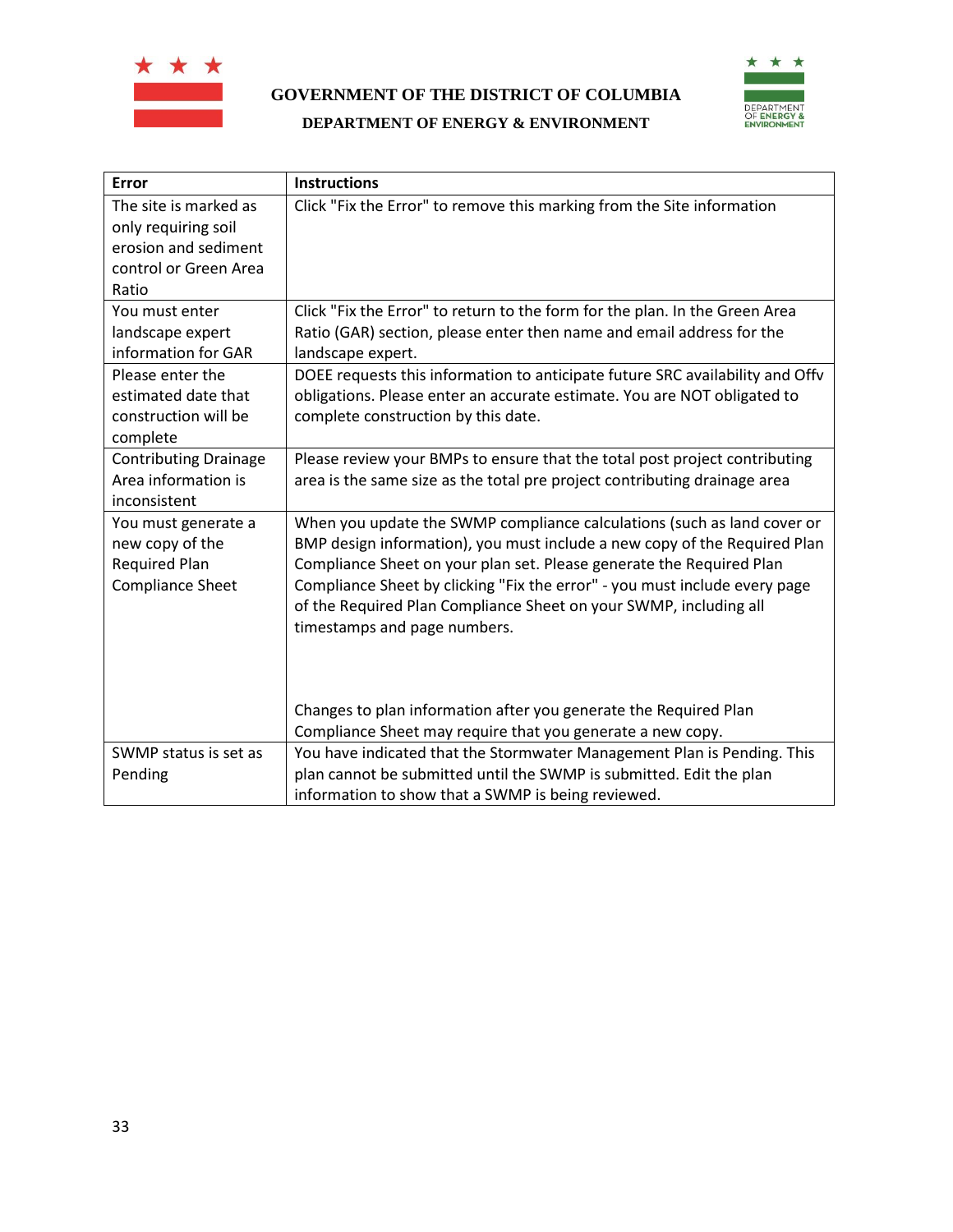



| Error                                                 | <b>Instructions</b>                                                                                                                                                                                                                                                           |
|-------------------------------------------------------|-------------------------------------------------------------------------------------------------------------------------------------------------------------------------------------------------------------------------------------------------------------------------------|
| You must attach a<br>current copy of the<br>plan set  | For DOEE to approve your plan, you must attach the plan set to the Surface<br>and Groundwater System. This SWMP should reflect all changes to the<br>SWMP and must include a copy of an up to date Required Plan Compliance<br>Sheet.                                         |
|                                                       | You should complete steps in this order:                                                                                                                                                                                                                                      |
|                                                       | 1. Finalize site and BMP design information and update all calculations in<br>the Surface and Groundwater System                                                                                                                                                              |
|                                                       | 2. Complete the signatures by the person responsible for maintenance and<br>the person responsible for complying with Offv                                                                                                                                                    |
|                                                       | 3. Generate the Required Plan Compliance Sheet                                                                                                                                                                                                                                |
|                                                       | 4. Update the plan set to include the Required Plan Compliance Sheet,<br>including timestamps, page numbers, and signatures                                                                                                                                                   |
|                                                       | 5. Attach a copy of the plan in the Database. Format your plan according to<br>these instructions: https://octo.quickbase.com/up/bjezqk3qc/a/r184/e6/v0                                                                                                                       |
|                                                       | If the site or BMP design information changes, you will need to repeat these<br>steps.                                                                                                                                                                                        |
| You must enter project<br>engineer information        | The plan must have a project engineer listed to submit a SWMP. Click "Fix<br>the Error" to enter project engineer information.                                                                                                                                                |
| Pre and post project<br>land cover is<br>inconsistent | The total pre and post project information entered for the project does not<br>sum to the same value. Please ensure that accurate values have been<br>entered for pre and post project land cover.                                                                            |
| You must confirm<br>whether BMPs will be<br>removed   | This site has BMPs approved under a separate SWMP. Click "Fix the Error"<br>to review the list of BMPs that were installed as part of a separate SWMP. If<br>any of these BMPs will be removed during this project, you must submit a<br>notification of BMP removal to DOEE. |
| You must submit a<br>relief request memo              | You have indicated that you are requesting relief from extraordinarily<br>difficult site conditions. You must attach a relief request memo (refer to<br>Appendix E of the Stormwater Management Guidebook).                                                                   |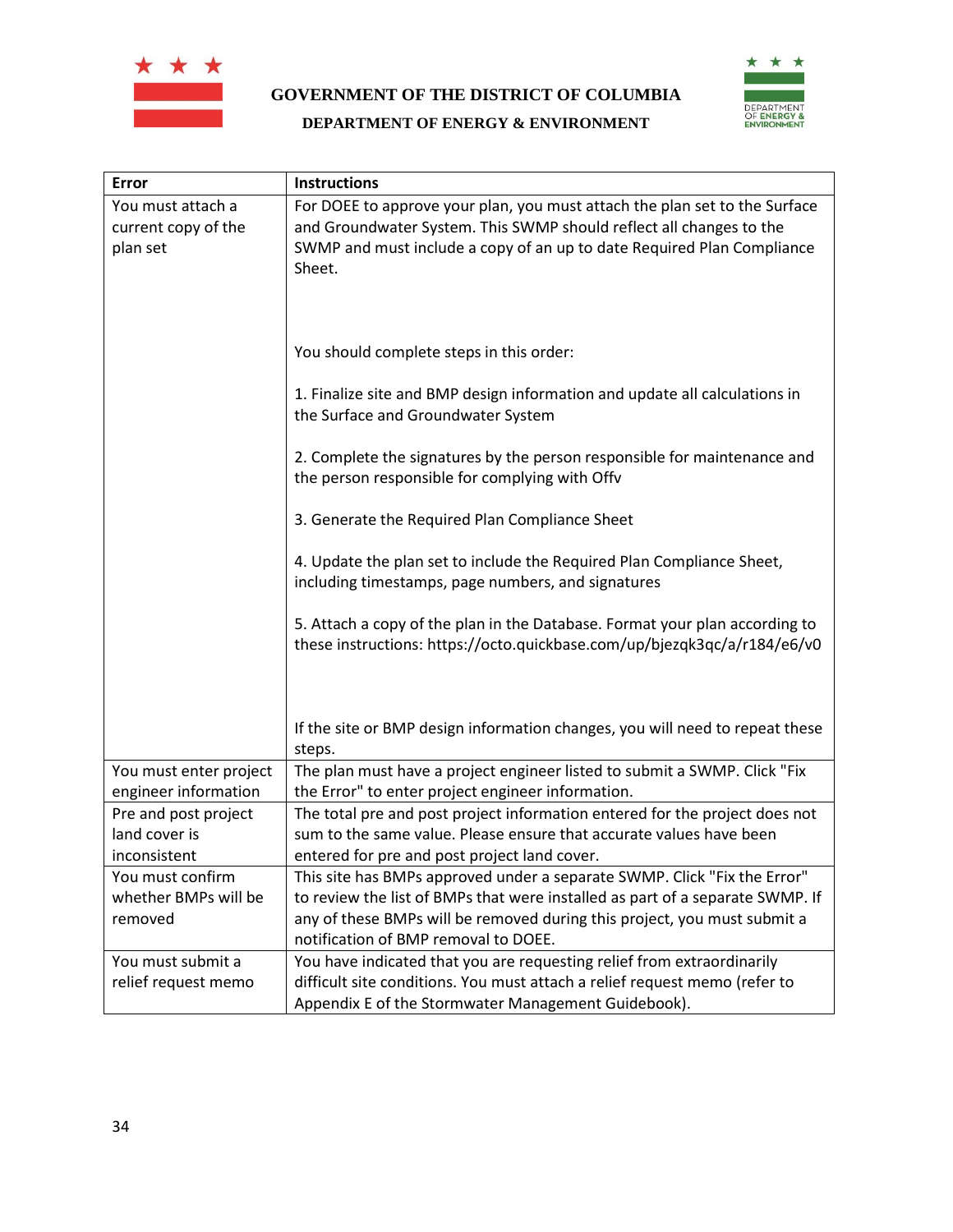



| Error                                                      | <b>Instructions</b>                                                                                                                                                                                                                                                                                                                                         |
|------------------------------------------------------------|-------------------------------------------------------------------------------------------------------------------------------------------------------------------------------------------------------------------------------------------------------------------------------------------------------------------------------------------------------------|
| There are BMPs that<br>are not part of SDAs                | Each BMP must be located with a Site Drainage Area (SDA). There are BMP<br>records that do not meet this condition. It is likely that BMPs were created,<br>but then the SDA in which they are located was deleted from the SGS. You<br>will need to remove these BMP records as well. Please ensure that the<br>BMPs are recreated in the appropriate SDA. |
| The SWRy for the 25<br>foot waterbody buffer<br>is not met | You have requested an exemption from a restriction on land disturbance<br>within a 25 foot buffer of a waterbody. In order to receive this exemption,<br>you must achieve a SWRv within the buffer (you cannot over-control on<br>another portion of the site).                                                                                             |
|                                                            | You have not achieved the SWRv within the buffer. You must either achieve<br>the full SWRy for the buffer or request relief from extraordinarily difficult<br>site conditions.                                                                                                                                                                              |

## <span id="page-34-0"></span>**BMP Removal**

In most cases, you may not remove BMPs. However, in instances where BMP removal is appropriate (such as for an SRC-generating BMP for which you intend to retire the SRCs and stop providing BMP maintenance or for BMPs that were part of a SWMP for a site that will be undergoing a new major regulated activity), please notify DOEE of BMP removal.

- 1. From the database home screen, click *BMPs.*
- 2. Click *Notify DOEE of BMP Removal.*
- 3. A report will display all of the BMPs that you have the ability to view or modify. On the record for the BMP that will be removed, click *Remove this BMP.*
- 4. Identify if the BMP is being removed temporarily or permanently, the date of removal, and the reason for removal. If the BMP has been included in the SRC and/or RiverSmart Rewards programs, this may affect your status in these programs.
- 5. Save the form to submit it to DOEE.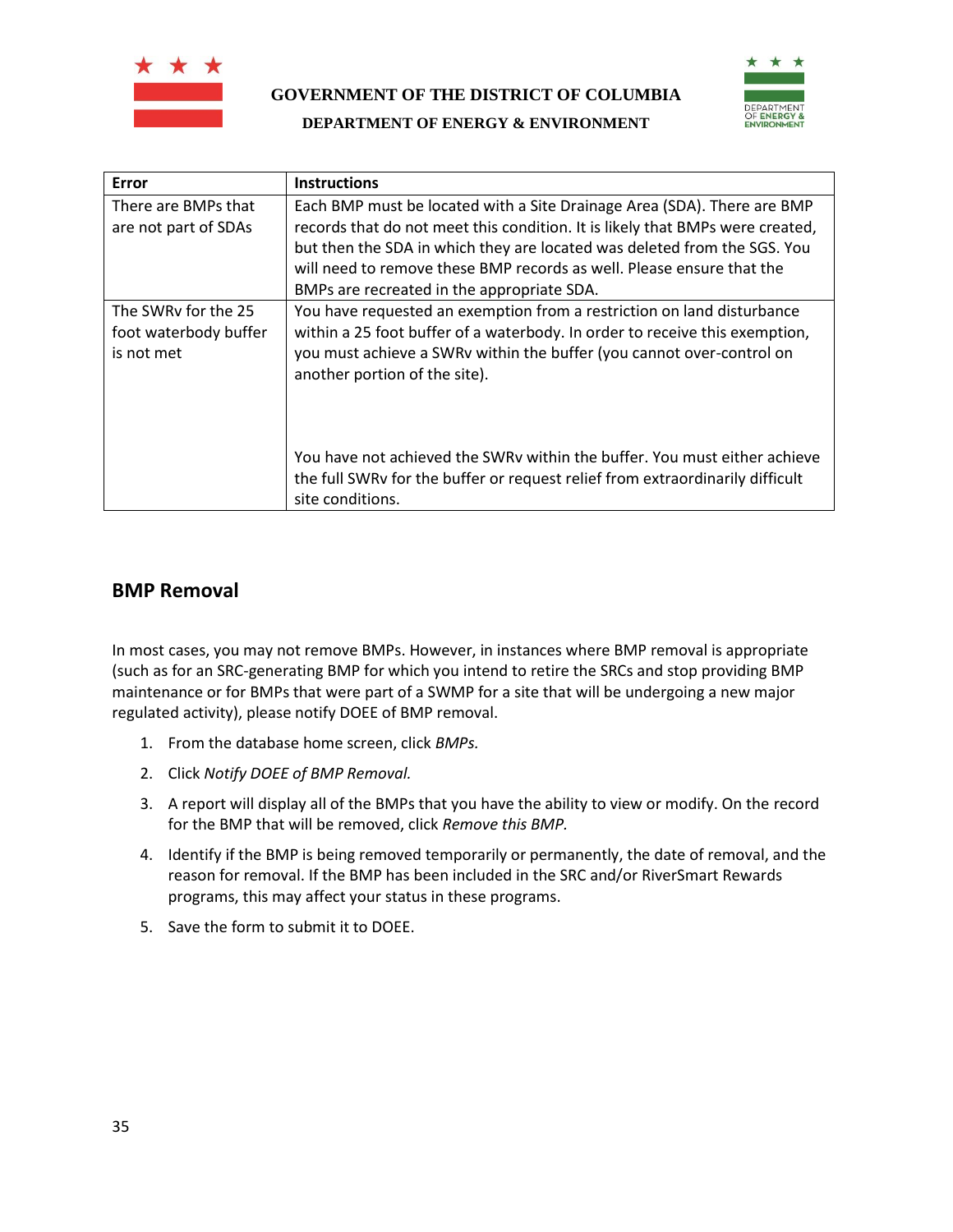



# <span id="page-35-0"></span>**IX. Stormwater Retention Credit (SRC) Trading and Offv**

## <span id="page-35-1"></span>**View the SRC and Offv Registry**

From the home screen, click *SRC and Offv Registry* to view the SRC Registry. The Registry is comprised of several reports:

- **SRCs for Sale***:* Publicly-listed SRCs; includes seller contact information, watershed where the SRCs are generated, asking price per SRC, and quantity of SRCs for sale. If you need to purchase SRCs, you may contact the sellers on this list to negotiate a trade. The price listed on this list is provided by the seller, but you may negotiate for a different price.
- **Final SRC Sales Prices***:* Shows information on final SRC trades, including the watershed where the SRCs were generated, the quantity sold, and the price per SRC; if an SRC is sold multiple times, each sale will be listed separately.
- **Expected SRCs***:* This report shows potential SRCs based on approved SWMPs. After certification, the SRCs may be listed in the *SRCs for Sale* report if the owner applies for SRC certification and chooses to list them in the registry.
- **Expected Offv:** This report lists sites that have an Offv obligation on their approved Stormwater Management Plans. Offv is an annual obligation that must be met with SRCs or payment of inlieu fee. Sites must meet their Offv upon final inspection. The completion status of each project is indicated in this report. For projects that have completed construction, the next date SRCs or ILF will be required is listed. For projects that are under construction, the expected completion date is listed.
- **Interested Buyers List***:* This report lists people who want to buy SRCs; you may list yourself as an interested buyer by logging in to the database, going to the SRC and Offv Registry, and clicking *I want to buy SRCs.* This report is only shown when interested buyers opt onto the list.
- **Interested Participants:** This section of the SRC and Offv Registry contains contact information for property owners, SRC-aggregating businesses, engineers, and investors who are interested in SRC-generating projects. You can use these lists to start planning an SRC-generating project or add your contact information.

## <span id="page-35-2"></span>**My SRCs and Offv**

From the home screen, click *My SRCs and Offv* to manage your participation in the SRC trading program. You can view the SRCs that you own, as well as those that you have transferred, used, and retired. You may list or remove your SRCs from the SRC Registry or change the asking price by clicking on the range and then clicking *Edit.* You may also access a list of SRC and Offv applications that you have submitted and DOEE's approval determination or these applications.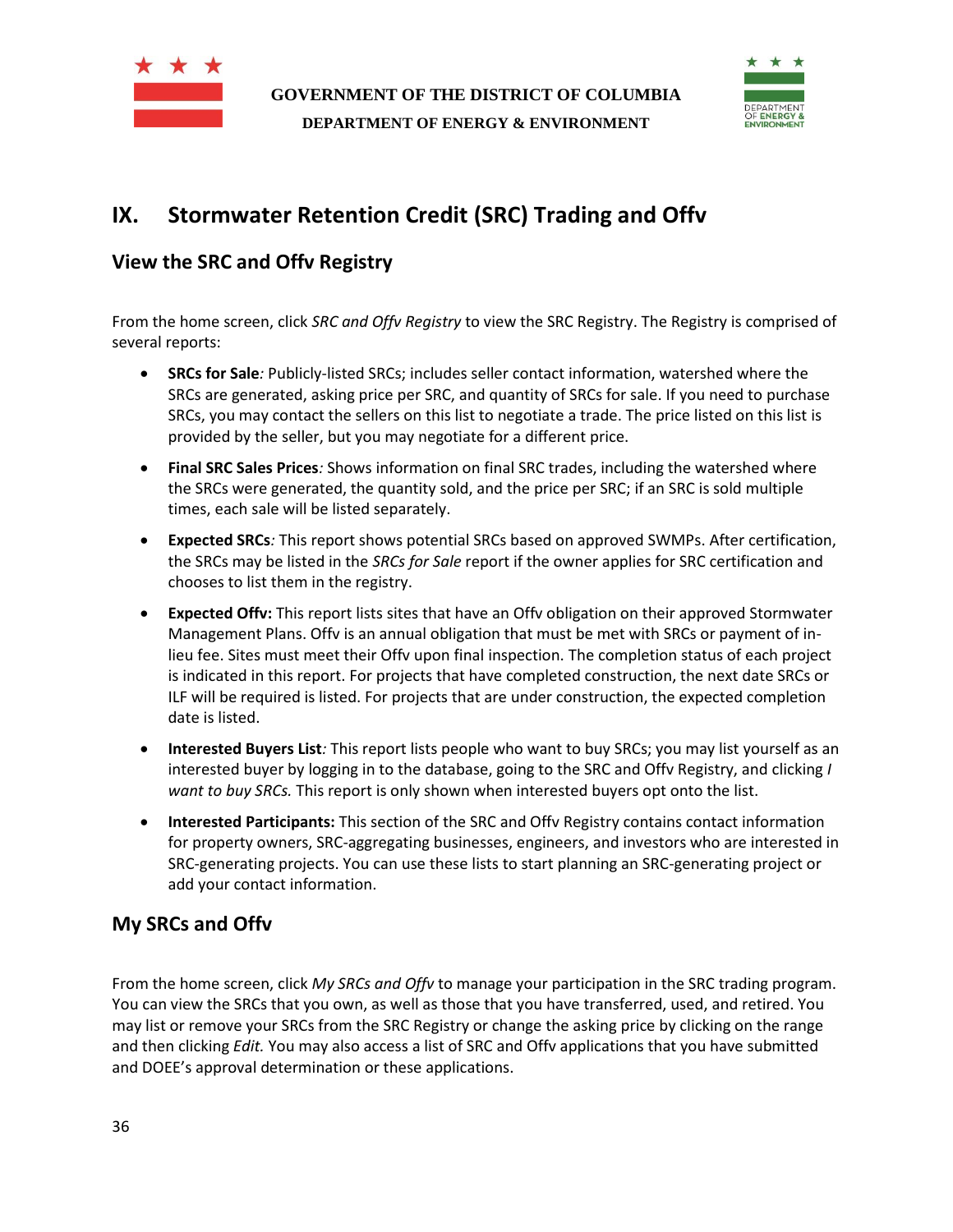



This section of the Surface and Groundwater System includes forms and applications to:

- Certify SRCs
- Use SRCs
- Transfer SRCs
- Retire SRCs
- Notify DOEE of ILF payment
- Participate in the SRC Price Lock Program
- Participate in the SRC Aggregator Startup Grant Program
- Participate in the SRC Site Evaluation Program

## <span id="page-36-0"></span>**Off-Site Retention Volume (Offv)**

Offv is an annual commitment that may be met through the use of SRCs, payment of the In-Lieu Fee (ILF), or a combination of SRC use and ILF payment. One SRC satisfies one gallon of Offv for one year. One gallon of ILF payment also satisfies one gallon of Offv for one year. If an Anacostia Waterfront Development Zone (AWDZ) site uses SRCs that are generated outside the Anacostia watershed, 1.25 SRCs must be used for each gallon of Offv. This requirement will be automatically calculated. The *Plans*  form identifies the Offv requirement and whether the site is an AWDZ site.

Offv must be met annually beginning with the date of the Final Construction Inspection. Regulated sites are responsible for their Offv on an ongoing basis. Site owners or managers can apply for SRC use or pay ILF to meet the Offv requirement for several years at a time. If DOEE does not receive an application to use SRCs or an ILF payment and a lapse in Offv compliance occurs, DOEE will automatically charge the ILF with a 10 percent late fee. If in the future a regulated site increases its on-site retention, Offv can be reduced.

A report called *SRCs for Sale* is available in the SRC Registry, as is a list of expected SRCs (the SRC eligibility for SWMPs that have been approved by DOEE but have not yet had a Final Construction Inspection).

## <span id="page-36-1"></span>**Certify SRCs**

- 1. On the Surface and Groundwater System home screen, click *My SRCs and Offv* and then click *Certify SRCS.*
- 2. Select the SWMP number for the site that will be generating SRCs. Identify the period for which SRCs are requested (one year, two years, or three years), the asking price, and if the SRCs should be listed for sale in the SRC Registry.
- 3. Select the Proposed SRC Owner. If DOEE approves the application, the Proposed SRC Owner will become the original owner of the SRCs, will be responsible for BMP maintenance, and will be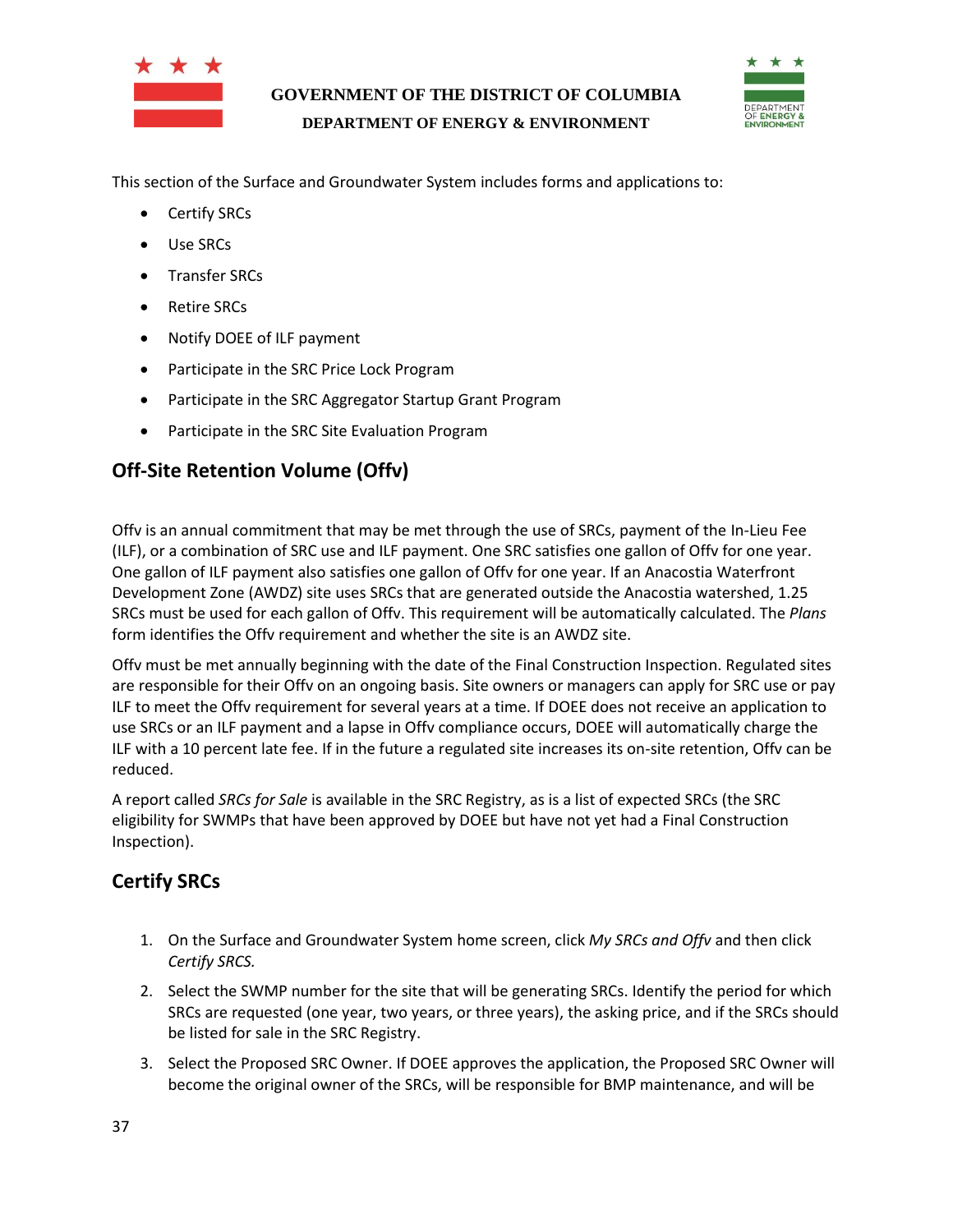



able to transfer, use, or retire the SRCs. You may also identify the owner of the retention capacity or an agent for the Proposed SRC Owner. Click *Save.*

- 4. Click *Select BMPs to generate SRCs* to see a list of BMPs that are able to generate SRCs. You must identify how many SRCs should be certified by each BMP. For example, if you have a SWRv requirement of 1,200 gallons, and you have two BMPs providing 1,000 gallons of retention volume and 700 gallons of retention volume, your SRC eligibility may be 500 gallons. You will need to inform DOEE how many of the 500 SRCs will be generated by each BMP.
- 5. For a BMP that will generate SRCs, click *Use this BMP to certify SRCs* and enter the number of SRCs the BMP should generate. This will be capped at the maximum SRC eligibility for the SWMP and SDA (if applicable). Click *Save* to return to the application.
- 6. If additional BMPs should generate SRCs, repeat steps 4 and 5. If you want to change the number of SRCs a BMP should generate, click *Edit* at the top of the application and overwrite the values in the embedded report. Ensure that the *Unallocated SRC Eligibility* column displays +/-0 on each line to ensure you are receiving the maximum number of SRCs for your project.
- 7. Attach a maintenance contract for the period for which you are requesting SRC certification. For example, if you submit an SRC certification application on 6/1/2017 and you want to receive the maximum 3 years' worth of SRCs, your maintenance contract should last through 5/31/2020. The maintenance contract must last at least 1 year from the date the application is submitted in order to receive SRC certification.
- 8. The proposed SRC owner must click *Sign and Submit* application. Read the signature statement and enter your name in the *Signature* field. Click *Submit.*
- 9. After you submit the application, you may be prompted to apply for RiverSmart Rewards to receive a discount on stormwater fees. If you would like to receive the RiverSmart Rewards discount, follow on-screen prompts to sign your RiverSmart Rewards application (the rest of the application is automatically populated by the database). To submit your application for RiverSmart Rewards separately from your SRC application, please refer to Section V: Apply for [RiverSmart Rewards.](#page-10-0)

DOEE will review the application. You will be notified by email if DOEE approves, approves in part, or disapproves your application. If your application is approved, the SRCs will appear in your account and in the SRC Registry (if requested), and you will be able to use, transfer, or retire them.

## <span id="page-37-0"></span>**Transfer SRCs**

- 1. On the Surface and Groundwater System home screen, click *My SRCs and Offv* and then click *Transfer SRCS*.
- 2. Select the *Current SRC Owner* and enter the contact information for the new SRC owner. Then click *Save.*
- 3. Click *Select SRCs to Transfer*. The page will display a list of all of the SRCs that may be transferred with this application. These are the *Current SRC Owner's* SRCs that have not been used or retired and are not included on another application.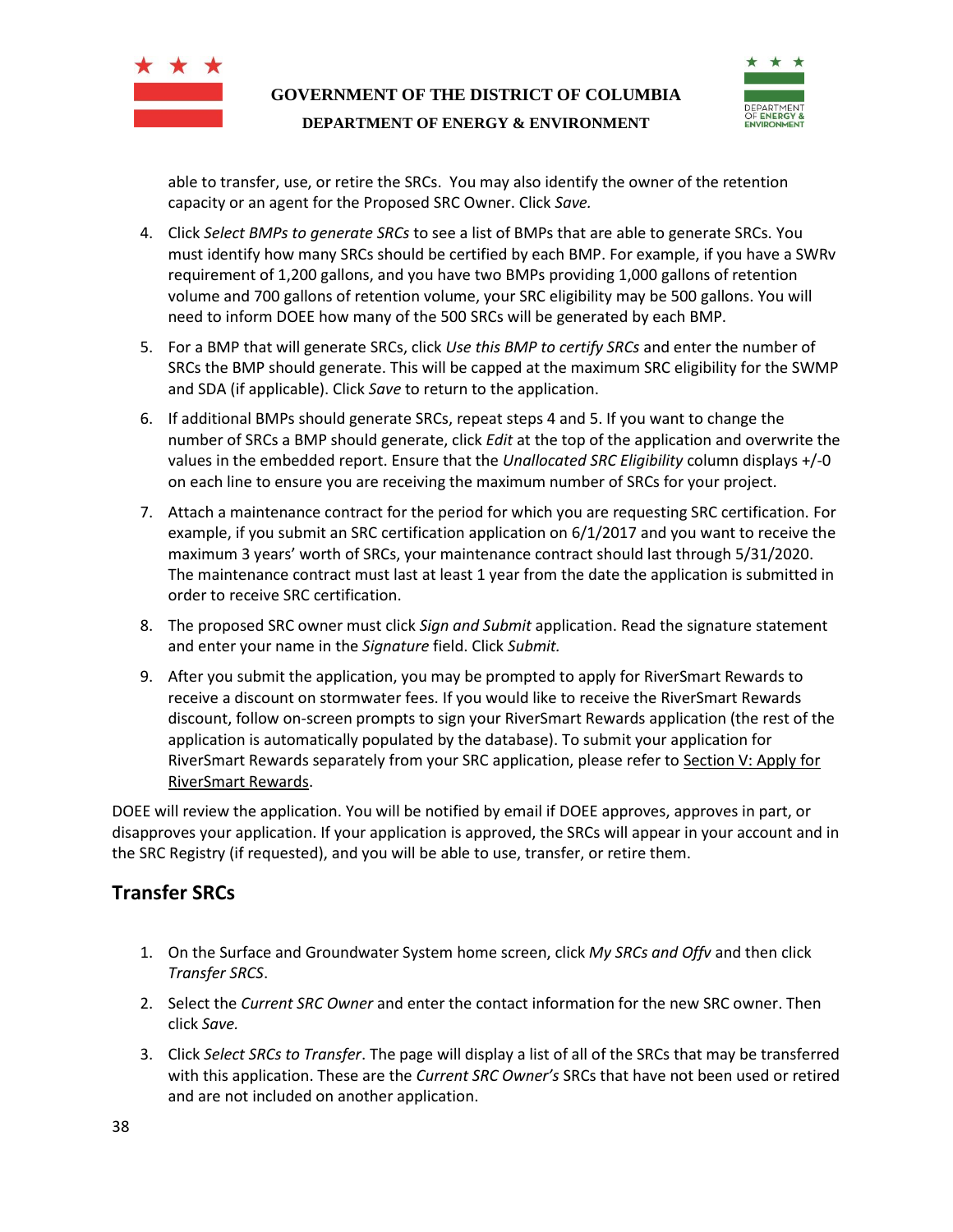



- 4. Click *Transfer SRCs from this range* to select the range of from which you will be transferring SRCs.
- 5. Enter the number of SRCs to transfer from this range and the transfer price. If you decide you do not want to transfer any SRCs from this SRC range, uncheck the box *Transfer.* When complete, click *Return to application.* If prompted, click *Save*.
- 6. Repeat steps 3 through 5 as necessary.
- 7. If you wish to change the quantity of SRCs traded or the sale price, click *Edit* at the top of the application and overwrite the values in the report. If you do not want to transfer the SRCs, uncheck the box *Transfer.*
- 8. Click *Review, Sign, and Submit.* Review your application to determine whether any changes are necessary.
- 9. Click *Sign and Submit* application. Read the signature statement and enter your name in the *Signature* field. Click *Submit.*

DOEE will review the application. You will be notified by email if DOEE approves, approves in part, or disapproves your application. If DOEE approves your application, the SRCs will be transferred to the new owner, and you will no longer be able to transfer, use, or retire these SRCs. If you are responsible for maintaining the BMPs that generated these SRCs, you must still maintain these BMPs.

## <span id="page-38-0"></span>**Use SRCs**

- 1. On the Surface and Groundwater System home screen, click *My SRCs and Offv* and then click *Use SRCS*.
- 2. Select the *SWMP number* for the Site at which you are using SRCs.
- 3. Identify the number of gallons of Offv per year you want to meet with SRCs. In most cases, this should be equal to your Offv, unless you will also pay ILF for a portion of your Offv compliance.
- 4. If you are also paying ILF for some of the Offv, enter the number of gallons of Offv you will meet per year with ILF payment (do not enter the ILF price).
- 5. Identify the number of years of Offv that will be met with this application.
- 6. Select the *Current SRC Owner*.
- 7. Click *Save.*
- 8. Click *Select SRCs to Use*. The page will display a list of all of the SRCs that may be used with this application. These are the *Current SRC Owner's* SRCs that have not been used or retired and are not included on another application. The Surface and Groundwater System displays SRCs in groups (e.g. SRCs 1 through 1000). The number of SRCs represented by a single group is listed on each line.
- 9. Click *Use SRCs from this range* to select the range from which you will be using SRCs.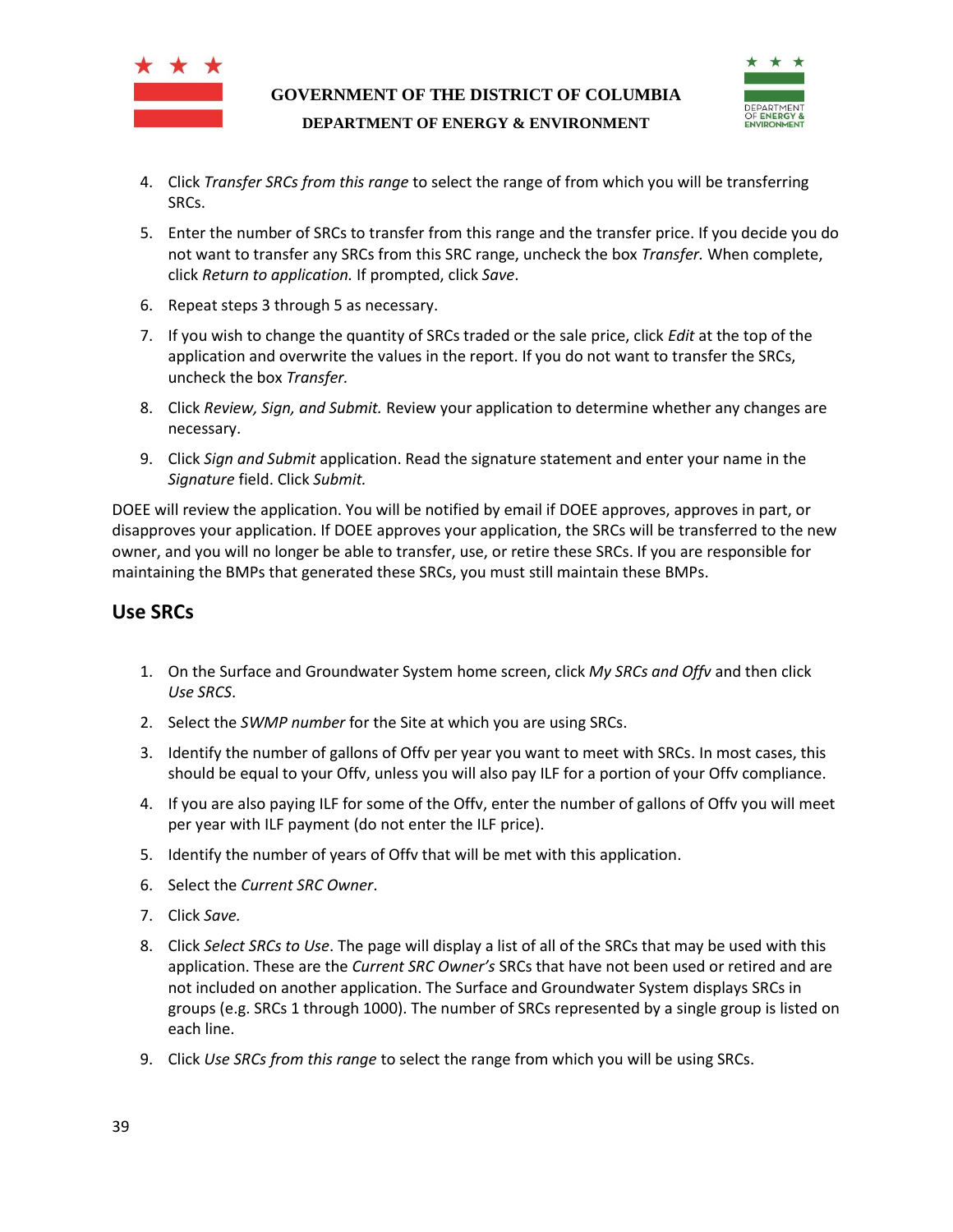



- 10. Enter the number of SRCs to use. If you decide you do not want to use any SRCs from this SRC range, uncheck the box *Use.* When complete, click *Return to application.* If prompted, click *Save.*
- 11. Repeat steps 7 through 9 as necessary until the total number of SRCs to use is equal to the Offv for the project multiplied by the number of years of compliance that will be achieved.
- 12. If you wish to change the quantity of SRCs that will be used, click *Edit* at the top of the application and overwrite the values in the report. If you do not want to use the SRCs, uncheck the box *Use.*
- 13. Click *Review, Sign, and Submit.* Review your application to determine whether any changes are necessary.
- 14. Click *Sign and Submit* application. Read the signature statement and enter your name in the *Signature* field. Click *Submit.*

DOEE will review the application. You will be notified by email if DOEE approves, approves in part, or disapproves your application. If DOEE approves your application, the SRCs will be applied to meet the Offv for your site. These SRCs will no longer be able to be transferred, used, or retired. For the first year of Offv, the year(s) of Offv compliance will begin when the project passes its Final Construction Inspection. Subsequent years of Offv compliance will begin on the anniversary of the Final Construction Inspection, unless otherwise noted.

## <span id="page-39-0"></span>**Notify DOEE of In-Lieu Fee Payment**

- 1. On the Surface and Groundwater System home screen, click *My SRCs and Offv* and then click *ILF Notification*.
- 2. Select the SWMP number for the site at which you are paying the ILF.
- 3. Enter the number of gallons of Offv you will meet per year with ILF payment (do not enter the ILF price). In most cases, this should be equal to your Offv, unless you will also use SRCs for a portion of your Offv compliance.
- 4. If you are also using SRCs, enter the number of gallons of Offv per year you want to meet with SRCs.
- 5. Identify the number of years of Offv that will be met with this application. The application will calculate the ILF payment that is required. This is a notification of payment, and you must still pay the ILF.
- 6. Click *Sign and Submit* application. Read the signature statement and enter your name in the *Signature* field. Click *Submit.*
- 7. Submit the ILF payment. If you need an invoice for recordkeeping purposes, contact DOEE at [Matthew.Espie@dc.gov](mailto:Matthew.Espie@dc.gov) or 202-715-7644. ILF payments can be made at the Department of Consumer and Regulatory Affairs or can be sent to DOEE as a check made out to the DC Treasurer. Payments sent to DOEE should be sent to: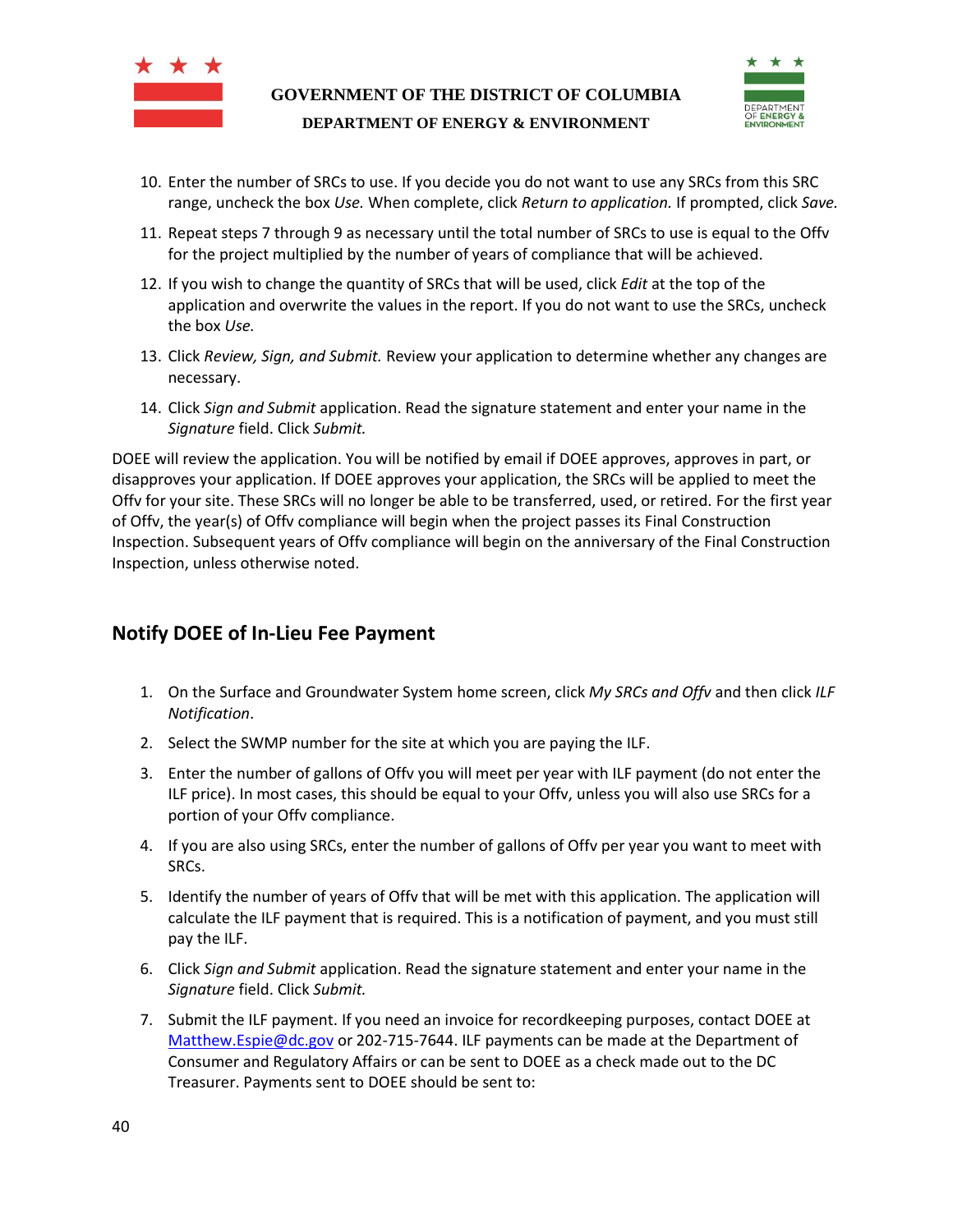



Matthew Espie Regulatory Review Division Department of Energy and Environment 1200 First Street NE, 5th Floor Washington, DC 20002

DOEE will review the notification. You will be notified by email if DOEE receives the ILF payment in full or in part. When the ILF payment is received, DOEE will apply it to meet the Offv for your site. For the first year of Offv, the year(s) of Offv compliance will begin when the project passes its Final Construction Inspection. Subsequent years of Offv compliance will begin on the anniversary of the Final Construction Inspection, unless otherwise noted.

## <span id="page-40-0"></span>**Retire SRCs**

- 1. On the Surface and Groundwater System home screen, click *My SRCs and Offv* and then click *Retire SRCS*.
- 2. Select *the current SRC owner*.
- 3. Click *Select SRCs to Retire*. The page will display a list of all of the SRCs that may be retired with this application. These are the *Current SRC Owner's* SRCs that have not been used or retired and are not included on another application.
- 4. Click *Retire SRCs from this range* to select the range from which you will be retiring SRCs.
- 5. Enter the number of SRCs to retire. If you decide you do not want to retire any SRCs from this SRC range, uncheck the box *Retire.* When complete, click *Return to application.* If prompted, click *Save*
- 6. Repeat steps 2 through 6 as necessary
- 7. If you wish to change the quantity of SRCs that will be retired, click *Edit* at the top of the application and overwrite the values in the report. If you do not want to use the SRCs, uncheck the box *Retire.*
- 8. Click *Sign and Submit* application. Read the signature statement and enter your name in the *Signature* field. Click *Submit.*

DOEE will review the application. You will be notified by email if DOEE approves, approves in part, or disapproves your application. If DOEE approves your application, the SRCs will be retired. These SRCs will no longer be able to be transferred, used, or retired.

## <span id="page-40-1"></span>**SRC Price Lock Program**

Through the SRC Purchase Program, you can sell your SRCs to DOEE at a fixed price. More information about the SRC Price Lock Program is available on the SRC program website [\(http://doee.dc.gov/src\)](http://doee.dc.gov/src).

Participants must complete an SRC Price Lock Program Application. Then, DOEE will provide a copy of the *SRC Purchase Agreement* which must be signed by the participant. After the GI is constructed and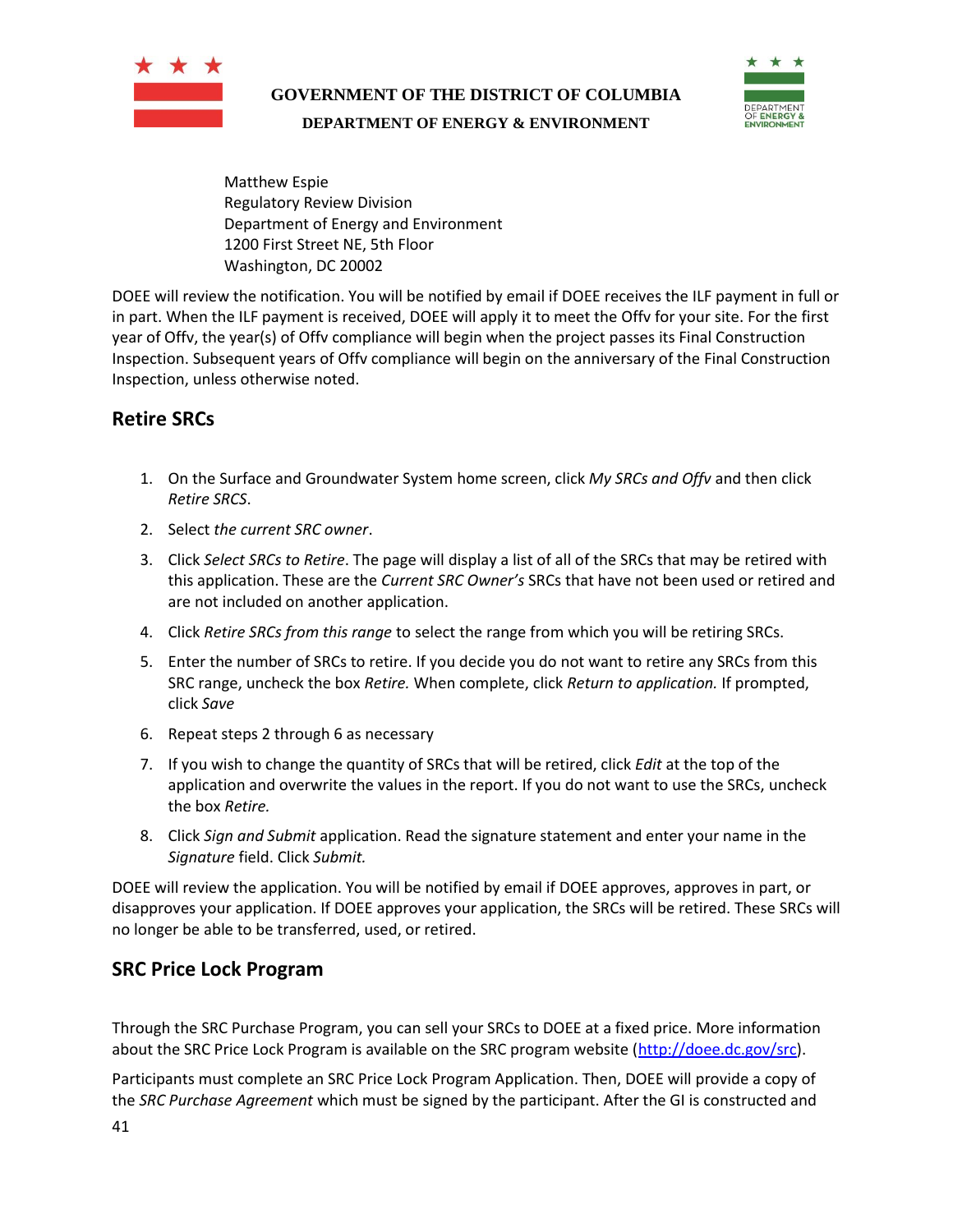



the SRCs are certified (per the above instructions to certify SRCs), the participant can either sell the SRCs on the market or submit the *Intent to Sell* to sell SRCs to DOEE.

#### <span id="page-41-0"></span>**SRC Price Lock Program Application**

In order to submit an *SRC Price Lock Program Application*, you must have completed at least a preliminary design for the BMPs.

- 1. On the Surface and Groundwater System home screen, click *My SRCs and Offv* and then click *SRC Price Lock Program.*
- 2. Click *New SRC Price Lock Program Application.*
- 3. If you have already entered some information for this site into the Surface and Groundwater System, click *New SRC Price Lock Program Application* on the list of sites and proceed to the next step. Otherwise, click *New Site.* Follow the on-screen instructions to complete the site information. Save the form and then click *SRC Price Lock Program Application.*
- 4. Select the *Current Project Status.* If a Stormwater Management Plan (SWMP) has already been submitted, select the plan number. Save the form and then click *Next Step.*
- 5. Complete the eligibility requirements section, save the form, and then click *Next Step.*
- 6. Based on whether or not you've already submitted a SWMP to DOEE, you may need to provide additional information about your project:
	- **Projects with SWMPs submitted:** you will not need to provide additional SDA and BMP information about your project
	- **Projects that have not yet submitted a SWMP:** you must provide information about the SDAs and BMPs that you propose as part of this project. You will complete a streamlined version of the SWMP forms that would otherwise be submitted. Refer to Sectio[n VIII: Submit](#page-18-0)  [a Stormwater Management Plan](#page-18-0) for more information about completing these forms. **After you sign an** *SRC Purchase Agreement,* **you will use these forms as the basis of your SWMP submittal to DOEE. Do not submit a separate SWMP for this project.** Once completed, click *Next Step.*
- 7. Attach the required documents. Save the form and then click *Review, Sign, and Submit.*
- 8. Make any necessary changes to the application. Then, enter your name at the bottom of the page and click *Submit.* Once you submit your application, you will not be able to make changes.

After submitting your application, please allow four weeks for review.

- 9. You will receive a copy of your *SRC Purchase Agreement.* You must log into the Surface and Groundwater System to sign your *SRC Purchase Agreement* within 30 days*.*
- 10. After the *SRC Purchase Agreement* is signed, you will be able to update the streamlined SWMP data to submit a full SWMP to DOEE. On your *SRC Price Lock Program Application,* click the button *Update SWMP and Submit.* Then, Refer to Sectio[n VIII: Submit a Stormwater](#page-18-0)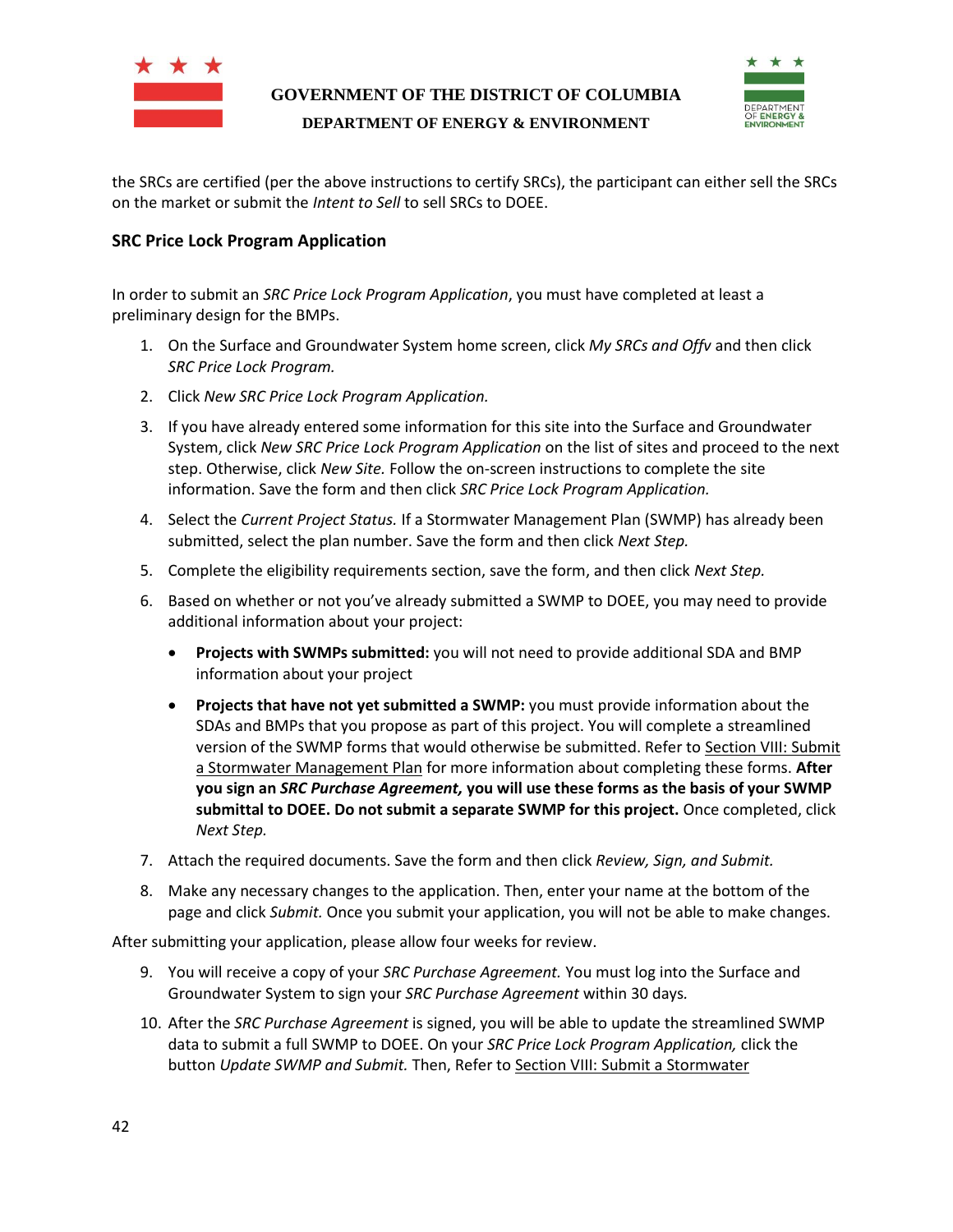



[Management Plan](#page-18-0) for more information about completing these forms and going through DOEE's SWMP review process.

After the BMPs are built (passing DOEE inspection), you can submit an application t[o Certify SRCs](#page-36-1) (per the above instructions). You can either sell your SRCs on the market or submit an *Intent to Sell* to sell your SRCs to DOEE.

#### <span id="page-42-0"></span>**Intent to Sell**

In order to submit an *Intent to Sell,* you must have SRCs certified for a site with an *SRC Purchase Agreement.* You have 1 year from certification to sell the SRCs to DOEE. You can make up to two separate sales to DOEE within this time period.

- 1. On the Surface and Groundwater System home screen, click *My SRCs and Offv* and then click *SRC Price Lock Program.*
- 2. Click *Intent to Sell.*
- 3. Click *Select SRCs to Transfer*. The page will display a list of all of the SRCs that may be sold to DOEE with this *Intent to Sell.* These are SRCs certified within the last year that have not been used or retired and are not included on another *Intent to Sell* or *SRC Transfer Application.*
- 4. Click *Transfer SRCs from this Range* to select the range of SRCs that you will be selling to DOEE.
- 5. Enter the number of SRCs from this range that you will be selling to DOEE. You can also sell the remaining SRCs in a future *Intent to Sell* submitted within 1 year of the SRC certification. Click *Return to Application.*
- 6. Repeat steps 4 through 6 as necessary.
- 7. If you wish to change the quantity of SRCs, click *Edit* at the top of the application and overwrite the values in the report. If you do not want to transfer the SRCs, uncheck the box *Transfer.*
- 8. Click *Review, Sign, and Submit.*
- 9. Click *Sign and Submit*. Read the signature statement and enter your name in the *Signature* field. Click *Submit.*

## <span id="page-42-1"></span>**SRC Aggregator Startup Grant Program**

Through the SRC Aggregator Startup Grant Program, you can receive funding for technical and outreach work to support identification of green infrastructure opportunities. More information is available on the SRC program website [\(http://doee.dc.gov/src\)](http://doee.dc.gov/src).

- 1. On the Surface and Groundwater System home screen, click *My SRCs and Offv* and then click *SRC Price Lock Program.*
- 2. Click *New Application.*